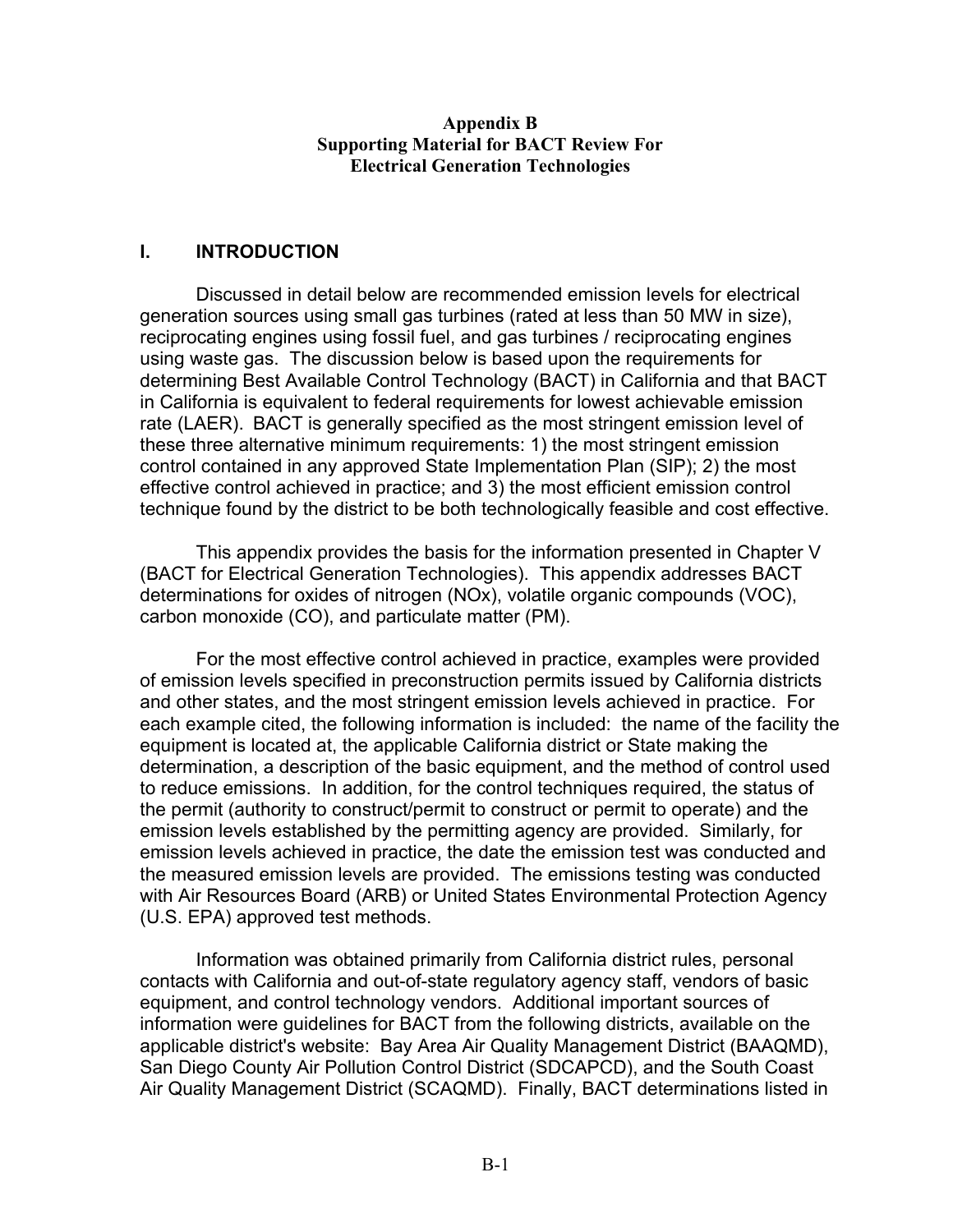the California Air Pollution Control Officers Association (CAPCOA) BACT Clearinghouse, San Joaquin Valley Unified Air Pollution Control District (SJVUAPCD) Clearinghouse, and the U. S. EPA Reasonably Available Control Technology (RACT)/BACT/LAER Clearinghouse were reviewed.

Based upon the information collected for the most stringent emission control contained in any approved SIP and the most effective control achieved in practice, a recommended emission level is provided. These recommendations serve as a starting point for districts to make case-by-case BACT determinations. As discussed below, there are additional emission control technologies that the ARB staff believes are technologically feasible, and district staff should consider these technologies in BACT determinations for electrical generation technologies.

# **II. GAS TURBINES LESS THAN 50 MW**

## **A. Control Technologies**

Many of the control techniques applicable to small gas turbines have been described in the ARB report: Guidance for Power Plant Siting and Best Available Control Technology, September 1999 (referred to as the "ARB Power Plant Guidance" in the rest of this appendix). Refer to this report for a detailed description of the control technologies discussed below.

# **B. Current SIP Control Measures**

There are several SIP control measures specifying reductions in NOx emissions from gas turbines. The most stringent of these measures has been adopted by the SCAQMD and the Antelope Valley Air Pollution Control District (AVAPCD) with NOx emission standards based upon size, annual operating hours, and control system used. The SCAQMD and AVAPCD requirements vary from 25 ppm for the smallest turbines (rated at 0.3 to 2.9 MW) to 9 ppm for turbines with a rating larger than 2.9 MW.

# **C. Control Techniques Required As BACT**

# **1. BACT Guidelines**

To assist applicants in meeting BACT requirements, the BAAQMD, SDCAPCD, and SCAQMD have published BACT guidelines. For gas turbines, both BAAQMD and SCAQMD have separate BACT levels for small gas turbines (rated at less than 3 MW in the SCAQMD and rated at less than 2 MW in BAAQMD) and for larger gas turbines (rated at 3 MW and larger up to 50 MW). For the small gas turbines, both the BAAQMD and SCAQMD guidance specify 9 ppmvd at 15 percent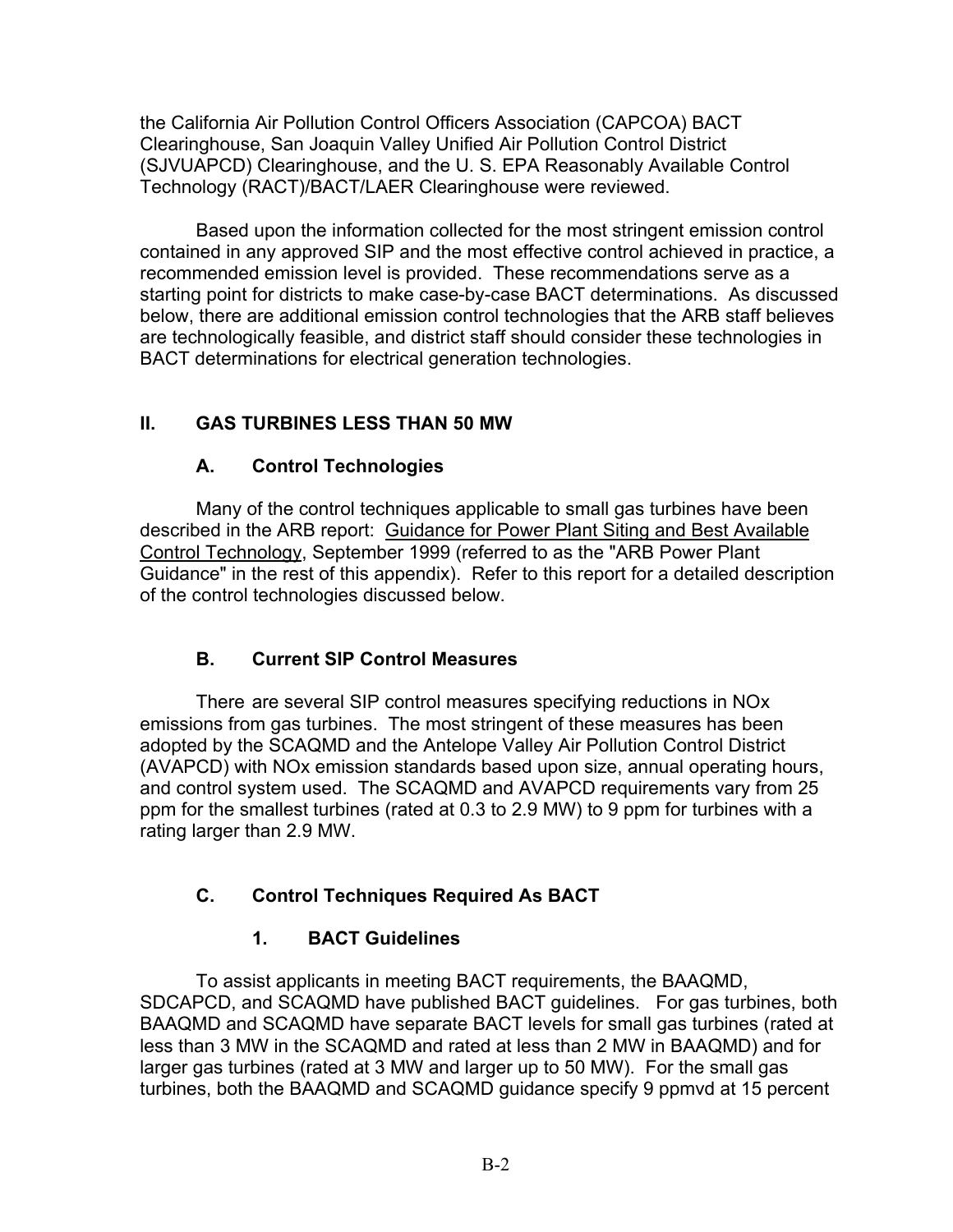$O<sub>2</sub>$  for NOx (BAAQMD Guidelines also identify as technically feasible and cost effective a 5 ppmvd at 15 percent  $O<sub>2</sub>$  for NOx based upon the application of catalytic combustion or high temperature SCR system with combustion modifications). In addition, the SCAQMD guidance specifies 10 ppmvd at 15 percent  $O<sub>2</sub>$  for CO. For larger turbines, the most stringent requirements specified in these guidelines are 5 ppmvd at 15 percent  $O_2$  for NOx, 2 ppmvd at 15 percent  $O_2$  for VOC, and 6 ppmvd at 15 percent  $O_2$  for CO. These emission levels are consistent with the 1999 ARB Power Plant Guidance for simple cycle gas turbines rated at 50 MW or larger.

## **2. BACT Determinations**

Table B-1 lists examples of the most stringent emission levels required by California districts or other states, for emissions of NOx, VOC, CO, and if applicable, ammonia specified in preconstruction permits for 19 gas turbine based electrical generation facilities.

The gas turbines used in these facilities range in size from the Kawasaki turbine that can generate up to 1.5 MW to a General Electric LM5000 turbine generating up to 49 MW. All of these facilities use natural gas as the primary fuel, although a few facilities are allowed to use an alternative liquid fuel. Many of these facilities have combined heat and power (CHP) applications (identified in the description of basic equipment by the inclusion of a heat recovery steam generator). The California Institute of Technology or Cal Tech facility is the only combined-cycle power configuration listed in Table B-1.

NOx control methods include techniques that minimize emissions and post combustion technologies. The techniques that minimize emissions include Xonon (a catalytic combustion technology that can achieve levels reached by post combustion systems), low NOx combustors, and water/steam injection. Post combustion systems such as selective catalytic reduction (SCR) and SCONOX have been used to achieve the lowest emission levels required by recent BACT determinations. Typically, BACT levels are satisfied with a combination of these technologies. Overall, SCR is the most common technology used to satisfy BACT levels, and it has been proposed to satisfy BACT for a turbine as small as a 3.5 MW Solar Centaur 40. As discussed below, both the Xonon and SCONOX technology have been used on a more limited basis.

Oxidation catalyst has been the control device of choice to reduce the emissions of both VOC and CO from gas turbines. The list of recent BACT determination indicates that oxidation catalyst has been required for all but the smallest electrical generation resources. In addition, one of the advantages of the SCONOX and Xonon technologies is its ability to reduce emissions of VOC and CO in addition to NOx.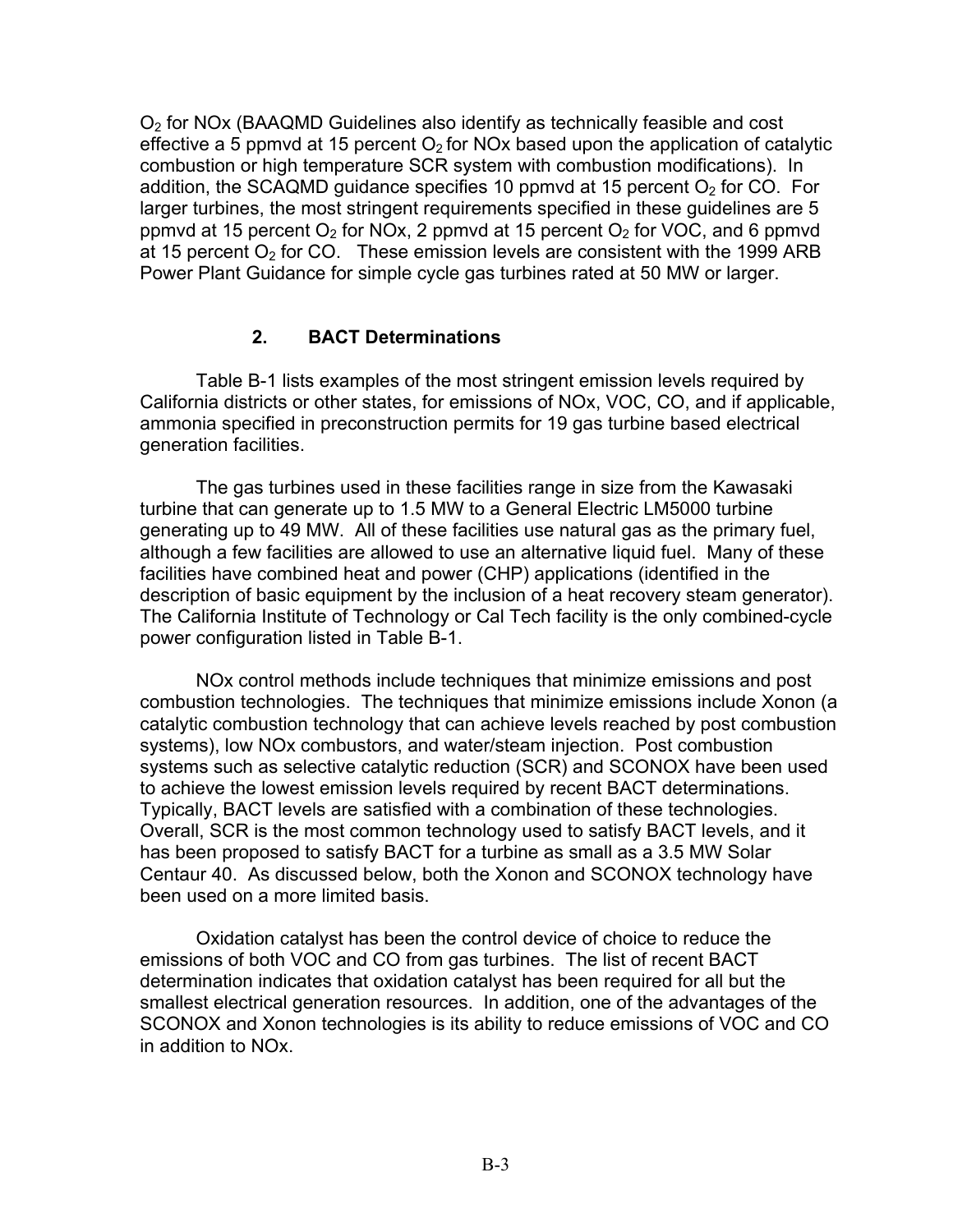#### **Table B-1 Emission Control Requirements for Combustion Turbine Electrical Generation Less Than 50 MW**

|                                                             |                            |                                                                                                                                                                                                              |                                                                                    |                                |            | Permit Limit (ppmvd @ 15%O2)<br>One hour average |                 |                 |
|-------------------------------------------------------------|----------------------------|--------------------------------------------------------------------------------------------------------------------------------------------------------------------------------------------------------------|------------------------------------------------------------------------------------|--------------------------------|------------|--------------------------------------------------|-----------------|-----------------|
| <b>Facility Name</b>                                        | District /<br><b>State</b> | <b>Description of Basic</b><br><b>Equipment</b>                                                                                                                                                              | <b>Method of control</b>                                                           | <b>Permit</b><br><b>Status</b> | <b>NOX</b> | <b>VOC</b>                                       | CO              | NH <sub>3</sub> |
| Alliance Colton--Century                                    | <b>SCAQMD</b>              | (4) 10.5 MW General<br>Electric 10B1 (116<br>MMBtu/hr) generating total<br>of 40 MW                                                                                                                          | <b>XONON or selective</b><br>catalytic reduction<br>(SCR)/CO oxidation<br>catalyst | <b>PTC 3/01</b>                | 5          | $\overline{2}$                                   | 6               | 5 if SCR        |
| <b>Alliance Colton--Drews</b>                               | <b>SCAQMD</b>              | (4) 10.5 MW General<br>Electric 10B1 (116<br>MMBtu/hr) generating total<br>of 40 MW                                                                                                                          | XONON or SCR/CO<br>oxidation catalyst                                              | <b>PTC 3/01</b>                | 5          | $\overline{2}$                                   | 6               | 5 if SCR        |
| <b>B.</b> Braun Medical<br>(previously McGraw) --<br>Irvine | <b>SCAQMD</b>              | Solar Centaur T-4701 (3.3<br>MW and 44.6 MMBtu/hr)<br>and GS-4000 (2.8 MW and<br>42 MMBtu/hr) with heat<br>recovery steam generator<br>equipped with duct burner<br>and generating a total of 6<br><b>MW</b> | Water injection / SCR /<br>oxidation catalyst                                      | PTC 9/93                       | $9***$     | <b>NA</b>                                        | $10**$          | $10**$          |
| California Institute of<br>Technology, Pasadena             | <b>SCAQMD</b>              | Solar Centaur 50-TS900<br>generating 4.2 MW (58.9<br>MMBtu/hr) with heat<br>recovery steam generator<br>and steam turbine for total of<br>5 MW                                                               | Water injection / SCR                                                              | PTC 9/96                       | 9          | Ib/hr limits                                     | lb/hr<br>limits | 20              |
| CalPeak Power--<br><b>Buttonwillow</b>                      | <b>SJVUAPCD</b>            | (2) 24.7 MW Pratt &<br>Whitney FT-8 Twin Pac<br>(246 MMBtu/hr) generating<br>total of 49 MW                                                                                                                  | DLN combustors /<br>SCR / oxidation<br>catalyst                                    | ATC 4/01                       | $3.4*$     | $2^*$                                            | <b>NA</b>       | 10              |
| CalPeak Power--Panoche                                      | <b>SJVUAPCD</b>            | (2) 24.7 MW Pratt &<br>Whitney FT-8 Twin Pac<br>(246 MMBtu/hr) generating<br>total of 49 MW                                                                                                                  | Dry Low NOx (DLN)<br>combustors / SCR /<br>oxidation catalyst                      | ATC 4/01                       | $3.4*$     | $2^*$                                            | <b>NA</b>       | $\overline{10}$ |
| Double C Limited--Oilfield                                  | <b>SJVUAPCD</b>            | General Electric LM2500<br>gas turbine (222 MMBtu/hr)<br>with heat recovery steam<br>generator producing 24 MW                                                                                               | Steam injection / SCR<br>oxidation catalyst                                        | <b>PTO 7/98</b>                | $4.5*$     | <b>NA</b>                                        | $51*$           | 20              |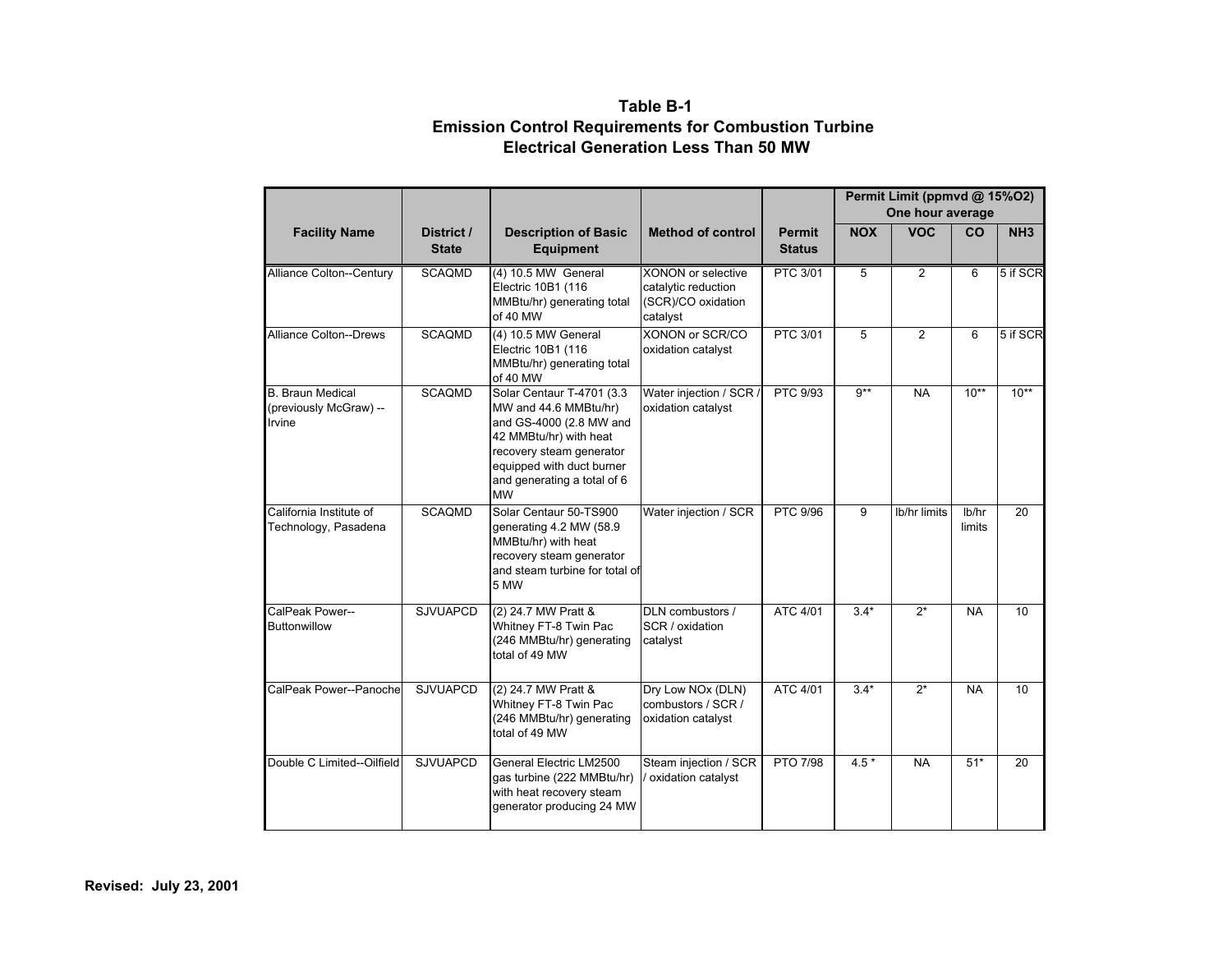#### **Table B-1 Emission Control Requirements for Combustion Turbine Electrical Generation Less Than 50 MW**

|                                                               |                            |                                                                                                                                                                                     |                                               |                                |                        | Permit Limit (ppmvd @ 15%02)<br>One hour average |                |                 |
|---------------------------------------------------------------|----------------------------|-------------------------------------------------------------------------------------------------------------------------------------------------------------------------------------|-----------------------------------------------|--------------------------------|------------------------|--------------------------------------------------|----------------|-----------------|
| <b>Facility Name</b>                                          | District /<br><b>State</b> | <b>Description of Basic</b><br><b>Equipment</b>                                                                                                                                     | <b>Method of control</b>                      | <b>Permit</b><br><b>Status</b> | <b>NOX</b>             | <b>VOC</b>                                       | CO             | NH <sub>3</sub> |
| Genetics Institute--<br>Andover, Massachusetts                |                            | Massachusetts Solar Taurus 60 generating<br>5 MW (65 MMBtu/hr) with<br>heat recovery steam<br>generator equipped with<br>duct burner                                                | DLN combustors /<br><b>SCONOX</b>             | ATC 9/98                       | $2.5$ NG $/$<br>15 oil | <b>NA</b>                                        | 5              | <b>NA</b>       |
| Genxon Power Systems--<br>Santa Clara                         | <b>BAAQMD</b>              | Kawasaki M1A-13 with<br>Xonon generating 1.5 MW<br>(22.9 MMBtu/hr)                                                                                                                  | <b>XONON</b>                                  | PTO 4/99                       | $5*$                   | $5*$                                             | $10*$          | <b>NA</b>       |
| High Sierra Limited--<br>Oilfield                             | <b>SJVUAPCD</b>            | General Electric LM2500<br>gas turbine (222 MMBtu/hr)<br>with heat recovery steam<br>generator producing 25 MW                                                                      | Steam injection / SCR<br>/ oxidation catalyst | <b>PTO 6/98</b>                | 4.5                    | <b>NA</b>                                        | 51             | 20              |
| LADWP--Valley                                                 | <b>SCAQMD</b>              | General Electric LM6000<br>enhanced Sprint gas turbine SCR and oxidation<br>(466 MMBtu/hr) generating<br>47.4 MW                                                                    | Water/steam injection-<br>catalvst            | ATC 5/01                       | 5                      | $\overline{2}$                                   | 6              | 5               |
| Live Oak Limited--Oilfield                                    | <b>SJVUAPCD</b>            | General Electric LM5000<br>qas turbine (460 MMBtu/hr)<br>with heat recovery steam<br>generator producing 49 MW                                                                      | Steam injection / SCR<br>oxidation catalyst   | <b>ATC 99</b>                  | $3.6*$                 | 0.6                                              | $11*$          | 20              |
| Northern California Power-<br>-Lodi                           | <b>SJVUAPCD</b>            | General Electric LM5000<br>gas turbine (460 MMBtu/hr)<br>producing 49 MW                                                                                                            | Steam injection / SCR<br>oxidation catalyst   | ATC 3/99                       | $3*$                   | none                                             | $200*$         | 25              |
| <b>NRG Energy Center</b><br>Round Mountain, LLC--<br>Oilfield | <b>SJVUAPCD</b>            | General Electric LM6000<br>enhanced Sprint gas turbine SCR and oxidation<br>(466 MMBtu/hr) with heat<br>recovery steam generator<br>equipped with duct burner<br>generating 47.4 MW | Water/steam injection-<br>catalyst            | ATC 4/01                       | $2^*$ ; 2.5**          | $\overline{2}$                                   | lb/hr<br>limit | 5               |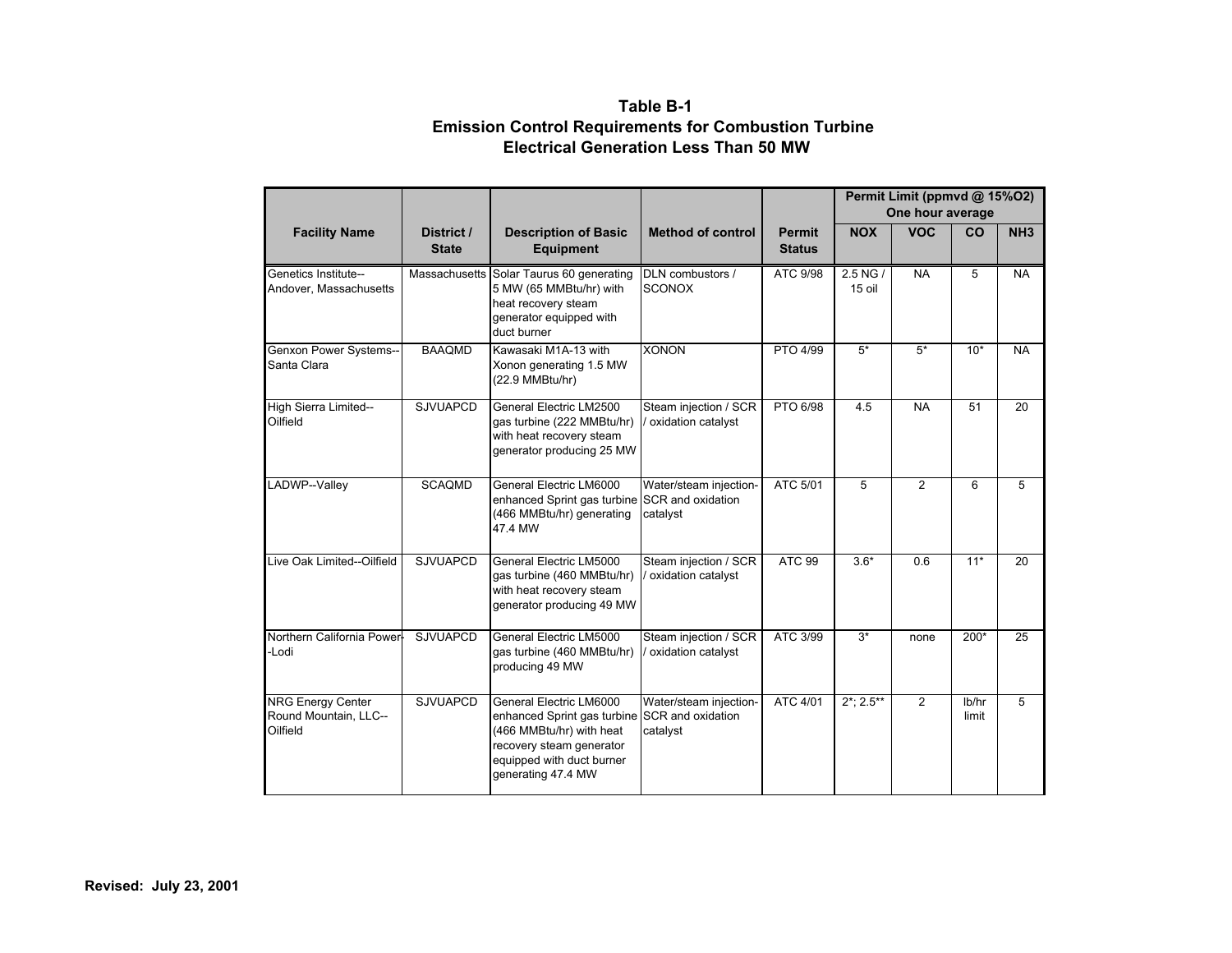#### **Table B-1 Emission Control Requirements for Combustion Turbine Electrical Generation Less Than 50 MW**

|                                            |                              |                                                                                                                                                  |                                             |                                | Permit Limit (ppmvd @ 15%O2)<br>One hour average |                  |        |                 |
|--------------------------------------------|------------------------------|--------------------------------------------------------------------------------------------------------------------------------------------------|---------------------------------------------|--------------------------------|--------------------------------------------------|------------------|--------|-----------------|
| <b>Facility Name</b>                       | District /<br><b>State</b>   | <b>Description of Basic</b><br><b>Equipment</b>                                                                                                  | <b>Method of control</b>                    | <b>Permit</b><br><b>Status</b> | <b>NOX</b>                                       | <b>VOC</b>       | CO     | NH <sub>3</sub> |
| Redding Power--Redding                     | Shasta Co.<br><b>APCD</b>    | Alstom GTX 100 (407<br>MMBtu/hr) with heat<br>recovery steam generator<br>producing 43 MW                                                        | <b>SCONOX</b>                               | ATC 3/01                       | 2.5                                              | 1.4              | 6      | <b>NA</b>       |
| Saint Agnes Medical<br>Center--Fresno      | <b>SJVUAPCD</b>              | (2) Solar Centaur 40<br>generating 3.5 MW (58.9<br>MMBtu/hr) producing a total<br>of 7 MW                                                        | DLN combustors /<br><b>SCR</b>              | ATC 2/00                       | 5                                                | 6                | 50     | 10              |
| San Joaquin Cogen--<br>Lathrop             | <b>SJVUAPCD</b>              | General Electric LM5000<br>gas turbine (460 MMBtu/hr)<br>with heat recovery steam<br>generator producing 48.6<br><b>MW</b>                       | Steam injection / SCR<br>oxidation catalyst | <b>ATC 99</b>                  | $3.8**$                                          | <b>NA</b>        | $12**$ | 20              |
| University of California,<br>San Diego     | San Diego Co.<br><b>APCD</b> | (2) Solar Titan generating<br>12.9 MW (148.6 MMBtu/hr)<br>for total of 25 MW                                                                     | SoLoNox / SCONOX                            | ATC 1/01                       | 2.5                                              | <b>NA</b>        | 5      | <b>NA</b>       |
| University of California,<br>San Francisco | <b>BAAQMD</b>                | (2) Solar Taurus 60<br>generating 5 MW (76<br>MMBtu/hr) with heat<br>recovery steam generator<br>equipped with duct burner<br>for total of 10 MW | <b>SCR</b> /oxidation catalyst              | PTO 1998                       | 5NG/8<br>oil*                                    | 0.01<br>lb/MMBtu | $10*$  | 10              |

\* 3-hr average

\*\* 15 minute rolling average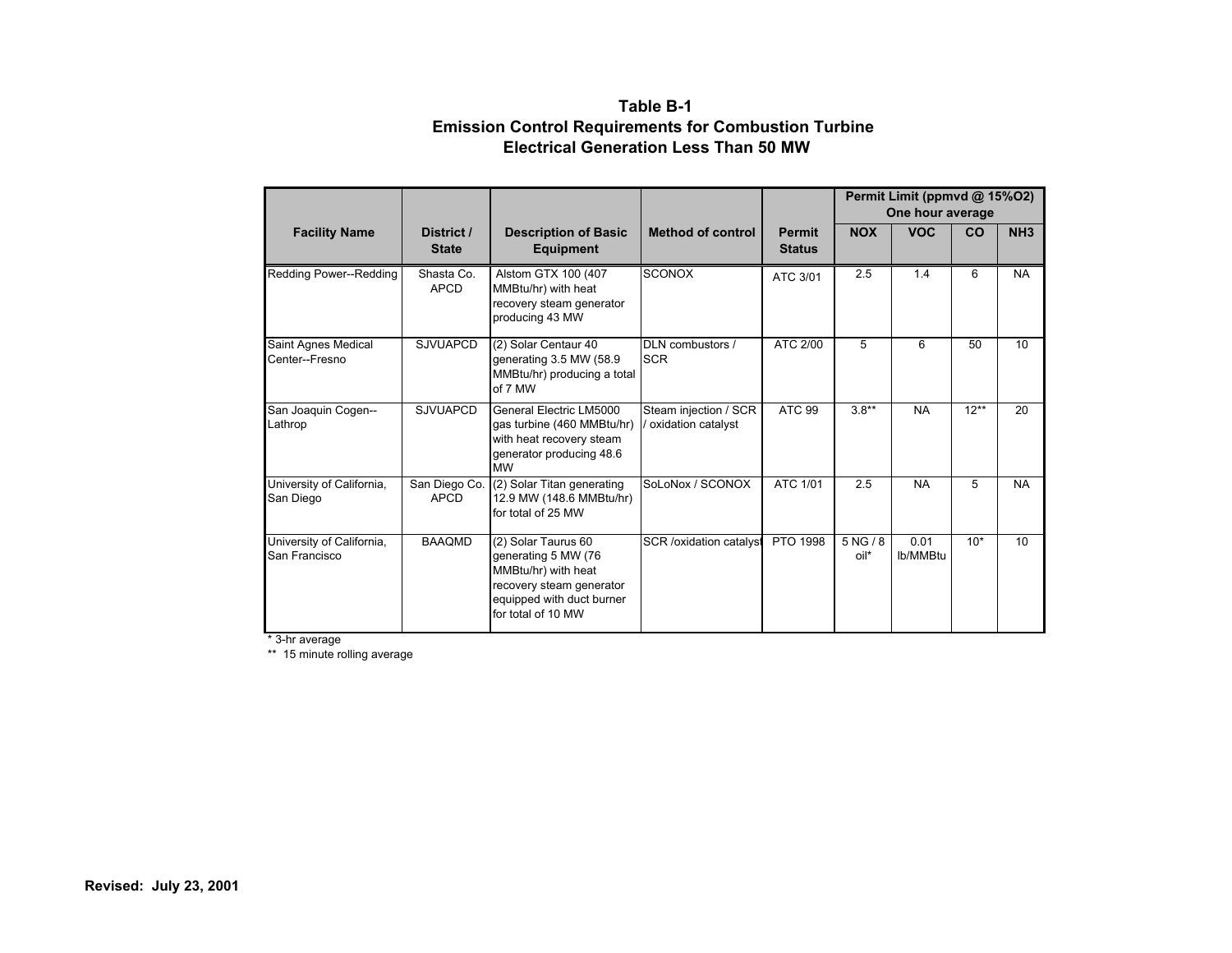A review of the NOx emission levels shown in Table B-1 indicate that the most stringent emission limits are for gas turbines rated at 10.5 MW or larger. Recent determinations have required combustion turbines larger than 10.5 MW to achieve NO<sub>x</sub> ppmvd levels ranging from 2 to 4.5 ppmvd at 15 percent  $O<sub>2</sub>$  or better, based on averaging periods of up to a three-hour rolling average. The most stringent level required in a preconstruction permit is for the NRG Energy Center Round Mountain facility located in the San Joaquin Valley. The NOx limit was 2 ppmvd at 15 percent  $O_2$  averaged over three hours. Ammonia slip for this facility was set at 5 ppmvd at 15 percent  $O<sub>2</sub>$ . The determination is for a General Electric LM6000 enhanced sprint gas turbine with a heat recovery steam generator and equipped with water or steam injection, SCR, and oxidation catalyst. In addition, Northern California Power in Lodi was permitted at 3 ppmvd at 15 percent  $O<sub>2</sub>$ averaged over three hours for NOx. The facility consists of a General Electric LM5000 gas turbine operated in a simple-cycle mode and equipped with steam injection, SCR, and oxidation catalyst.

Conversely, except when SCONOX is specified as the NOx emission control system, smaller units have been required to achieve 5 ppm at 15 percent  $O<sub>2</sub>$ . Several facilities have been permitted at this level. These include the Saint Agnes Medical Center, the University of California, San Francisco (UCSF) and two projects for Alliance Colton. The Saint Agnes Medical Center generating facility consists of a Solar Centaur 40 (3.5 MW) equipped with dry low NOx combustors and SCR. The unit at UCSF uses a Solar Taurus 60 (5 MW) with heat recovery and is equipped with water injection and SCR. Finally, the Alliance Colton facilities are based upon a General Electric 10B1 (10 MW) operated in simple cycle mode and equipped with either Xonon or SCR. With regard to ammonia slip, the most stringent level established in a preconstruction permit is 10 ppmvd at 15 percent  $O<sub>2</sub>$ . For facilities equipped with SCONOX, turbines have been required to achieve 2.5 ppm at 15 percent  $O<sub>2</sub>$ .

With regard to VOC and CO, the most stringent level appearing in a preconstruction permit is 2 ppmvd at 15 percent  $O<sub>2</sub>$  for VOC and 6 ppmvd at 15 percent  $O<sub>2</sub>$  for CO. This requirement has been applicable to facilities with total generating capacity of more than 5 MW and is consistent with the 1999 ARB Power Plant Guidance for power plants using gas turbines rated at more than 50 MW and are achievable using oxidation catalyst.

#### **D. Emission Levels Achieved in Practice**

Table B-2 lists examples of the most stringent emission levels achieved, based upon emission testing, for NOx, VOC, CO, and ammonia for nine power plants using combustion turbines that are rated at less than 50 MW. The emission data is for natural gas--a couple of facilities were also tested with backup fuels. In general, emission measurement results were available for a broad range of gas turbine sizes - 1.5 MW to 49 MW. For the gas turbines that are rated at less than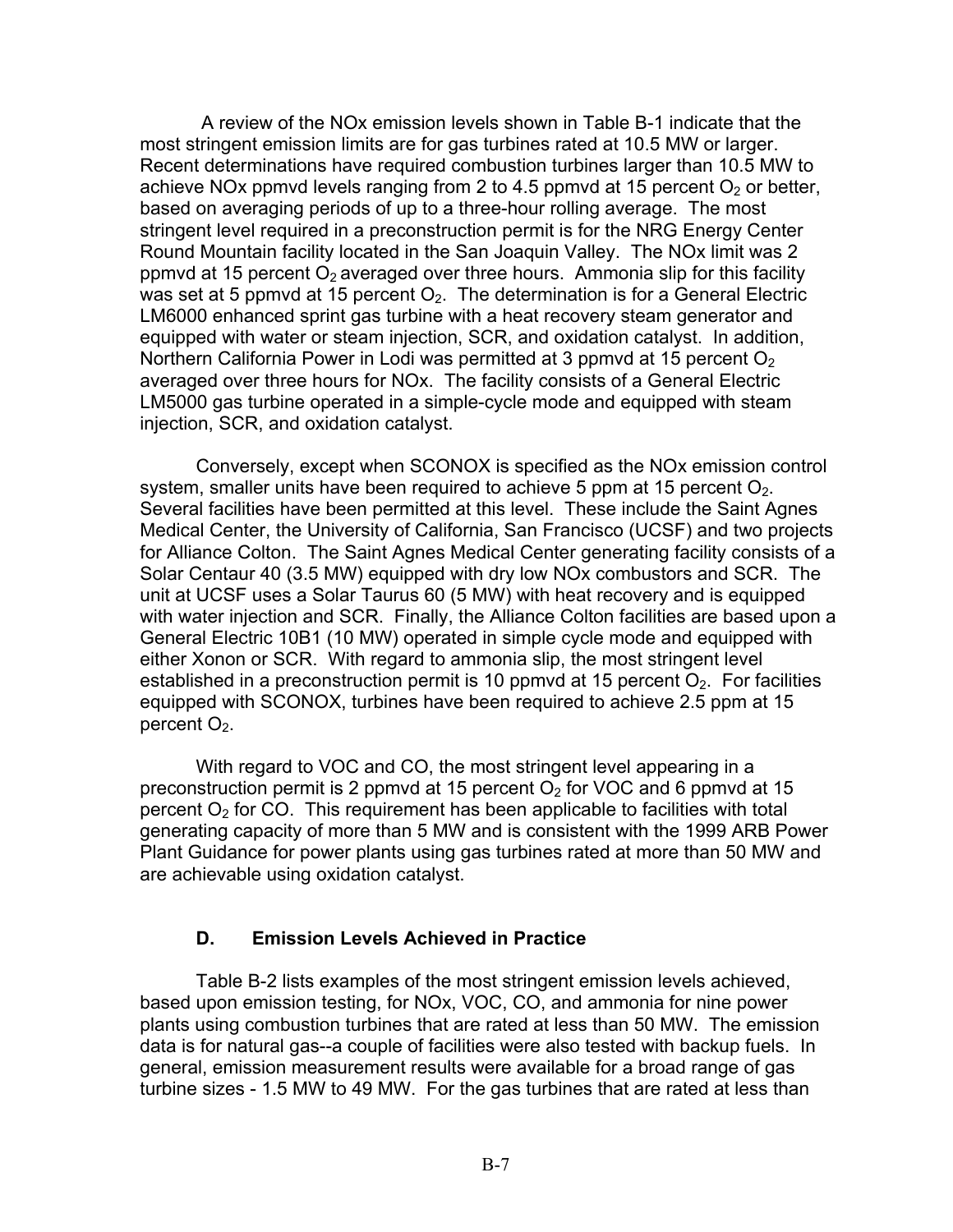#### **Table B-2 Emission Source Test Results for Combustion Turbine Electrical Generation Less Than 50 MW**

|                                                 |                         |                                                                                                                                          |                                      |                              |                | <b>Measured Concentrations</b><br>(ppmvd @ 15%O2) |              |                          |
|-------------------------------------------------|-------------------------|------------------------------------------------------------------------------------------------------------------------------------------|--------------------------------------|------------------------------|----------------|---------------------------------------------------|--------------|--------------------------|
| <b>Facility Name</b>                            | <b>District / State</b> | <b>Description of Basic</b><br><b>Equipment</b>                                                                                          | <b>Method of</b><br>control          | <b>Date</b><br><b>Tested</b> | <b>NOX</b>     | <b>VOC</b>                                        | CO           | NH <sub>3</sub>          |
| California Institute of<br>Technology, Pasadena | <b>SCAQMD</b>           | Solar Centaur 50-TS900 generating<br>4.2 MW (58.9 MMBtu/hr) with heat<br>recovery steam generator and<br>steam turbine for total of 5 MW | Water injection /<br><b>SCR</b>      | 1/00                         | 4.2            | not<br>measured                                   | 46           | $\overline{\mathsf{NA}}$ |
| Double C Limited--<br>Oilfield                  | <b>SJVUAPCD</b>         | General Electric LM2500 gas<br>turbine (222 MMBtu/hr) with heat<br>recovery steam generator producing catalyst<br>24 MW                  | Steam injection /<br>SCR / oxidation | 2/01                         | 2.4            | not<br>measured                                   | 14.5         | not<br>measured          |
| Federal Cold Storage<br>Cogeneration            | <b>SCAQMD</b>           | General Electric LM2500-M-2 gas<br>turbine (222 MMBtu/hr) and steam<br>turbine producing 32 MW                                           | Water<br>injection/SCONOX            | CEM data<br>since 1995       | $\overline{2}$ | not<br>measured                                   | $\mathbf{1}$ | <b>NA</b>                |
| <b>Genetics Institute--</b><br>Andover,         | <b>Massachusetts</b>    | Solar Taurus 60 generating 5 MW<br>(65 MMBtu/hr) with heat recovery                                                                      | <b>DLN / SCONOX</b>                  | $2/00$ NG<br>50% load        | 0.27           | <b>NA</b>                                         | $\Omega$     | <b>NA</b>                |
| Massachusetts                                   |                         | steam generator equipped with duct<br>burner                                                                                             |                                      | 2/00 NG<br>65% load          | 0.34           | <b>NA</b>                                         | 0            | <b>NA</b>                |
|                                                 |                         |                                                                                                                                          |                                      | 2/00 NG<br>85% load          | 0.42           | <b>NA</b>                                         | $\Omega$     | <b>NA</b>                |
|                                                 |                         |                                                                                                                                          |                                      | 2/00 NG<br>100% load         | 1.42           | <b>NA</b>                                         | $\Omega$     | <b>NA</b>                |
|                                                 |                         |                                                                                                                                          |                                      | 2/01 oil<br>50% load         | 1.28           | <b>NA</b>                                         | $\mathbf{0}$ | <b>NA</b>                |
|                                                 |                         |                                                                                                                                          |                                      | $2/01$ oil<br>65% load       | 2              | <b>NA</b>                                         | $\Omega$     | <b>NA</b>                |
|                                                 |                         |                                                                                                                                          |                                      | 2/01 oil<br>85% load         | 2.06           | <b>NA</b>                                         | $\mathbf{0}$ | <b>NA</b>                |
|                                                 |                         |                                                                                                                                          |                                      | 2/01 oil<br>100% load        | 5.93           | <b>NA</b>                                         | $\mathbf 0$  | <b>NA</b>                |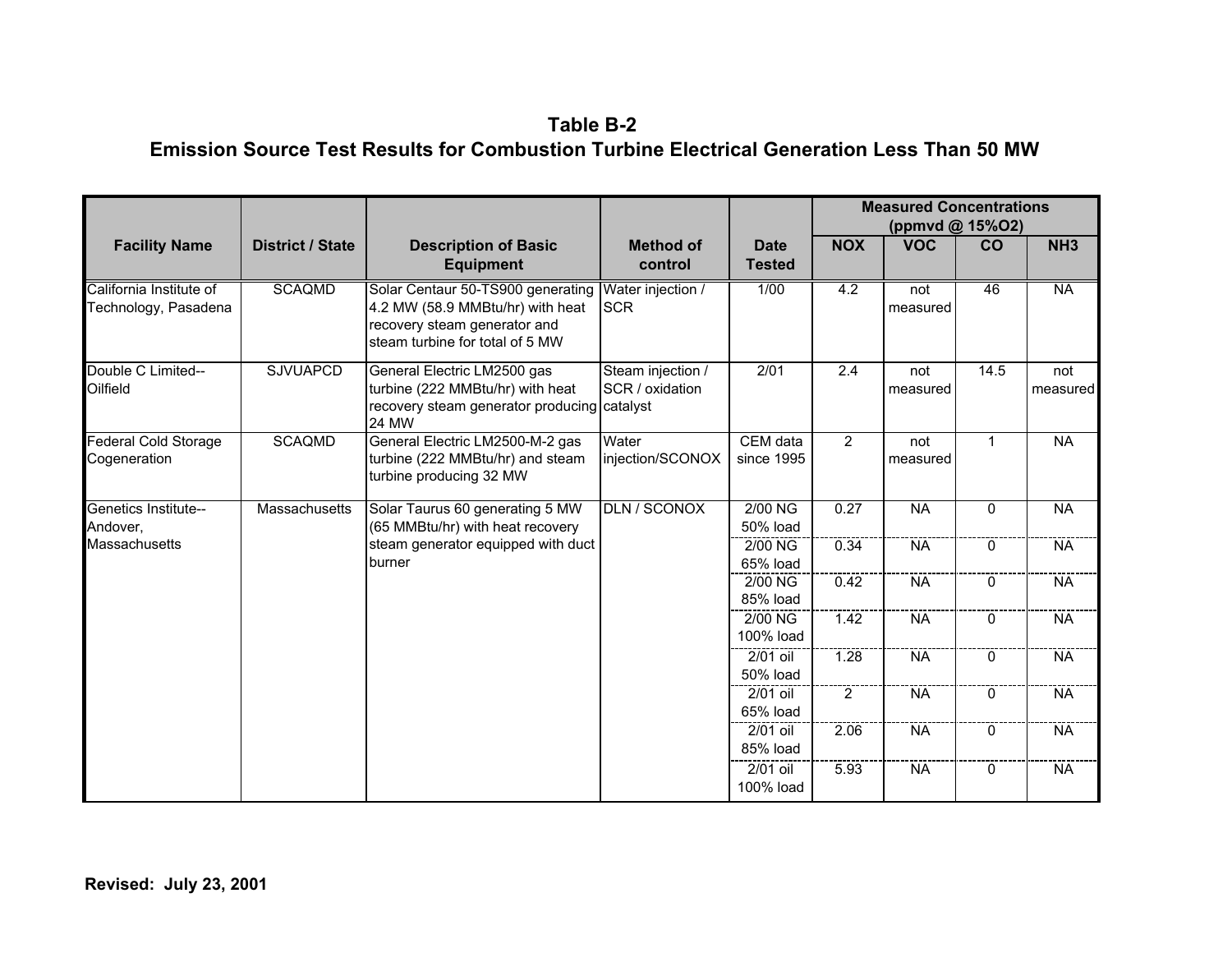**Table B-2 Emission Source Test Results for Combustion Turbine Electrical Generation Less Than 50 MW** 

|                                            |                         |                                                                                                                         |                                                  |                                |                | <b>Measured Concentrations</b><br>(ppmvd @ 15%O2) |                  |                  |
|--------------------------------------------|-------------------------|-------------------------------------------------------------------------------------------------------------------------|--------------------------------------------------|--------------------------------|----------------|---------------------------------------------------|------------------|------------------|
| <b>Facility Name</b>                       | <b>District / State</b> | <b>Description of Basic</b><br><b>Equipment</b>                                                                         | <b>Method of</b><br>control                      | <b>Date</b><br><b>Tested</b>   | <b>NOX</b>     | <b>VOC</b>                                        | <b>CO</b>        | NH <sub>3</sub>  |
| Genxon Power Systems<br>Santa Clara        | <b>BAAQMD</b>           | Kawasaki M1A-13 with Xonon<br>generating 1.5 MW (22.9 MMBtu/hr)                                                         | <b>XONON</b>                                     | 12/98                          | 2.9            | $\overline{2.7}$                                  | $\overline{3.9}$ | <b>NA</b>        |
| High Sierra Limited--<br>Oilfield          | <b>SJVUAPCD</b>         | General Electric LM2500 gas<br>turbine (222 MMBtu/hr) with heat<br>recovery steam generator producing catalyst<br>25 MW | Steam injection /<br>SCR / oxidation             | 3/01                           | 3.6            | < 0.3                                             | 17               | $2$              |
| Live Oak Limited--<br>Oilfield             | <b>SJVUAPCD</b>         | General Electric LM5000 gas<br>turbine (460 MMBtu/hr) with heat<br>recovery steam generator producing catalyst<br>49 MW | Steam injection /<br>SCR / oxidation             | 4/00                           | $\overline{2}$ | $<$ 1                                             | 1.3              | 10               |
| Northern California<br>Power--Lodi         | <b>SJVUAPCD</b>         | General Electric LM5000 gas<br>turbine (460 MMBtu/hr) producing<br>49 MW                                                | Steam injection /<br>SCR / oxidation<br>catalyst | 7/00                           | 2.75           | not<br>measured                                   | 11.5             | 24.5             |
| University of California,<br>San Francisco | <b>BAAQMD</b>           | (2) Solar Taurus 60 generating 5<br>MW (76 MMBtu/hr) with heat<br>recovery steam generator equipped                     | <b>SCR</b> /oxidation<br>catalyst                | 5/98 turbine<br>S-9 NG         | $\overline{4}$ | < 0.6                                             | 0.6              | $\overline{3.2}$ |
|                                            |                         | with duct burner for total of 10 MW                                                                                     |                                                  | 5/98 turbine<br><b>S-11 NG</b> | 4.6            | < 0.6                                             | 1.1              | $\overline{3.3}$ |
|                                            |                         |                                                                                                                         |                                                  | 5/98 turbine<br>S-9 oil        | 7.8            | 1.1                                               | 0.6              | 20.1             |
|                                            |                         |                                                                                                                         |                                                  | 5/98 turbine<br>S-11 oil       | 7.9            | 1.1                                               | 1.1              | 16.1             |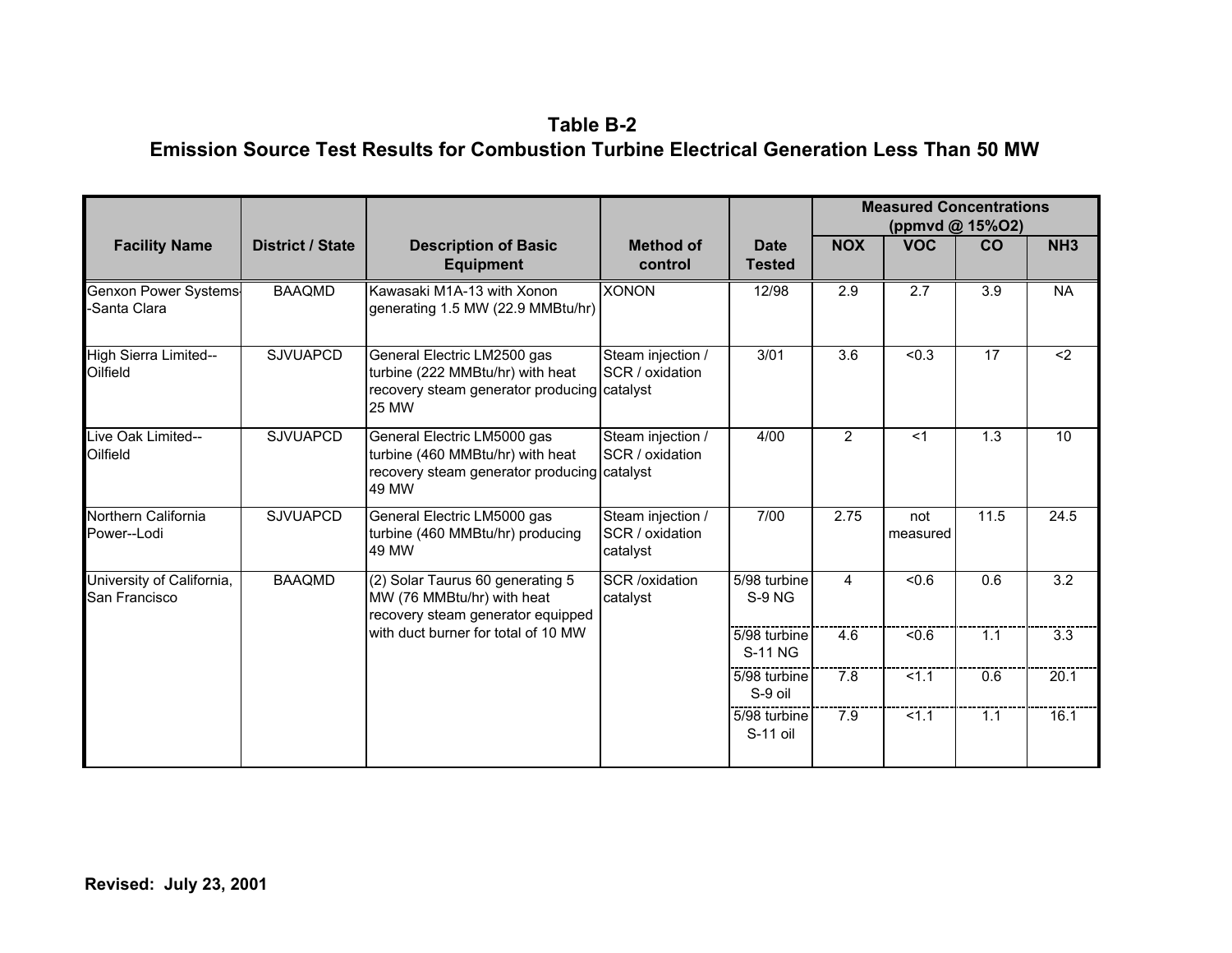10.5 MW, the following emission levels have been achieved: NOx emissions of 2 to 4.6 ppmvd at 15 percent  $O<sub>2</sub>$  (Xonon and SCONOX for the low end of range and SCR at the higher end of the range), trace levels of VOC emissions (Xonon less than 3 ppmvd at 15 percent  $O(2)$ , and CO emissions of 1 to 46 ppmvd at 15 percent  $O<sub>2</sub>$ . For the larger gas turbines, the following emission levels have been achieved: NOx emissions of 2 to 3.6 ppmvd at 15 percent  $O<sub>2</sub>$  or better, trace levels of VOC emissions, and CO emissions of 1 to 14.5 ppmvd at 15 percent  $O<sub>2</sub>$ .

For the gas turbines that are rated at less than 10.5 MW, two generating facilities have achieved the most stringent NOx emission level of 5 ppmvd at 15 percent  $O<sub>2</sub>$ . These include the UCSF discussed above and the generating facility at CalTech, Pasadena. The unit at CalTech consists of a Solar Centaur 50 (4.6 MW) turbine operated in a combined cycle mode and the turbine is equipped with water injection and SCR. In addition, the UCSF facility is also equipped with oxidation catalyst. With the catalyst, the UCSF facility has reduced VOC emissions to the detection level and CO emissions are at 1 ppm—well under the 1999 ARB Power Plant Guidance levels of 2 ppmvd at 15 percent O2 and 10 ppmvd at 15 percent  $O<sub>2</sub>$ , respectively.

For the larger gas turbines, the lowest level achieved in practice is for the Northern California Power facility in Lodi, which has operated since early-1999. Based upon CEM data and annual inspections, the unit has met the 3 ppmvd NOx limit since startup. The latest compliance test indicated NOx emissions were below 3 ppmvd at 15 percent  $O<sub>2</sub>$  and emissions of CO were measured at about 12 ppmvd at 15 percent  $O<sub>2</sub>$ . However, this level was achieved with an ammonia slip above 10 ppmdy at 15 percent  $O_2$ .

Three other facilities in the San Joaquin Valley have been permitted at NOx level between 3.6 to 4.5 ppmvd at 15 percent  $O<sub>2</sub>$  based upon a 3-hour average. These facilities are Live Oak Limited, Double C Limited, and High Sierra Limited. Double C Limited and High Sierra Limited consists of a General Electric LM2500 turbine (25 MW) and heat recovery steam generator. Live Oak Limited consists of a General Electric LM5000 turbine (49 MW) and heat recovery steam generator. All three facilities produce steam for use at an oilfield, and are equipped with SCR and oxidation catalyst. The Live Oak Limited facility has consistently maintained NOx emission levels below 3 ppmvd at 15 percent  $O<sub>2</sub>$  since starting up in 2000. Both the Double C Limited and High Sierra Limited facilities were permitted at a higher NOx limit, 4.5 ppmvd at 15 percent  $O_2$  but have typically been between 2.5 to 3.5 ppmvd at 15 percent  $O<sub>2</sub>$  based upon three years of annual testing. Finally, the latest compliance test for Live Oak Limited also indicated VOC and CO emissions were near or below the detection level.

Xonon's only commercial application is at the Genxon Power Systems facility on a 1.5 MW Kawasaki turbine. The Kawasaki turbine has now operated for 8,000 hours. Compliance tests indicated the NOx emissions are below 3 ppmvd at 15 percent  $O<sub>2</sub>$ .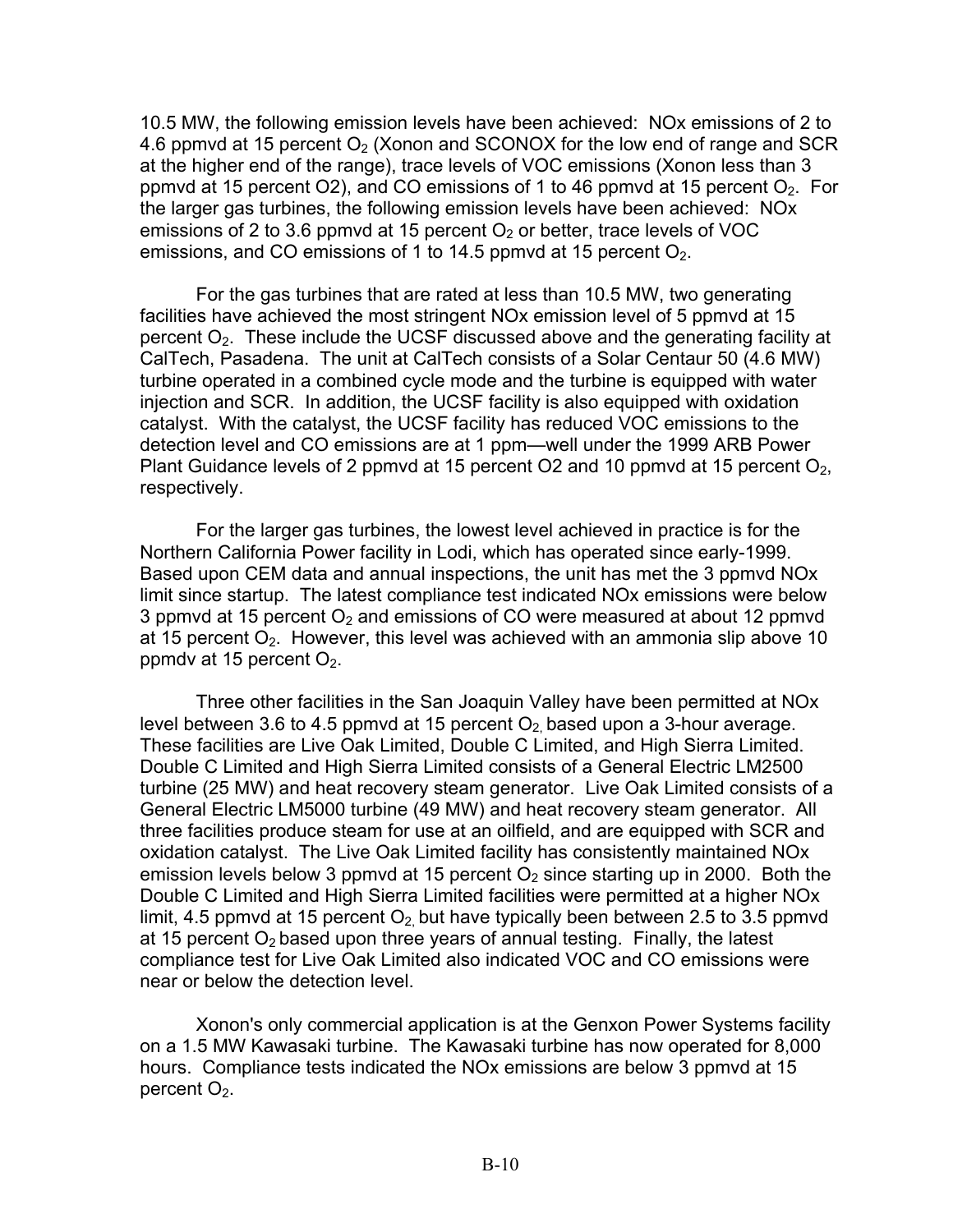SCONOX has been implemented on two turbines, one turbine is rated at 5 MW and the other at 25 MW. The 25 MW turbine at the Federal Cold Storage cogeneration facility has operated for six years, achieving NOx levels of less than 2 ppmvd at 15 percent  $O<sub>2</sub>$  when firing natural gas. The 5 MW turbine at the Genetics Institute has operated mainly on fuel oil with some difficulty. However, when the turbine operates for long periods of time using oil, which appears to be the normal operating scenario, the SCONOX technology has experienced masking problems which reduces the effectiveness of the technology in reducing NOx emissions. The masking is reversible, but requires cleaning of the catalyst, and therefore shutdown of the turbine. EmeraChem, (formerly known as Goal Line Environmental Technologies), the developer of the SCONOX technology, has since made modifications to the SCONOX systems at Genetics Institute such that oil usage no longer adversely affects the SCONOX system. After some initial startup problems, the Genetics facility has been reported to have no operating difficulties when operating on natural gas and has satisfied all applicable emission limits. Additional discussion on the applicability of SCONOX is discussed in the next section.

## **E. More Stringent Control Techniques**

## **1. SCONOX**

 average for the Federal Cold Storage Cogeneration facility. For the Genetics As can be seen in Tables B-1 and B-2, the SCONOX technology has operating experience at two facilities, the Federal Cold Storage Cogeneration facility on a General Electric LM2500 gas turbine rated at 25 MW in combined cycle mode for total generation of 32 MW and the Genetics Institute facility on a gas turbine rated at 5 MW. The technology has operated for six years at the Federal Cold Storage Cogeneration facility and in that time period, the technology has been improved such that NOx emissions are typically between 1-2 ppmvd at 15 percent O2. The ARB staff, through its Equipment Precertification Program, has verified the emissions of NOX as low as 2 ppmvd at 15 percent  $O<sub>2</sub>$  over a three-hour rolling Institute facility, as discussed above, after some initial operational problems, which required fine-tuning of the operation of the turbine and the control system, the SCONOX technology has operated well when the turbine uses natural gas. When the turbine uses oil, EmeraChem has apparently resolved its operating issues.

 facility's operation. Finally, SCONOX is also proposed for the Redding Power facility At the University of California, San Diego, two turbines rated at 12.5 MW equipped with the SCONOX technology have recently become operational. The July 2001 compliance test indicates NOx emissions levels are below 1 ppmvd at 15 percent  $O<sub>2</sub>$  for both turbines. However, prior to the compliance test, the facility was operating under a variance because the facility could not meet its permit limits within the commissioning period (90 days) allocated for shakeout and fine-tuning the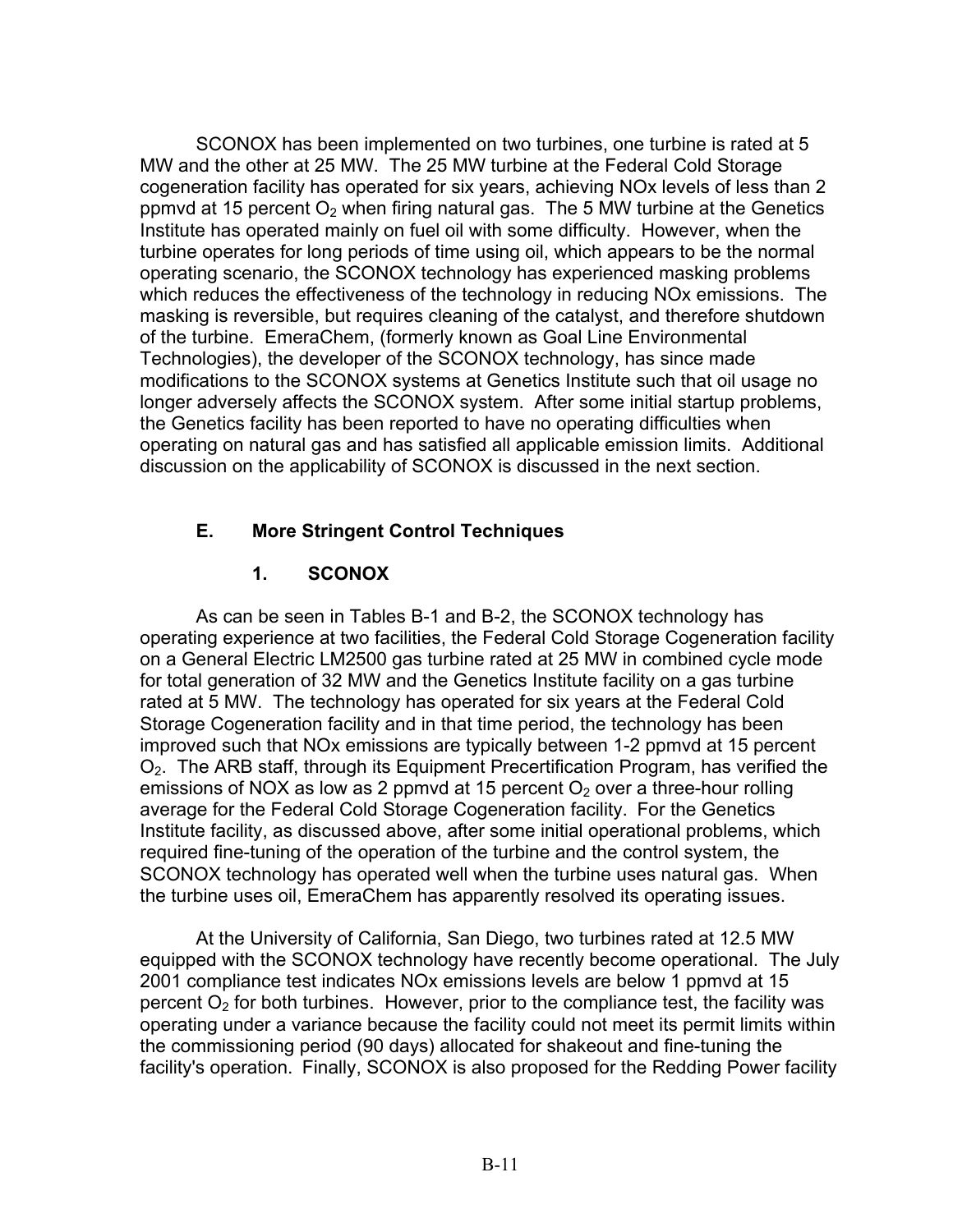in Shasta, which would be the largest turbine the technology has been installed to this date.

The SCONOX technology has advantages over SCR in that it can achieve very low NOx emission levels without the emissions of ammonia. In addition, the technology also reduces VOC and CO emissions without the need of adding another control device. Because the technology has not been demonstrated for all sizes of turbines, the ARB staff is not considering the SCONOX technology for the purposes of establishing guideline levels. However, district staff should continue to consider SCONOX in BACT determinations.

#### **2. Xonon**

In the 1999 ARB Power Plant Guidelines report, the Xonon technology was identified as a developing technology. Since then, the 1.5 MW Kawasaki gas turbine equipped with the Xonon technology has operated over 8,000 hours and during that time period, the turbine has satisfied it NOx emission limit of 5 ppmvd. Catalytica Combustion Systems has applied to the ARB's Equipment and Process Precertification Program to verify that the Kawasaki turbine M1A-13X equipped with Xonon demonstrates emissions of 2.5 ppmvd at 15 percent  $O<sub>2</sub>$  for a one-hour rolling average at 98 percent or greater operating load based on design capacity.

While the Xonon technology is demonstrated for the Kawasaki gas turbine, it is unclear how well the technology can be applied to larger gas turbines. Catalytica Combustion Systems, the manufacturer of Xonon, is in the process of demonstrating the technology on larger gas turbines. A review of Table B-1 indicates that proponents for two facilities using turbines rated at 10 MW are proposing to use the Xonon technology. Additionally, Xonon is also being proposed for use on a large gas turbine (greater than 50 MW).

## **F. Discussion and Recommendation**

The discussion below recommends BACT levels, on a ppmvd basis, based upon the electrical generating capacity of the turbine. For the larger turbines, BACT levels are based upon whether the turbine is used in either a combined cycle or simple cycle application. In addition, these recommendations reflect the Board's direction that gas turbine based electrical generation be further categorized into combined-cycle and simple-cycle applications.

Finally, the recommendations discussed below are largely based upon levels achieved in practice. Consequently, district permitting staffs are encouraged to evaluate the SCONOX or Xonon technologies to determine whether either technology is a feasible and cost effective option for a specific application.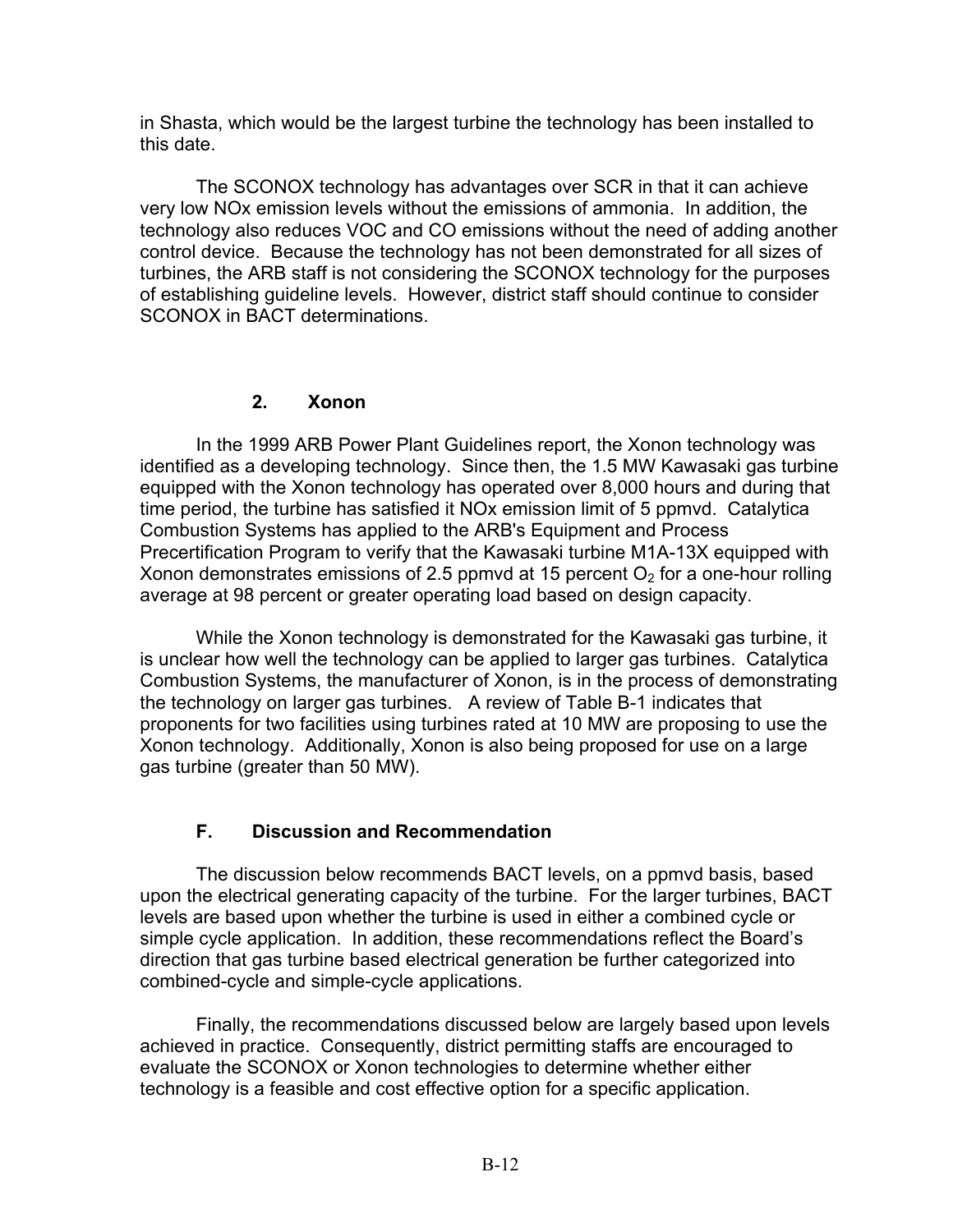## **1. Gas Turbines Less Than 3 MW**

 The most stringent BACT levels for gas turbines rated at less than 3 MW is expressed in the SCAQMD and the BAAQMD BACT Guidelines (achieved in practice levels). The guidelines specify BACT at 9 ppmvd at 15 percent  $O<sub>2</sub>$  for NOx, 5 ppmvd at 15 percent  $O_2$  for VOC, and 10 ppmvd at 15 percent  $O_2$  for CO. Ammonia slip was also limited to 9 ppmvd at 15 percent  $O<sub>2</sub>$ . While the Kawasaki turbine (1.5 MW) equipped with the Xonon combustors has achieved NOx levels of 2-3 ppmvd at 15 percent  $O_2$ , the ARB staff is not recommending this emission level until the Xonon technology is available for a wider range of turbines. Based upon the above, the ARB staff recommends BACT levels for gas turbines rated at less than 3 MW to be consistent with these guidelines for such gas turbines.

#### **2. Gas Turbines from 3 MW to 50 MW**

#### **a. Combined-Cycle Applications**

For gas turbines in combined-cycle/heat recovery steam generator applications, there are a number of facilities permitted at NOx levels of 3 ppmvd at 15 percent  $O<sub>2</sub>$  or less. The most stringent level required in a preconstruction permit is for the NRG Energy Center Round Mountain facility located in the San Joaquin Valley. The NOx emission limit was 2 ppmvd at 15 percent  $O<sub>2</sub>$  averaged over three hours. The determination is for a General Electric LM6000 enhanced sprint gas turbine with heat recovery steam generator and equipped with water or steam injection, SCR, and oxidation catalyst.

The most stringent NOx BACT level achieved in practice has been achieved with SCONOX. The Genetics Institute facility in Massachusetts and the Federal Cold Storage Cogeneration facility, previously discussed in the 1999 Power Plant Guidance, have demonstrated levels of less than 2 ppmvd at 15 percent  $O<sub>2</sub>$ . The Genetics facility consists of a Solar Taurus 60 turbine equipped with SCONOX and when firing natural gas, NOx emissions are less than 2 ppmvd NOx at 15 percent O2. Similarly, the Federal Cold Storage Cogeneration facility has demonstrated levels of less than 2 ppmvd at 15 percent  $O<sub>2</sub>$  since 1996, based upon continuous emissions data collected over that period. This facility consists of a General Electric LM2500 gas turbine operating in a combined cycle configuration and generating 32 MW. The gas turbine utilizes water injection in conjunction with SCONOX. In addition, ARB staff, through its Equipment Precertification Program, has verified NOX emissions as low as 2 ppmvd at 15 percent  $O<sub>2</sub>$  over a three-hour rolling average for the Federal Cold Storage Cogeneration facility. As discussed above SCONOX has not been demonstrated for all sizes of turbines.

Similar levels have also been achieved with SCR. For example, the Live Oak Limited facility has achieved a NOx emission level of 2.5 ppmdy at 15 percent  $O<sub>2</sub>$ .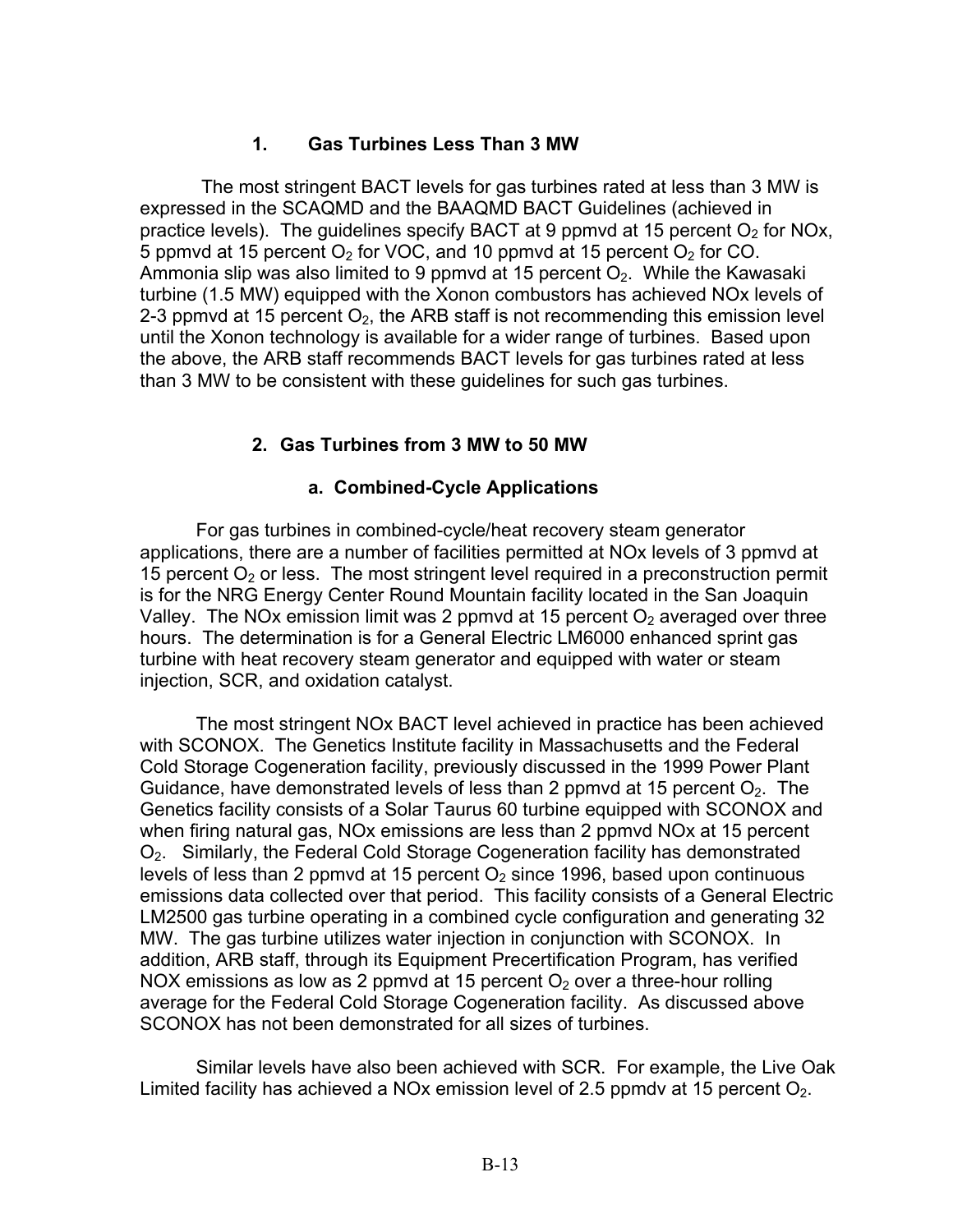This facility consists of a General Electric LM5000 gas turbine and heat recovery steam boiler. Emissions are abated with a combination of steam injection and SCR. With regard to ammonia slip, the facility emits less than 10 ppmdy at 15 percent  $O<sub>2</sub>$ .

 oxidation catalyst. Additionally, these levels are consistent with the 1999 ARB With regard to VOC, CO, and ammonia, the most stringent level appearing in a preconstruction permit is 2 ppmvd at 15 percent  $O<sub>2</sub>$  for VOC, 6 ppmvd at 15 percent  $O_2$  for CO and 5 ppmvd at 15 percent  $O_2$  for ammonia. The Live Oak facility has achieved these levels for VOC and CO since early 2000 and the UCSF facility has achieved these levels since 1998. The UCSF facility is also equipped with an Power Plant Guidance for gas turbines rated at 50 MW or larger and are achievable using an oxidation catalyst.

ARB staff recommends a BACT level of 2.5 ppmvd at 15 percent  $O<sub>2</sub>$  for NOx, three-hour rolling average, 2 ppmvd at 15 percent  $O<sub>2</sub>$  for VOC, three-hour rolling average, 6 ppmvd at 15 percent  $O<sub>2</sub>$  for CO, three-hour rolling average, and 10 ppmvd at 15 percent  $O<sub>2</sub>$  for NH3. However, district permitting staff are encouraged to evaluate the technical feasibility and cost effectiveness of more stringent technologies, including the SCONOX or Xonon technologies, as part of the case-bycase BACT determination for power generating projects.

#### **b. Simple-Cycle Applications**

The most stringent NOx emission level required in a preconstruction permit is for the Northern California Power facility located in Lodi. The determination was for 3 ppmvd at 15 percent  $O<sub>2</sub>$  for NOx averaged over three hours. However, this level was based upon an ammonia slip above 10 ppmdy at 15 percent  $O<sub>2</sub>$ . The determination is for a General Electric LM5000 gas turbine equipped with steam injection, SCR, and oxidation catalyst. Several other facilities have been permitted at 5 ppmvd at 15 percent  $O_2$  for NOx, three-hour rolling average, 2 ppmvd at 15 percent  $O<sub>2</sub>$  for VOC, three-hour rolling average, and 6 ppmvd at 15 percent  $O<sub>2</sub>$  for CO, three-hour rolling average. In addition, for these projects, the NH3 level have been set between  $5 - 10$  ppmvd at 15 percent  $O<sub>2</sub>$ .

The lowest level achieved in practice is for Northern California Power facility in Lodi, mentioned above, which has operated since early-1999. Based upon CEM data and annual inspections, the unit has continued to meet the 3 ppmvd NOx permit limit. Since startup, the facility has been cited once by the district for exceeding the ammonia slip limit and, as discussed above, these levels are higher than specified for similar projects. The latest compliance test indicated NOx emissions were below 3 ppmvd at 15 percent  $O<sub>2</sub>$  and emissions of CO were measured at about 12 ppmvd at 15 percent  $O<sub>2</sub>$ . Other facilities have been proposed to meet a 3.4 ppmvd at 15 percent  $O<sub>2</sub>$  level while also limiting ammonia slip to 10 ppmdy at 15 percent  $O<sub>2</sub>$ . The ARB staff will continue to evaluate the feasibility of achieving a 3 ppmvd NOx level with minimal ammonia slip. The lowest NOx level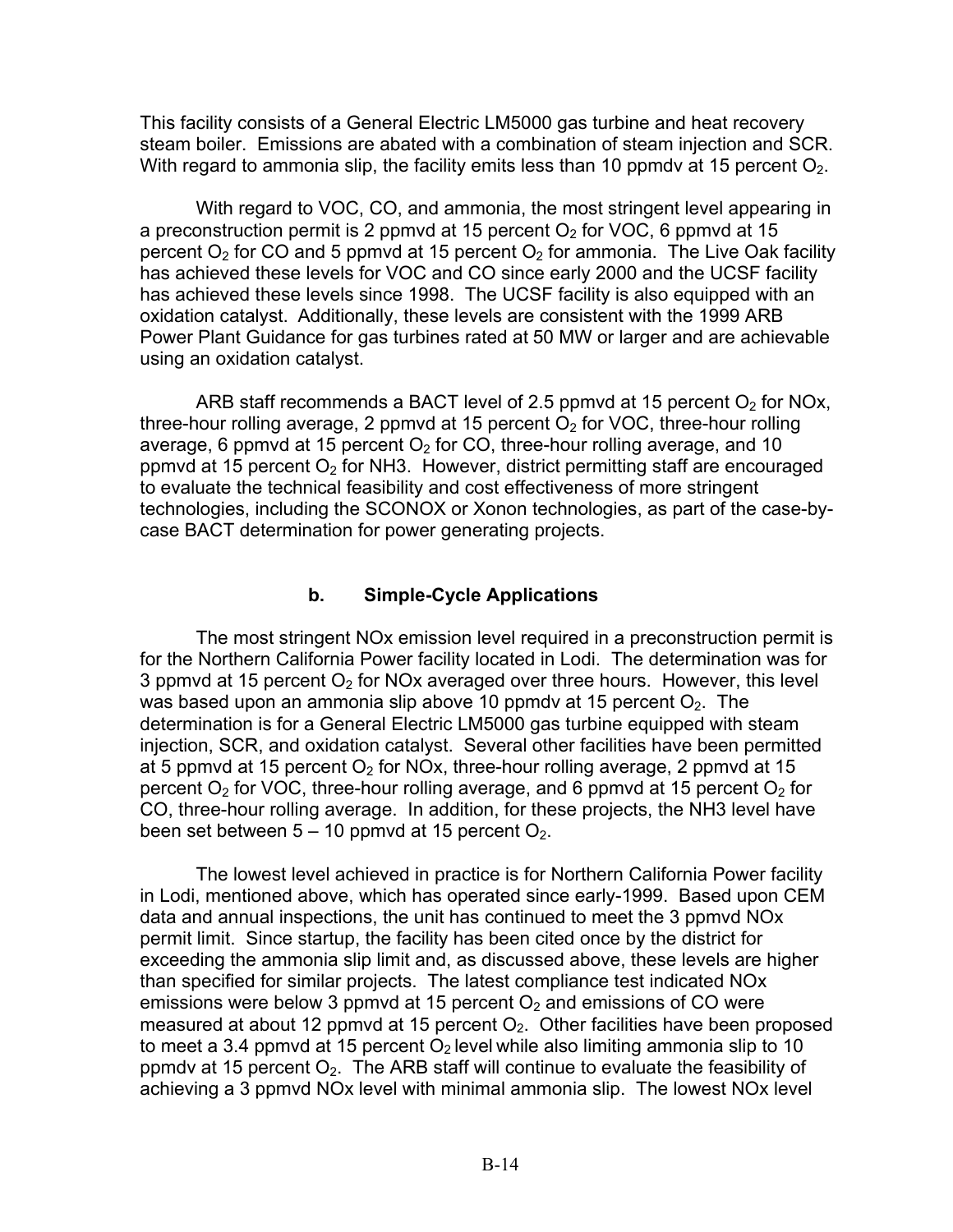achieved in a simple cycle application was 5 ppmdv at 15 percent  $O_2$ , where the ammonia slip was also limited to 10 ppmdv at 15 percent  $O<sub>2</sub>$ . The Carson Energy facility in Sacramento, previously discussed in the 1999 Power Plant Guidance, has satisfied these levels since beginning operation in 1995. The Carson Energy facility consists of a General Electric LM6000 turbine operated in simple cycle mode.

With regard to VOC and CO, the Carson Energy facility has demonstrated levels of 2 ppmvd at 15 percent  $O_2$  for VOC and 6 ppmvd at 15 percent  $O_2$  for CO. These levels are consistent with the 1999 ARB Power Plant Guidance for power plants using gas turbines rated at 50 MW or larger and are achievable using oxidation catalyst.

Based on the above, the ARB staff recommends a BACT level of 5 ppmvd at 15 percent  $O_2$  for NOx, three-hour rolling average, 2 ppmvd at 15 percent  $O_2$  for VOC, three-hour rolling average, 6 ppmvd at 15 percent  $O<sub>2</sub>$  for CO, three-hour rolling average, and 10 ppmvd at 15 percent  $O<sub>2</sub>$  for NH3. Again, district permitting staffs are encouraged to evaluate the technical feasible and cost effectiveness of more stringent BACT levels.

## **III. NON-EMERGENCY RECIPROCATING ENGINES USING FOSSIL FUELS**

As discussed below, some districts are beginning to develop BACT requirements that are fuel neutral. For example, the SCAQMD BACT Guidelines for minor sources specifies BACT for NOx emissions from reciprocating engines used in nonemergency applications as 0.15 g/bhp-hr. Based upon this approach, the BACT levels can only be satisfied by a well controlled natural gas fueled reciprocating engine. At this time, diesel fueled engines cannot achieve this emission level. Consequently, the discussion below focuses on the emission levels achieved by natural gas fueled reciprocating engines.

## **A. Control Technologies**

The combustion of natural gas in reciprocating engines results in emissions of the following criteria pollutants: NOx, CO, VOC, PM, and sulfur oxides (SOx). For natural gas, the emissions of PM and SOx result from the amount of sulfur in the fuel. The sulfur concentration in "pipeline quality" natural gas is regulated by the Public Utilities Commission. Consequently, no recommendations will be provided for PM and SOx emissions. However, staff will recommend that a PM standard be added in the event diesel-fueled engines are able to achieve the same emission levels as natural gas fueled reciprocating engines. This PM level is consistent with the technology requirements of the ARB diesel risk management guidance.

For the remaining pollutants, the pollutant of primary concern from stationary reciprocating engines is NOx, a criteria pollutant that reacts in the atmosphere to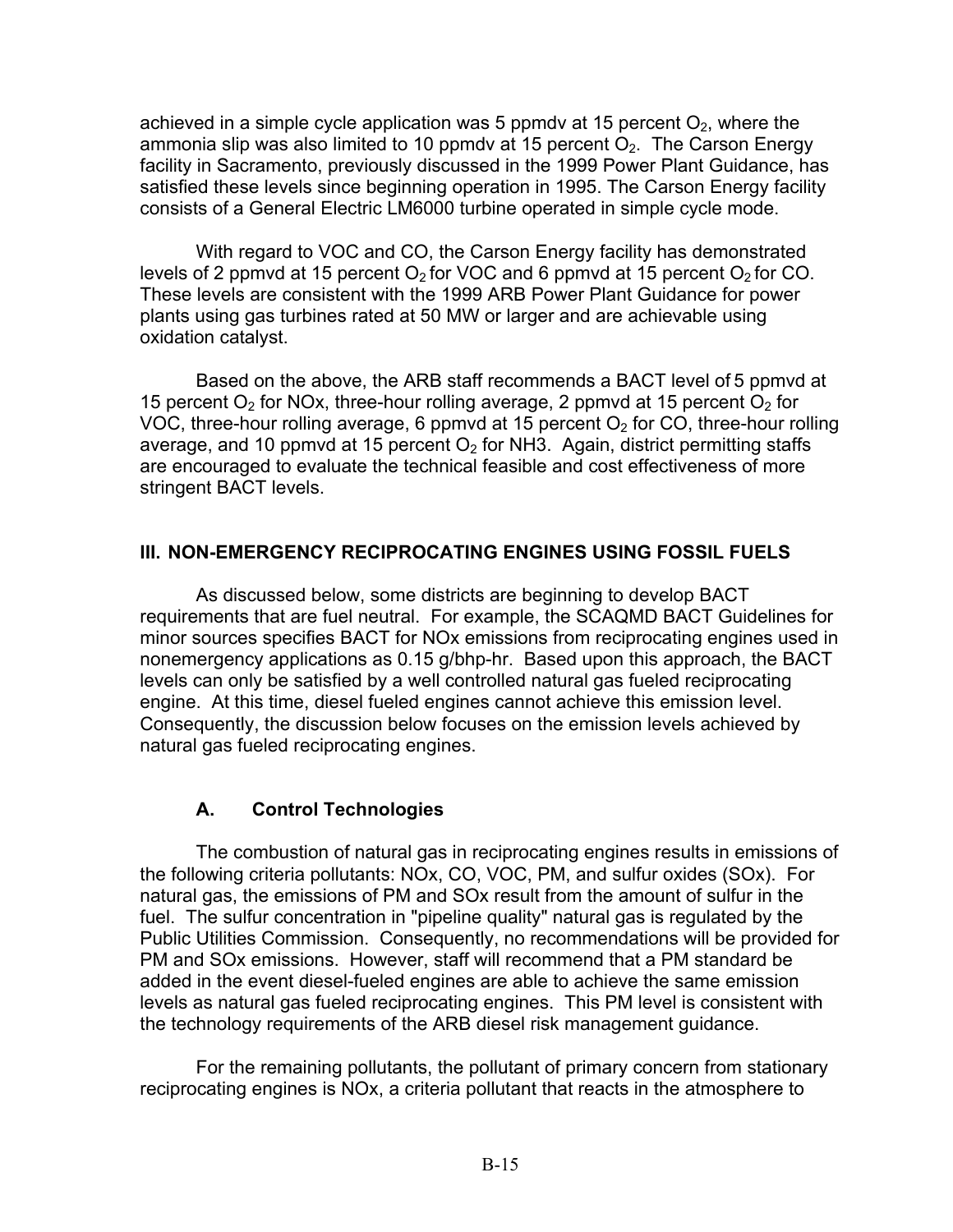form ozone which is a significant air pollution problem in California. To reduce NOx emissions from natural gas fueled reciprocating engines, BACT levels are typically achieved with post-combustion controls, including nonselective catalytic reduction (NSCR) or three-way catalyst for rich-burn engines or SCR for lean-burn engines. The major difference between rich-burn and lean-burn engines is in the amount of excess air used for combustion. Rich-burn engines use nearly equal mixture of air and fuel while lean-burn engines use significantly more air than fuel.

Similarly, BACT levels for CO and VOC emissions are also based upon postcombustion controls. Three-way catalyst is used to reduce CO and VOC emissions from rich-burn engines and oxidation catalyst is used to reduce CO and VOC emissions from lean-burn engines.

A detailed description of both the SCR or CO/VOC oxidation catalyst technologies are given in the 1999 ARB Power Plant Guidance Report. A description of the NSCR technology is given below.

## **1. Nonselective Catalytic Reduction**

The NSCR technology or three-way catalyst, which is the same technology used to reduce emissions from motor vehicle gasoline engines and has been used on rich-burn stationary engines for over 15 years, employs a catalyst that reduces the emissions of NOx, CO, and VOC. Three-way catalyst promotes the chemical reduction of NOx in the presence of CO and VOC to produce oxygen and nitrogen. The three-way catalyst also contains materials that promote the oxidation of VOC and CO to form carbon dioxide and water vapor. The standard catalyst typically achieves 90 percent reduction in NOx, 50 percent reduction in VOC, and 80 percent reduction in CO. A premium catalyst is able to achieve higher reductions in NOx--up to 99 percent. An electronic controller, which includes an oxygen sensor and feedback mechanism, is necessary to maintain the proper air/fuel ratio. The threeway catalyst system operates in a narrow air/fuel ratio band--operation outside the band can dramatically increase either NOx or CO emissions. In addition, the threeway catalyst technology achieves its optimal reduction within a certain temperature band.

# **B. Current SIP Control Measures**

Several districts have adopted SIP control measures specifying reductions in NOx emissions from reciprocating engines. The most stringent of these measures has been adopted by SCAQMD, AVAPCD, and Ventura County Air Pollution Control District (VCAPCD). Both measures set emission standards for NOx, VOC, and CO.

The SCAQMD and AVAPCD requires reciprocating engines to meet the following emission standards: 36 ppmvd at 15 percent  $O<sub>2</sub>$  for NOx, 250 ppmvd at 15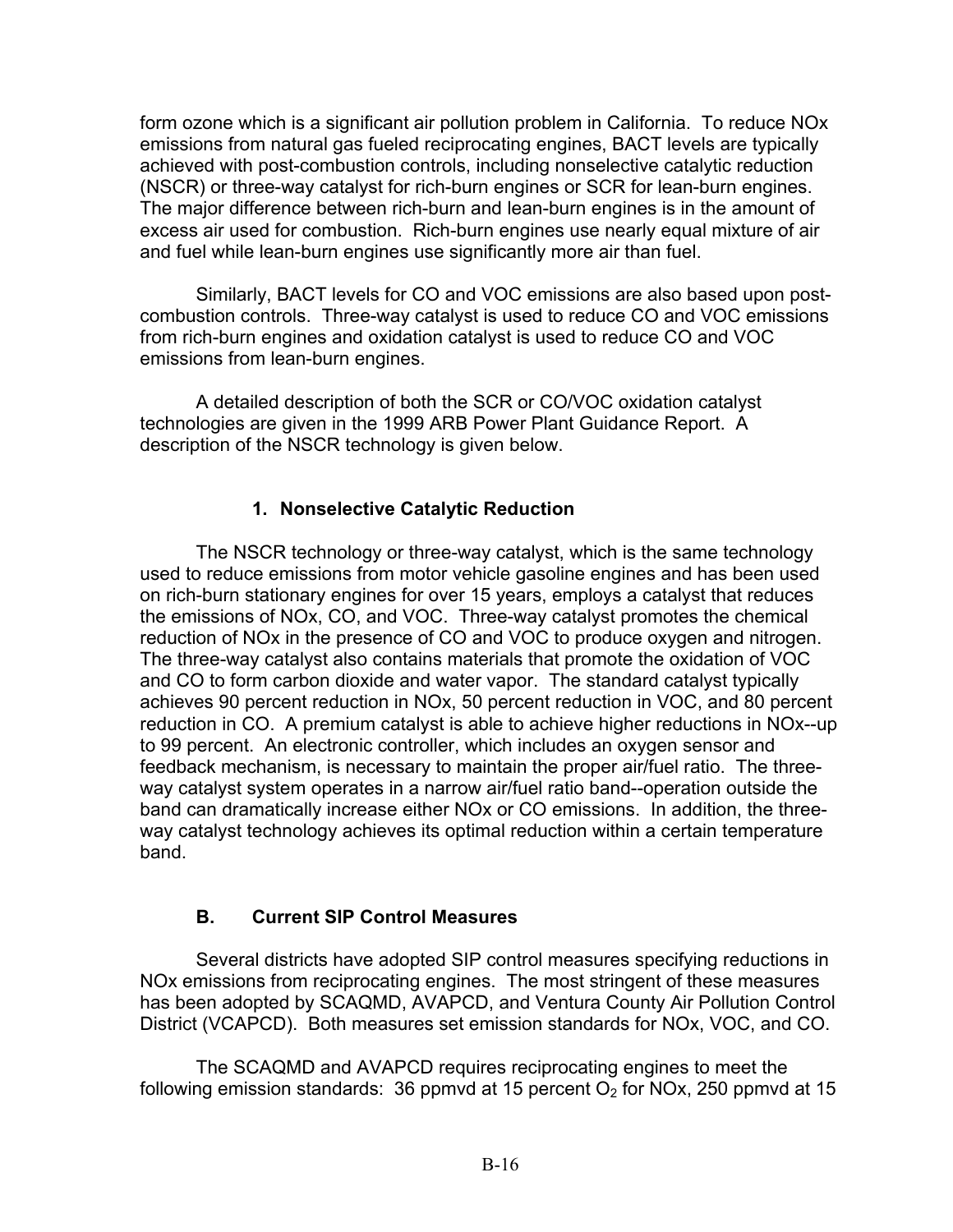percent  $O<sub>2</sub>$  for VOC, and 2,000 ppmvd at 15 percent  $O<sub>2</sub>$  for CO. Alternate levels, which are higher than the general requirement, for NOx and VOC are allowed, based upon the efficiency of the engine.

VCAPCD requirements for reciprocating engines vary based upon the type of engine and the standard can be satisfied by meeting an emission standard or achieving a specified percentage of emission reduction. The NOx emission standard varies from 25 to 80 ppmvd at 15 percent  $O<sub>2</sub>$ . Similarly, the VOC standard varies from 250 to 750 ppmvd at 15 percent  $O<sub>2</sub>$  and the CO standard is 4,500 ppmvd at 15 percent  $O<sub>2</sub>$  for all type of engines. The emission reduction component applies to NOx only and reductions of 90 to 96 percent must be achieved, with the specific level based upon the engine type, to avoid the emission specific standard.

# **C. Control Techniques Required as BACT**

## **1. BACT Guidelines**

Of the districts with published BACT guidelines, the most stringent requirements are those requirements in the SCAQMD guidelines. For all stationary reciprocating engines used in a non-emergency application that are less than 2,064 bhp, the levels are set at 0.15 g/bhp-hr for NOx, 0.15 g/bhp-hr for VOC, and 0.6 g/bhp-hr for CO. For larger engines, the BACT guidelines specify standards for NOx (which allows higher emissions for engines with efficiencies greater than 33 percent) and CO (50 percent more stringent than the level specified for smaller engines) only. The only deviation from this BACT level is for landfill or digester gas fired engines, which will be discussed in the next section.

# **2. BACT Determinations**

Table B-3 lists 17 examples of the most stringent emission controls required by California districts or other states, for emissions of NOx, VOC, CO, and if applicable, ammonia from reciprocating engines. The engines range in size from about 80 horsepower (hp) to over 4,000 hp.

The determinations listed in Table B-3 can be separated into determinations for rich-burn engines and determinations for lean-burn engines. For rich-burn engines, the use of three-way catalyst and air/fuel ratio controller has been used to achieve BACT levels of 0.15 g/bhp-hr (which is equivalent to about 9 ppmvd at 15 percent  $O_2$ ) for NOx. The SCAQMD has specified 0.15 g/bhp-hr as BACT for NOx emissions from natural gas-fueled reciprocating engines used in nonemergency applications since 1998 and the next section provides a number of examples demonstrating that this level is achieved in practice. With regard to BACT levels for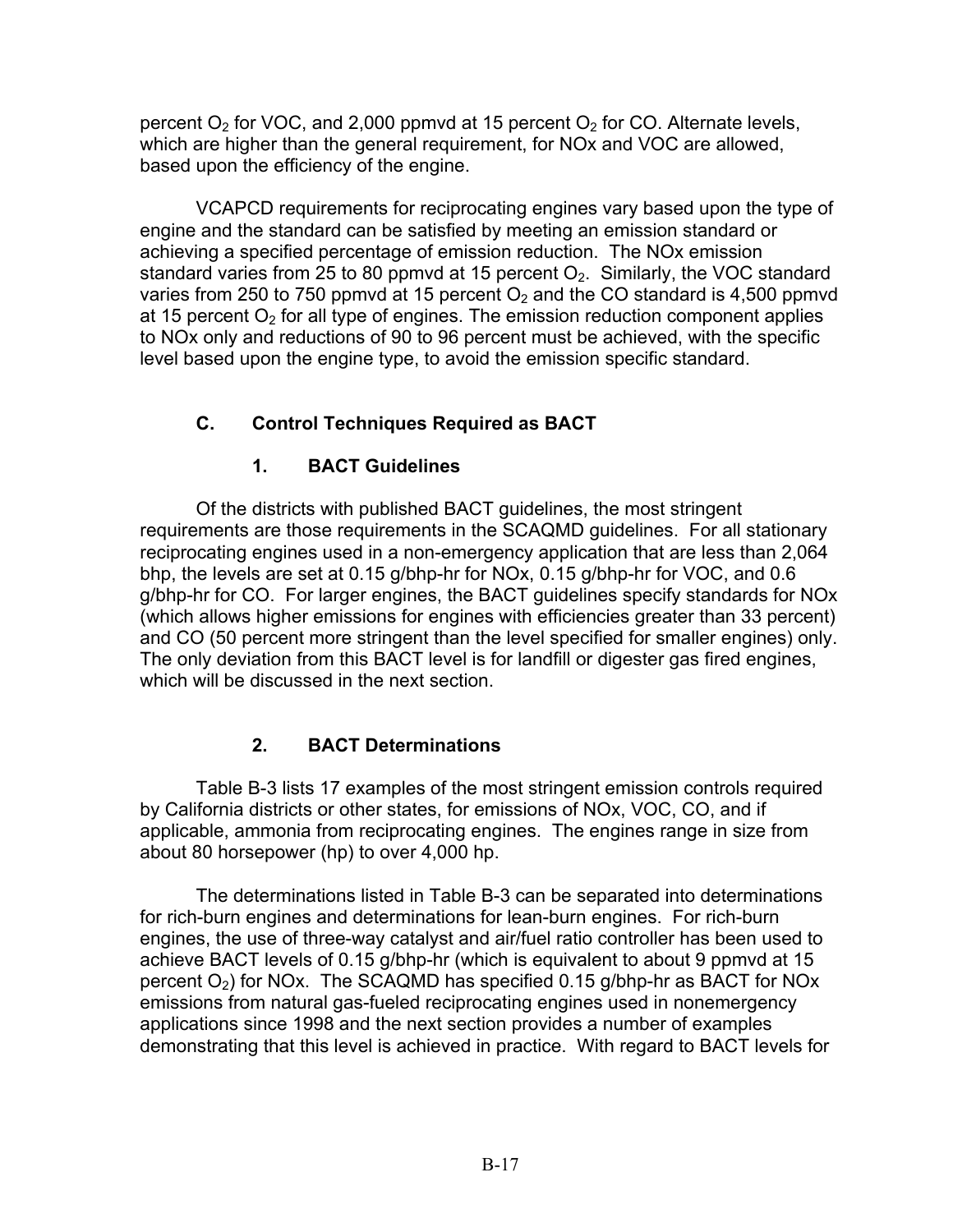## **Table B-3 Emission Control Requirements for Engines Using Fossil Fuel**

|                                                       |                            |                                                                                                                                                                                                                                                                              |                                                                                     |                                | Permit Limit (g/bhp-hr)* |                         |                      |                 |
|-------------------------------------------------------|----------------------------|------------------------------------------------------------------------------------------------------------------------------------------------------------------------------------------------------------------------------------------------------------------------------|-------------------------------------------------------------------------------------|--------------------------------|--------------------------|-------------------------|----------------------|-----------------|
| <b>Facility Name</b>                                  | District /<br><b>State</b> | <b>Description of Basic</b><br><b>Equipment</b>                                                                                                                                                                                                                              | <b>Method of control</b>                                                            | <b>Permit</b><br><b>Status</b> | <b>NOX</b>               | <b>VOC</b>              | <b>CO</b>            | NH <sub>3</sub> |
| Aera Energy--Oilfield                                 | <b>SJVUAPCD</b>            | (5) 800 bhp Superior 8G-825 rich-<br>burn engines or (3) 1478 bhp<br>Waukesha 7042 GSI rich-burn<br>engines driving natural gas<br>compressors                                                                                                                               | 3-way catalyst: Quick-Lid 3-<br>DC74 and air/fuel ratio<br>controller               | <b>ATC 1/01</b>                | 0.071                    | 0.069                   | 0.603                | <b>NA</b>       |
| <b>Claremont Club--</b><br>Claremont                  | <b>SCAQMD</b>              | (3) 86 bhp rich-burn engine<br>cogeneration system                                                                                                                                                                                                                           | 3-way catalyst: Miratech MN-PTO 5/01<br>111T-04F and air/fuel ratio<br>controller   |                                | 0.15                     | 0.15                    | 0.6                  | <b>NA</b>       |
| College of the Desert--<br><b>Palm Desert</b>         | <b>SCAQMD</b>              | 161 bhp Tecochill/Tecogen<br>74000LE rich-burn engine driving a ratio controller<br>compressor                                                                                                                                                                               | 3-way catalyst and air/fuel                                                         | PTO 8/99                       | 0.15                     | 0.15                    | 0.6                  | <b>NA</b>       |
| <b>Crestline Village Water</b><br>District--Crestline | <b>SCAQMD</b>              | 94 bhp Ford LSG875 rich-burn<br>engine driving a generator                                                                                                                                                                                                                   | 3-way catalyst: Miratech MN-PTO 10/00<br>09-04F-D2 and air/fuel ratio<br>controller |                                | 0.15                     | 0.15                    | 0.6                  | <b>NA</b>       |
| Gill's Onions--Oxnard                                 | Ventura Co.<br><b>APCD</b> | (3) 158 bhp Tecodrive 7400LE rich-3-way catalyst and air/fuel<br>burn engine driving refrigeration<br>compressor; 250 bhp Waukesha<br>F11 GSID rich-burn engine driving<br>an air compressor; and 815 bhp<br>Caterpillar G3512 rich-burn engine<br>driving an air compressor | Iratio controller                                                                   | <b>ATC 4/98</b>                | 9 ppmvd                  | 27 ppmvd                | 62 ppmvd             | <b>NA</b>       |
| JST Energy LLC--Red<br><b>Bluff</b>                   | Tehama Co.<br><b>APCD</b>  | (10) 3,928 bhp Wartsila 18V220SG SCR and oxidation catalyst: ATC 5/01<br>lean-burn engine driving 2,926 KW<br>generator for a total of 29 MW                                                                                                                                 | Miratech/Hug EM77/6 SCR<br>and Oxicat oxidation catalyst                            |                                | 0.07 or 8<br>ppmvd       | $0.15$ or $50$<br>ppmvd | 0.56 or 107<br>ppmvd | 10 ppmvd        |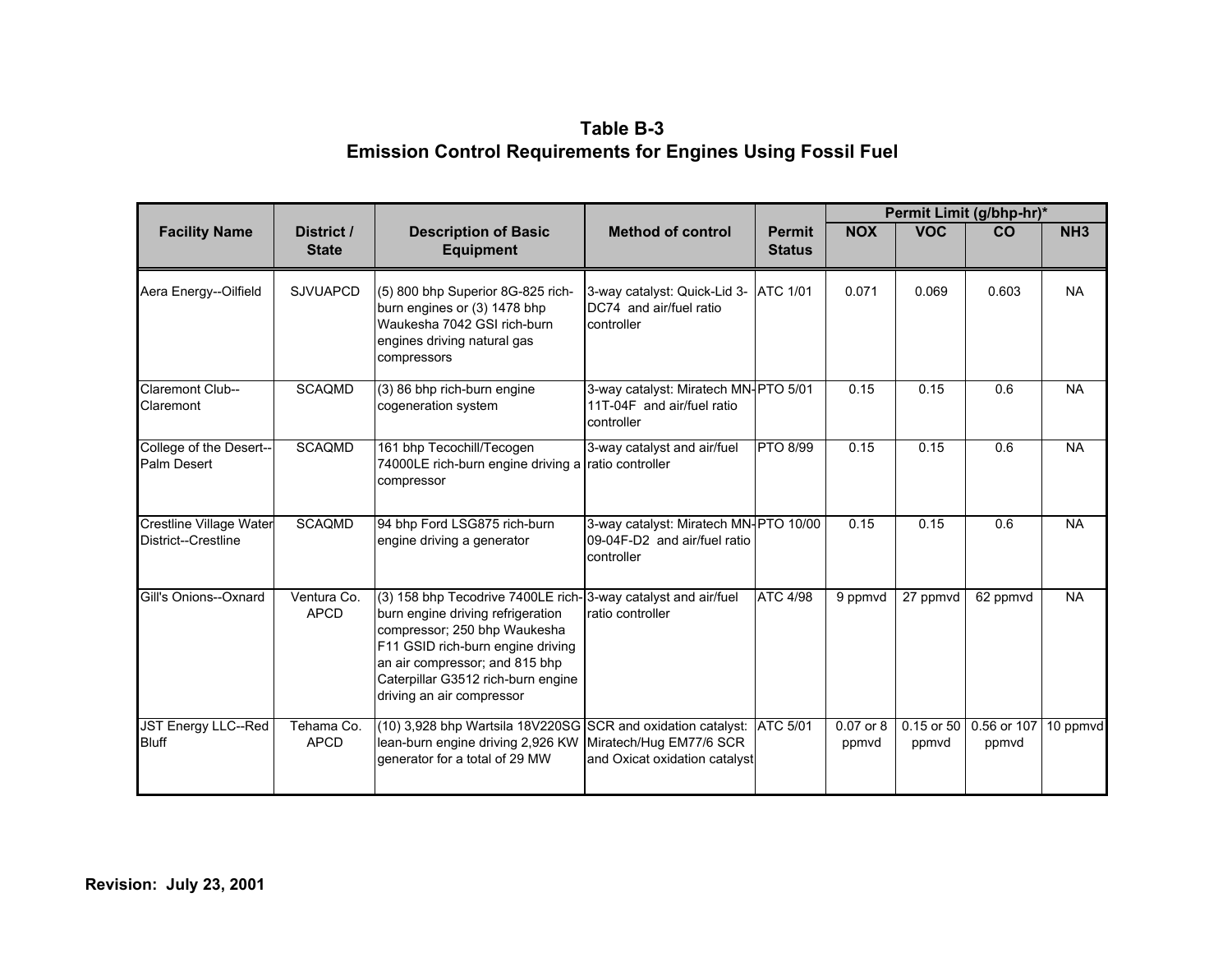## **Table B-3 Emission Control Requirements for Engines Using Fossil Fuel**

|                                                                       |                            |                                                                                                                                                                            |                                                                            |                                |            | Permit Limit (g/bhp-hr)* |                       |                 |  |
|-----------------------------------------------------------------------|----------------------------|----------------------------------------------------------------------------------------------------------------------------------------------------------------------------|----------------------------------------------------------------------------|--------------------------------|------------|--------------------------|-----------------------|-----------------|--|
| <b>Facility Name</b>                                                  | District /<br><b>State</b> | <b>Description of Basic</b><br><b>Equipment</b>                                                                                                                            | <b>Method of control</b>                                                   | <b>Permit</b><br><b>Status</b> | <b>NOX</b> | <b>VOC</b>               | CO                    | NH <sub>3</sub> |  |
| Kaiser Permanente--<br>Los Angeles                                    | <b>SCAQMD</b>              | (4) 171 bhp Tecodrive model<br>7400LE rich-burn engines use to<br>drive two compressors / chillers that air/fuel ratio controller<br>will provide cooling for the facility | 3-way catalyst: Miratech MN-PTC 12/99<br>11T-04F and tecodrive             |                                | 0.15       | 0.15                     | 0.6                   | <b>NA</b>       |  |
| Los Angeles County,<br>Metropolitan Transit<br>Authority--Los Angeles | <b>SCAQMD</b>              | 400 bhp Caterpillar G3408TA HCR<br>rich-burn engine driving a<br>compressor                                                                                                | 3-way catalyst: Johnson<br>Mathey QXH50-8 and<br>air/fuel ratio controller | PTO 9/99                       | 0.15       | 0.15                     | 0.6                   | <b>NA</b>       |  |
| <b>NEO California Power</b><br>LLC--Chowchilla                        | <b>SJVUAPCD</b>            | (16) 4,157 bhp Deutz TBG632V16<br>lean-burn engine driving 3,100 KW<br>generator for total of 49.6 MW                                                                      | SCR and oxidation catalyst                                                 | ATC 3/01                       | 0.07       | 0.15                     | 0.1                   | 10 ppmvd        |  |
| <b>NEO California Power</b><br>LLC--Red Bluff                         | Tehama Co.<br><b>APCD</b>  | (16) 3,928 bhp Wartsila 18V220SG SCR and oxidation catalyst:<br>lean-burn engine driving 2,926 KW<br>generator for a total of 46.7 MW                                      | Miratech/Hug EM77/6 SCR<br>and Oxicat oxidation catalyst                   | <b>ATC 4/01</b>                | 0.07       | 0.15                     | 0.56                  | 10 ppmvd        |  |
| Saba Petroleum                                                        | Santa Barbara<br>Co. APCD  | 747 bhp Waukesha 3521GSI rich-<br>burn engine driving a compressor                                                                                                         | 3-way catalyst and air/fuel<br>ratio controller                            | ATC 10/98                      | 0.15       | 0.3                      | 0.75                  | <b>NA</b>       |  |
| SB Linden--Linden, NJ                                                 | <b>NJDEP</b>               | 3,130 bhp Waukesha 12VAT27GL<br>lean-burn engine driving a pump                                                                                                            | SCR and oxidation catalyst                                                 | <b>ATC 12/96</b>               | 50 ppmvd   | 58 ppmvd                 | 76 ppmvd              | 10 ppmvd        |  |
| Tosco-Ventura Pump<br>Station--Ventura                                | Ventura Co.<br><b>APCD</b> | 415 bhp Caterpillar<br>SP321P001G379ASI rich-burn<br>engine driving a pump                                                                                                 | 3-way catalyst: Quick-Lid<br>and air/fuel ratio controller                 | ATC 12/97                      | 9 ppmvd    |                          | 100 ppmvd 1,000 ppmvd | <b>NA</b>       |  |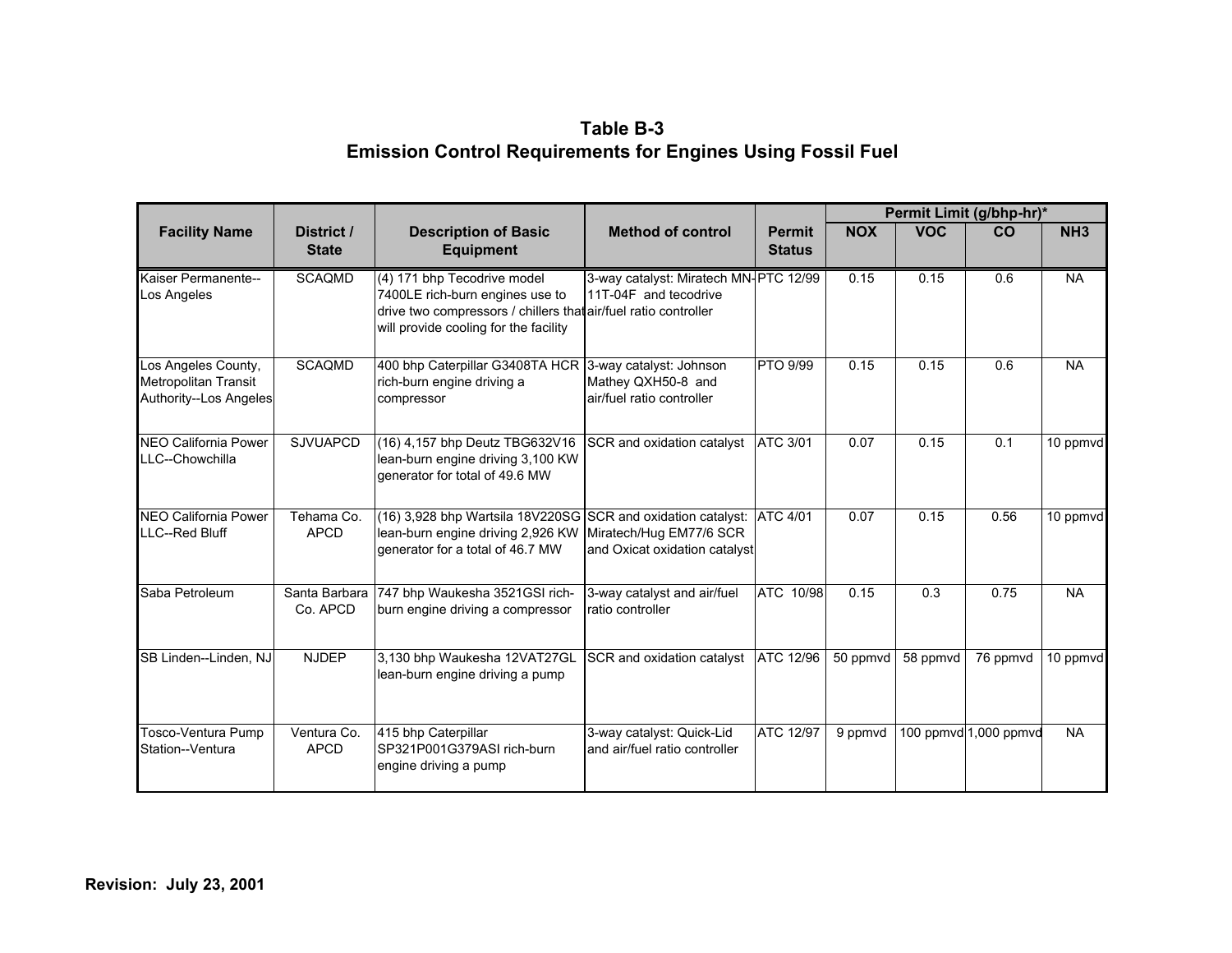## **Table B-3 Emission Control Requirements for Engines Using Fossil Fuel**

|                                                               |                            |                                                                               |                                                                                               |                                | Permit Limit (g/bhp-hr)* |            |                          |                 |
|---------------------------------------------------------------|----------------------------|-------------------------------------------------------------------------------|-----------------------------------------------------------------------------------------------|--------------------------------|--------------------------|------------|--------------------------|-----------------|
| <b>Facility Name</b>                                          | District /<br><b>State</b> | <b>Description of Basic</b><br><b>Equipment</b>                               | <b>Method of control</b>                                                                      | <b>Permit</b><br><b>Status</b> | <b>NOX</b>               | <b>VOC</b> | <b>CO</b>                | NH <sub>3</sub> |
| <b>Trillium USA--Los</b><br>Angeles                           | <b>SCAQMD</b>              | (3) 607 bhp Caterpillar G3412TAA<br>rich-burn engine driving a<br>compressor  | 3-way catalyst: Miratech EQ-PTO 7/99<br>700-XX-D2 and tecodrive<br>lair/fuel ratio controller |                                | 0.15                     | 0.15       | 0.6                      | <b>NA</b>       |
| Trillium USA--West<br>Hollywood                               | <b>SCAQMD</b>              | (3) 607 bhp Caterpillar G3412TAA<br>rich-burn engine driving a<br>compressor  | 3-way catalyst: Miratech EQ-PTO 7/99<br>700-XX-D2 and tecodrive<br>lair/fuel ratio controller |                                | 0.15                     | 0.15       | 0.6                      | <b>NA</b>       |
| Veterans<br><b>Administration Medical</b><br>Center--Brockton | Massachusetts              | 2,113 bhp Waukesha 8LAT27GL<br>lean-burn engine driving a 1.5 MW<br>qenerator | SCR and oxidation catalyst                                                                    | <b>ATC 4/01</b>                | 0.15                     | 0.6        | 0.16                     | 5 ppmvd         |
| Vintage Petroleum--<br>Piru                                   | Ventura Co.<br><b>APCD</b> | 325 bhp Caterpillar 3406TA rich-<br>burn engine driving a pump                | 3-way catalyst and air/fuel<br><b>ratio controller</b>                                        | ATC 98                         | 9 ppmvd                  |            | 110 ppmvd $ 1,000$ ppmvd | NA.             |

\* unless indicated otherwise (for example, ppmvd means parts per million by volume, dry at 15 pecent O2)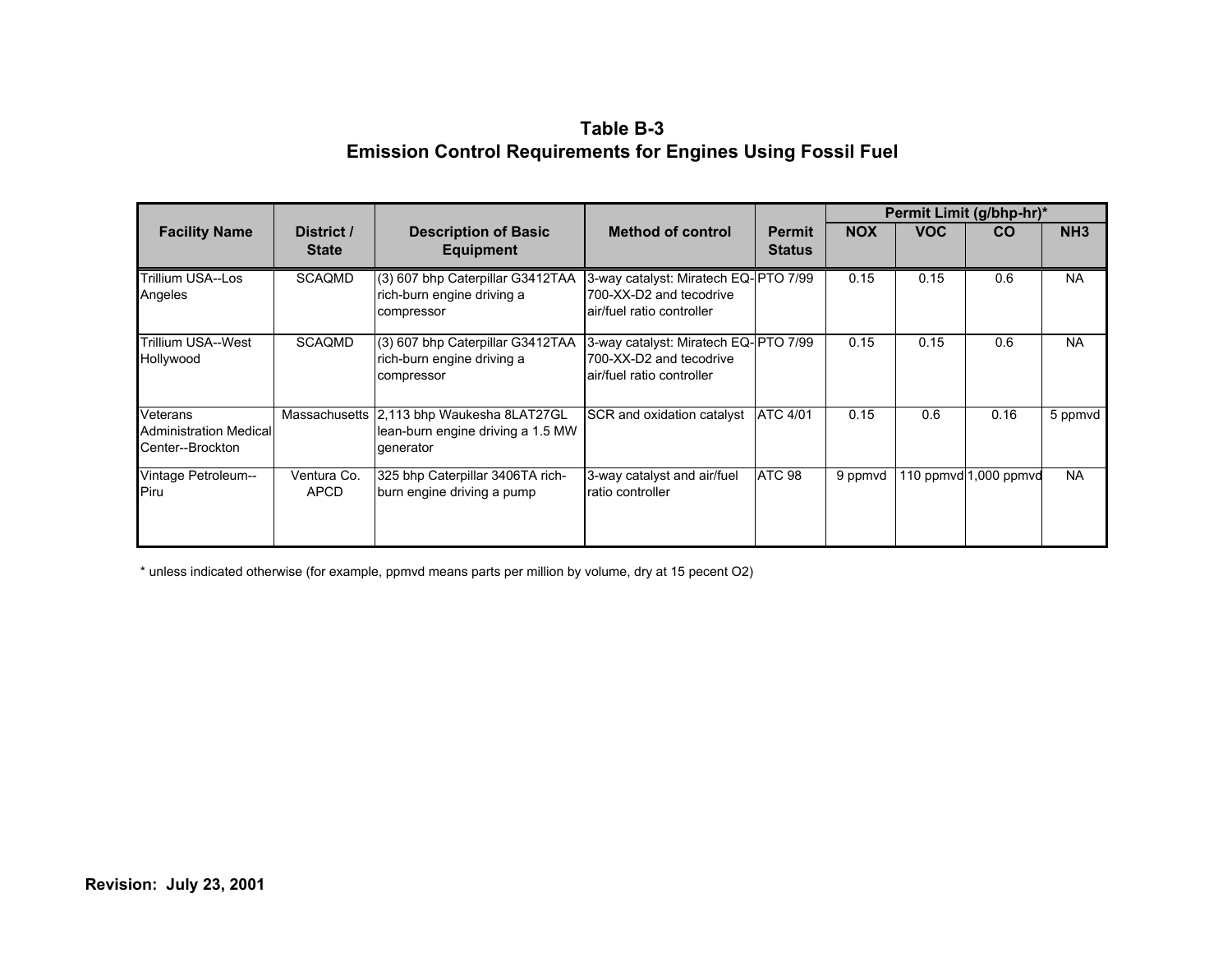VOC and CO, recent determinations have limited VOC levels to 0.15 g/bhp-hr (about 25 ppmvd at 15 percent  $O_2$ ) and CO levels to 0.6 g/bhp-hr (about 56 ppmvd at 15 percent  $O_2$ ). Examples of engines permitted at these levels range in size from about 80 hp to about 1,500 hp.

San Joaquin Valley Unified Air Pollution Control District (SJVUAPCD) has recently established more stringent limits for NOx of 0.071 g/bhp-hr (5 ppmvd at 15 percent  $O_2$ ), VOC at 0.069 g/bhp-hr (14 ppm at 15 percent  $O_2$ ) and CO at 0.6 g/bhphr (70 ppm at 15 percent  $O_2$ )--see entry for Aera Energy in Table B-3. This determination is based upon a vendor guarantee for the emission level for either a 800 bhp Superior 8G-825 natural gas-fired engine or a 1,478 bhp Waukesha 7042 GSI engine, depending upon which engine is ultimately purchased. These engines would be driving natural gas compressors.

For lean-burn engines, recent emission limits in preconstruction permits have been based upon the use of SCR for NOx and oxidation catalyst for VOC and CO. As equipped, the emission limit for NOx has been set at 0.071 g/bhp-hr (5 ppm at 15 percent  $O_2$ ), VOC at 0.15 g/bhp-hr (30 ppm at 15 percent  $O_2$ ) and CO at 0.1 g/bhp-hr (12 ppm at 15 percent  $O_2$ ). Ammonia slip is limited to 10 ppmvd at 15 percent  $O_2$ . These limits are for a 4,157 hp Deutz TBG632V16 lean burn engine equipped with SCR and oxidation catalyst.

## **D. Emission Levels Achieved in Practice**

Table B-4 lists 23 examples from 14 different facilities of the most stringent emission levels achieved, based upon emission testing, for NOx, VOC, CO, and if applicable, ammonia for reciprocating engines at several facilities. Engines tested range in size from 86 hp engine up to 713 hp for rich-burn engines and over 3,000 hp for lean-burn engines. In most cases, the testing was done to satisfy annual compliance demonstration requirements. Consequently, some of the reciprocating engines have been tested for up to four years.

For the rich-burn engines, the test results shown in Table B-4 indicate that the 0.15 g/bhp-hr or 9 ppmvd at 15 percent  $O<sub>2</sub>$  NOx BACT level has been satisfied, in one instance, for over four years. Two 713 hp Caterpillar G398TAHC engines have operated since 1997 at Los Alamos Energy. Engine #2 has been in compliance with the NOx standard for four consecutive years, and the emissions of NOx have been below 5 ppmvd at 15 percent  $O<sub>2</sub>$  for the first three years. Conversely, engine #1 failed the 1998 compliance test. After a replacement of the catalyst, the engine passed the retest and has since satisfied subsequent compliance tests. In general, catalyst, with proper maintenance, is expected to have a two-year lifetime under continuous operation.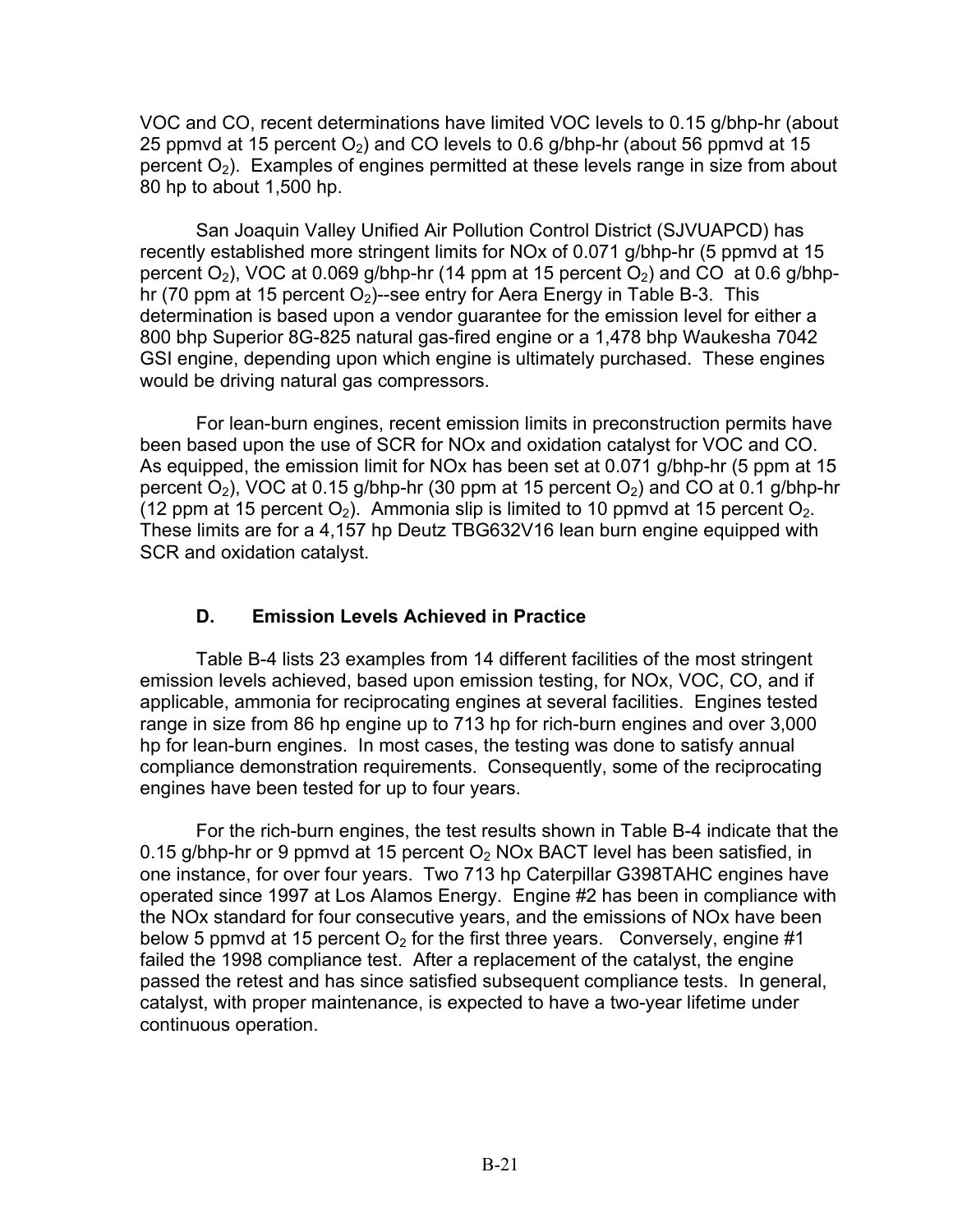**Table B-4 Emission Source Test Results for Engines Using Fossil Fuel** 

|                                                       |                         |                                                                                                                |                                                                                           |                       |                           |                                             | <b>Measured Concentrations</b><br>(ppmvd @ $15\%$ O2)* |                                   |
|-------------------------------------------------------|-------------------------|----------------------------------------------------------------------------------------------------------------|-------------------------------------------------------------------------------------------|-----------------------|---------------------------|---------------------------------------------|--------------------------------------------------------|-----------------------------------|
| <b>Facility Name</b>                                  | <b>District / State</b> | <b>Description of Basic</b><br>Equipment                                                                       | <b>Method of control</b>                                                                  | <b>Date</b><br>tested | <b>Engine or</b><br>test# | <b>NOX</b>                                  | <b>VOC</b>                                             | CO                                |
| Claremont Club--<br>Claremont                         | <b>SCAQMD</b>           | (3) 86 bhp rich-burn engine<br>cogeneration system                                                             | 3-way catalyst:<br>Miratech MN-11T-04F<br>and air/fuel ratio                              | 10/00                 | engine #1                 | 0.112 gm/bhp-hr 0.035 gm/bhp-               | hr                                                     | $0.091$ gm/bhp-<br>hr             |
|                                                       |                         |                                                                                                                | controller                                                                                |                       | engine #2                 | 0.003 qm/bhp-hr 0.044 qm/bhp- 0.142 qm/bhp- | hr                                                     | hr                                |
|                                                       |                         |                                                                                                                |                                                                                           |                       | engine #3                 | 0.005 qm/bhp-hr 0.026 qm/bhp-               | hr                                                     | 0.075 gm/bhp-<br>hr               |
| College of the Desert--<br>Palm Desert                | <b>SCAQMD</b>           | 161 bhp Tecochill/Tecogen<br>74000LE rich-burn engine<br>driving a compressor                                  | 3-way catalyst and<br>air/fuel ratio controller                                           | 1/99                  | <b>NA</b>                 | 0.044 gm/bhp-hr 0.085 gm/bhp-<br>or 7 ppmvd | hr or 38<br>ppmvd                                      | $0.255$ qm/bhp-<br>hr or 64 ppmvd |
| <b>Crestline Village Water</b><br>District--Crestline | <b>SCAQMD</b>           | 94 bhp Ford LSG875 rich-burn<br>engine driving a generator                                                     | 3-way catalyst:<br>Miratech MN-09-04F-<br>D <sub>2</sub> and air/fuel ratio<br>controller | 7/00                  | <b>NA</b>                 | $<$ 0.15 qm/bhp-hr<br>or $<$ 20 ppmvd       | $0.02$ qm/bhp-<br>hr or 3 ppmyd                        | 0.34 gm/bhp-hr<br>or 31 ppmvd     |
| Gill's Onions--Oxnard                                 |                         | Ventura Co. APCD 158 bhp Tecodrive 7400LE rich-<br>burn engine driving refrigeration<br>compressor and 250 bhp | 3-way catalyst and<br>air/fuel ratio controller                                           | 1/00                  | Tecodrive #1              | $\overline{7}$                              | 5.8                                                    | 55                                |
|                                                       |                         | Waukesha F11 GSID driving air<br>compressor                                                                    |                                                                                           |                       | Waukesha                  | 5                                           | 1.4                                                    | 10                                |
| Gill's Onions--Oxnard                                 |                         | Ventura Co. APCD (2) 158 bhp Tecodrive 7400LE<br>rich-burn engine driving a<br>refrigeration compressor and    | 3-way catalyst and<br>air/fuel ratio controller                                           | 11/00                 | Tecodrive #2              | $\overline{2}$                              | < 0.5                                                  | 30                                |
|                                                       |                         | 815 bhp Caterpillar G3512 rich-<br>burn engine driving an air                                                  |                                                                                           |                       | Tecodrive #3              | 8                                           | < 0.5                                                  | 58                                |
|                                                       |                         | compressor                                                                                                     |                                                                                           |                       | Caterpillar               | 4.5                                         | 2.1                                                    | 50                                |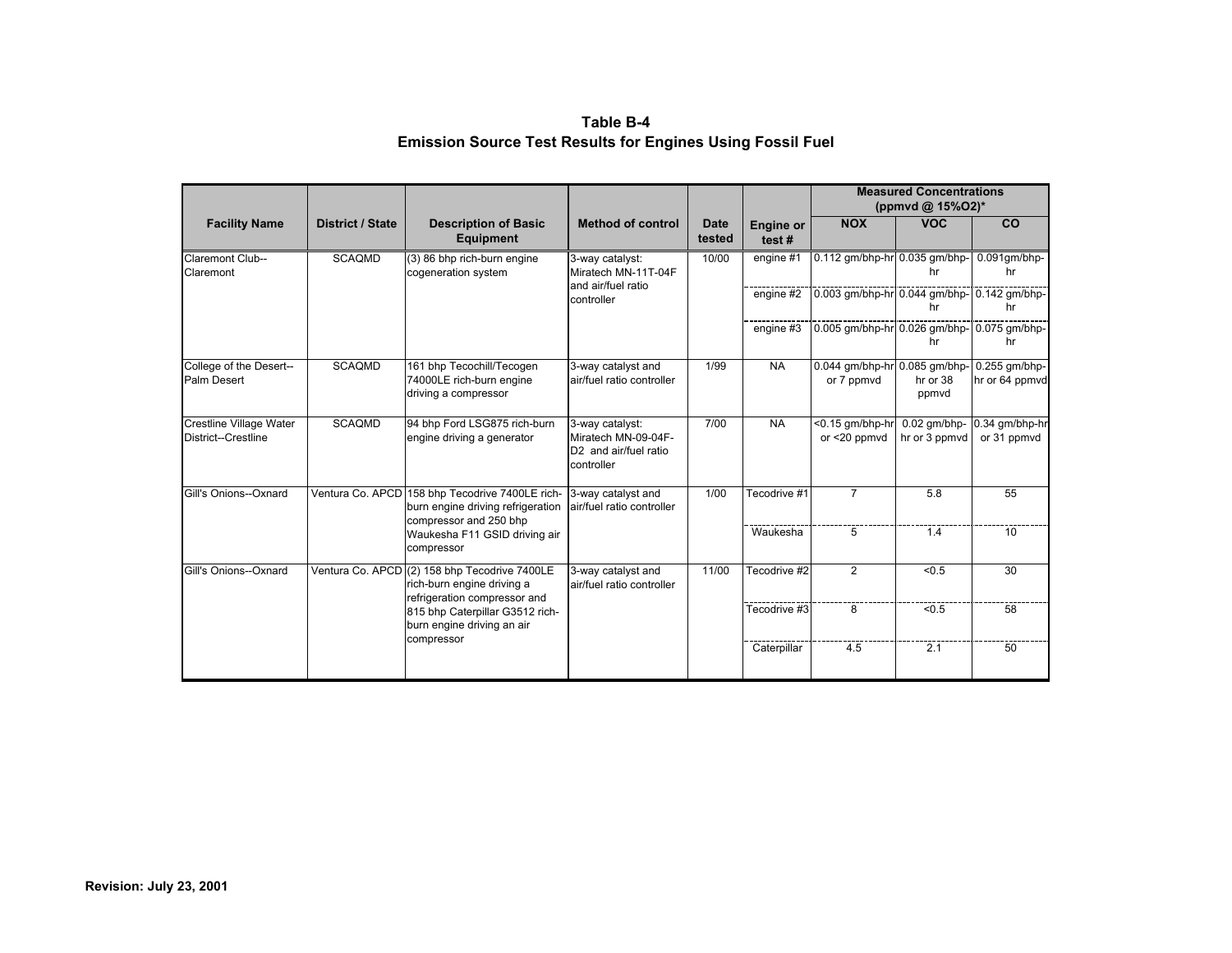**Table B-4 Emission Source Test Results for Engines Using Fossil Fuel** 

|                              |                                                                 |                                                                                                                  |                                                 |                       |                           | <b>Measured Concentrations</b><br>(ppmvd @ 15%O2)* |                |                 |           |
|------------------------------|-----------------------------------------------------------------|------------------------------------------------------------------------------------------------------------------|-------------------------------------------------|-----------------------|---------------------------|----------------------------------------------------|----------------|-----------------|-----------|
| <b>Facility Name</b>         | <b>District / State</b>                                         | <b>Description of Basic</b><br><b>Equipment</b>                                                                  | <b>Method of control</b>                        | <b>Date</b><br>tested | <b>Engine or</b><br>test# | <b>NOX</b>                                         | <b>VOC</b>     | co              |           |
| Gill's Onions--Oxnard        |                                                                 | Ventura Co. APCD 158 bhp Tecodrive 7400LE rich-<br>burn engine driving refrigeration<br>a compressor and 250 bhp | 3-way catalyst and<br>air/fuel ratio controller | 2/01                  | Tecodrive #1              | 0.8                                                | $\sqrt{6.5}$   | $\overline{12}$ |           |
|                              | Waukesha F11 GSID rich-burn<br>engine driving an air compressor |                                                                                                                  |                                                 | Waukesha              | 6.3                       | < 0.5                                              | 6              |                 |           |
| Los Alamos Energy            | Santa Barbara Co.<br><b>APCD</b>                                | (2) 713 bhp field gas-fired<br>Caterpillar G398TAHC rich-burn<br>engine driving a generator                      | 3-way catalyst and<br>air/fuel ratio controller | 1997                  | engine #1                 | 3.6                                                | 0.14           | 165             |           |
| producing a total of 0.93 MW |                                                                 | 1998                                                                                                             | engine #1                                       | 65**                  | <b>NA***</b>              | <b>NA</b>                                          |                |                 |           |
|                              |                                                                 |                                                                                                                  | 1999                                            | engine #1             | 13                        | <b>NA</b>                                          | <b>NA</b>      |                 |           |
|                              |                                                                 |                                                                                                                  |                                                 |                       | 1999                      | engine #1                                          | 11             | <b>NA</b>       | <b>NA</b> |
|                              |                                                                 |                                                                                                                  |                                                 | 2000                  | engine #1                 | 3                                                  | <b>NA</b>      | <b>NA</b>       |           |
|                              |                                                                 |                                                                                                                  |                                                 | 1997                  | engine #2                 | 0.6                                                | 0.16           | 87              |           |
|                              |                                                                 |                                                                                                                  |                                                 | 1998                  | engine $#2$               | $\overline{4}$                                     | 0.8            | 714             |           |
|                              |                                                                 |                                                                                                                  |                                                 |                       | 1999                      | engine $#2$                                        | $\overline{5}$ | <b>NA</b>       | <b>NA</b> |
|                              |                                                                 | 2000                                                                                                             | engine #2                                       | 11                    | <b>NA</b>                 | <b>NA</b>                                          |                |                 |           |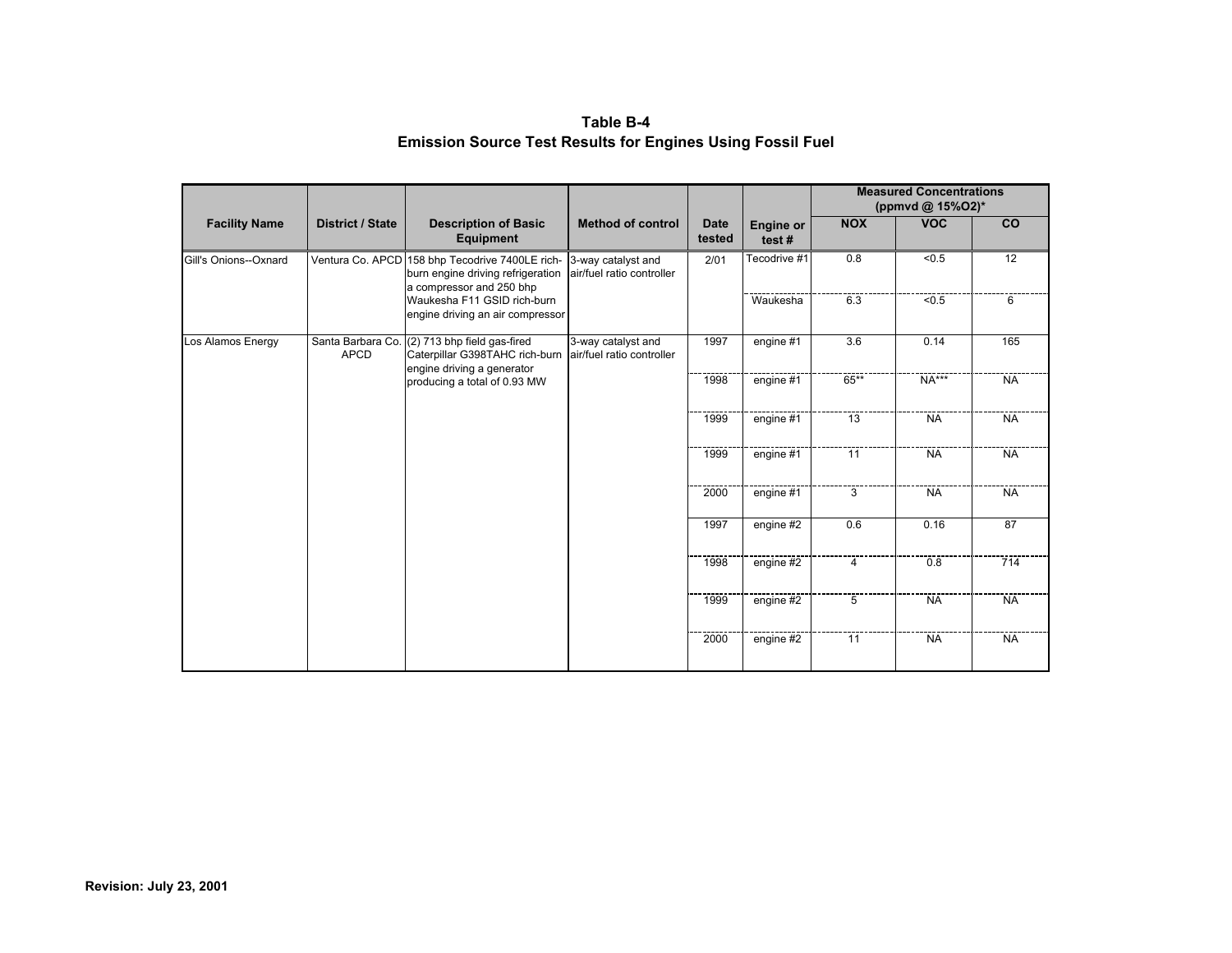**Table B-4 Emission Source Test Results for Engines Using Fossil Fuel** 

|                                                                              |                                  |                                                                              |                                                                               |                       |                           |                                               | <b>Measured Concentrations</b><br>(ppmvd @ $15\%$ O2)* |                                            |
|------------------------------------------------------------------------------|----------------------------------|------------------------------------------------------------------------------|-------------------------------------------------------------------------------|-----------------------|---------------------------|-----------------------------------------------|--------------------------------------------------------|--------------------------------------------|
| <b>Facility Name</b>                                                         | <b>District / State</b>          | <b>Description of Basic</b><br><b>Equipment</b>                              | <b>Method of control</b>                                                      | <b>Date</b><br>tested | <b>Engine or</b><br>test# | <b>NOX</b>                                    | <b>VOC</b>                                             | CO                                         |
| Los Angeles County,<br><b>Metropolitan Transit</b><br>Authority--Los Angeles | <b>SCAQMD</b>                    | 400 bhp Caterpillar G3408TA<br>HCR rich-burn engine driving a<br>compressor  | 3-way catalyst:<br>Johnson Mathey<br>QXH50-8 and air/fuel<br>ratio controller | 9/99                  | <b>NA</b>                 | 0.01qm/bhp-hr<br>or $<$ 2 ppmvd               | hr or 7 ppmvd                                          | 0.03 qm/bhp- 0.12 qm/bhp-hr<br>or 15 ppmvd |
| Saba Petroleum                                                               | Santa Barbara Co.<br><b>APCD</b> | 747 bhp Waukesha 3521GSI<br>rich-burn engine driving a                       | 3-way catalyst and<br>air/fuel ratio controller                               | 1999                  | <b>NA</b>                 | 0.14 gm/bhp-hr 0.04 gm/bhp-hr 0.36 gm/bhp-hr  |                                                        |                                            |
|                                                                              |                                  | compressor                                                                   |                                                                               | 2000                  | <b>NA</b>                 | 0.065 gm/bhp-hr 0.01 gm/bhp-hr 0.13 gm/bhp-hr |                                                        |                                            |
| SB Linden--Linden, NJ                                                        | <b>NJDEP</b>                     | 3,130 bhp Waukesha<br>12VAT27GL lean-burn engine                             | SCR and oxidation<br>catalyst                                                 | 1997                  | test#1                    | 16.5                                          | <b>NA</b>                                              | 26.5                                       |
|                                                                              |                                  | driving a pump                                                               |                                                                               |                       | test $#2$                 | 13.9                                          | <b>NA</b>                                              | 25.8                                       |
|                                                                              |                                  |                                                                              |                                                                               |                       | test $#3$                 | 14                                            | <b>NA</b>                                              | 25.1                                       |
|                                                                              |                                  |                                                                              |                                                                               |                       | test #4                   | 15.6                                          | <b>NA</b>                                              | 24.8                                       |
| Trillium USA--Los<br>Angeles                                                 | <b>SCAQMD</b>                    | (3) 607 bhp Caterpillar<br>G3412TAA rich-burn engine<br>driving a compressor | 3-way catalyst:<br>Miratech EQ-700-XX-<br>D <sub>2</sub> and tecodrive        | 11/00                 | Unit A                    | 0.024 gm/bhp-hr 0.008 gm/bhp- 0.016 gm/bhp-   | hr                                                     | hr                                         |
|                                                                              |                                  |                                                                              | air/fuel ratio controller                                                     |                       | Unit B                    | 0.009 gm/bhp-hr 0.004 gm/bhp- 0.15 gm/bhp-hr  | hr                                                     |                                            |
|                                                                              |                                  |                                                                              |                                                                               |                       | Unit C                    | 0.06 gm/bhp-hr 0.004 gm/bhp- 0.31 gm/bhp-hr   | hr                                                     |                                            |
|                                                                              |                                  |                                                                              |                                                                               |                       |                           |                                               |                                                        |                                            |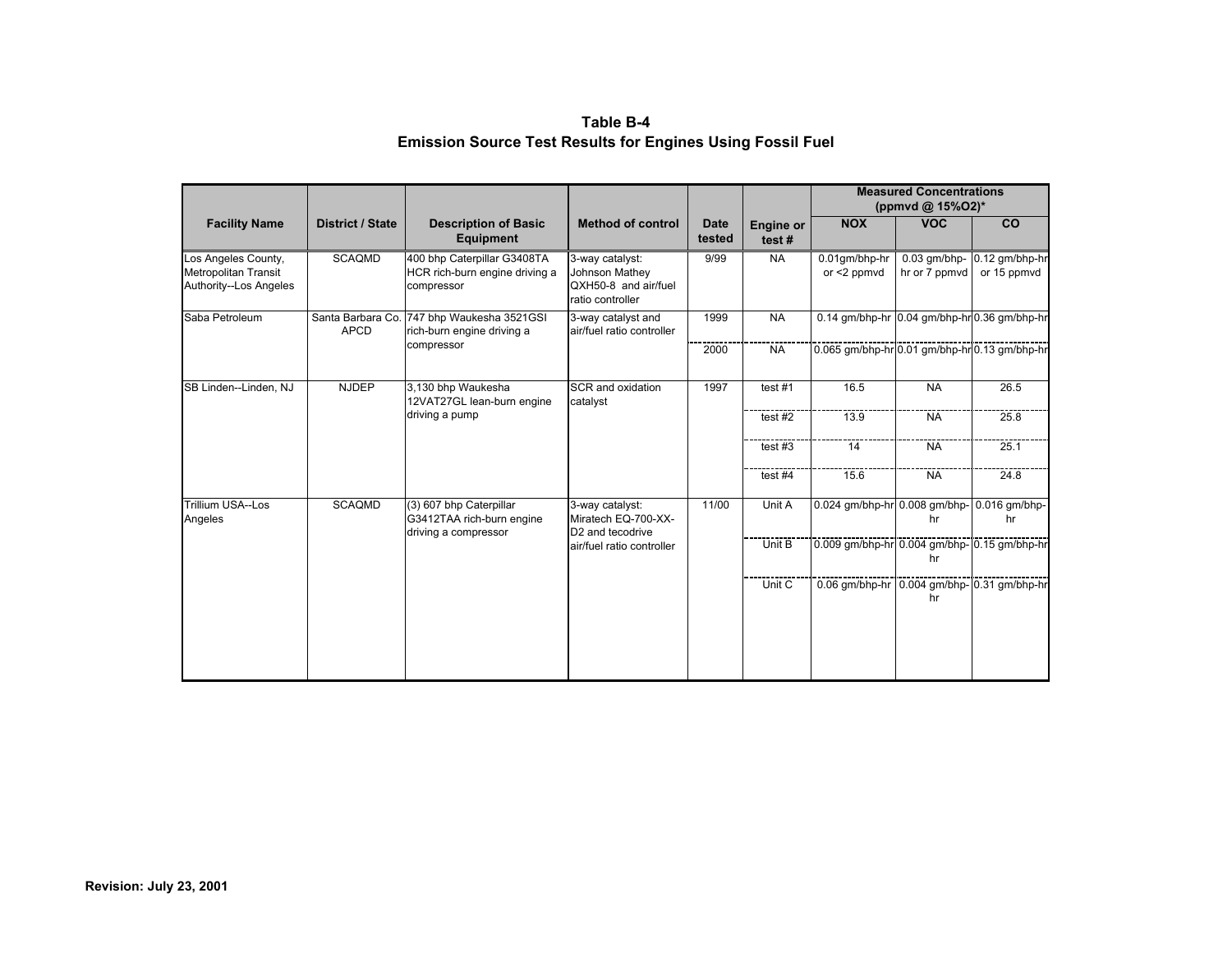**Table B-4 Emission Source Test Results for Engines Using Fossil Fuel** 

|                                        |                  |                                                                                               |                                                                        |                         |                           |               | <b>Measured Concentrations</b><br>(ppmvd @ $15\%$ O2)* |                              |
|----------------------------------------|------------------|-----------------------------------------------------------------------------------------------|------------------------------------------------------------------------|-------------------------|---------------------------|---------------|--------------------------------------------------------|------------------------------|
| <b>Facility Name</b>                   | District / State | <b>Description of Basic</b><br>Equipment                                                      | <b>Method of control</b>                                               | Date<br>tested          | <b>Engine or</b><br>test# | <b>NOX</b>    | <b>VOC</b>                                             | <b>CO</b>                    |
| Trillium USA--West<br>Hollywood        | <b>SCAQMD</b>    | (3) 607 bhp Caterpillar<br>G3412TAA rich-burn engine<br>driving a compressor                  | 3-way catalyst:<br>Miratech EQ-700-XX-<br>D <sub>2</sub> and tecodrive | 8/00                    | Unit A                    | 0.1 gm/bhp-hr | hr                                                     | 0.007 gm/bhp- 0.34 gm/bhp-hr |
|                                        |                  |                                                                                               | air/fuel ratio controller                                              |                         | Unit B                    | 0.1 gm/bhp-hr | $0.01$ qm/bhp-<br>hr                                   | $0.4$ qm/bhp-hr              |
| Tosco-Ventura Pump<br>Station--Ventura |                  | Ventura Co. APCD 415 bhp Caterpillar SP321P001-<br>G379ASI rich-burn engine<br>driving a pump | 3-way catalyst and<br>air/fuel ratio controller                        | <b>ARB</b> test<br>3/01 | <b>NA</b>                 | 1.2           | 58.4****                                               | 245                          |
|                                        |                  |                                                                                               |                                                                        | 1/01                    | <b>NA</b>                 | 3.4           | 6                                                      | 180                          |
| Vintage Petroleum--Piru                |                  | Ventura Co. APCD 325 bhp Caterpillar 3406TD rich-<br>burn engine driving a pump               | 3-way catalyst and<br>air/fuel ratio controller                        | 9/99                    | <b>NA</b>                 |               | 76                                                     | 381                          |

\* unless otherwise indicated

\*\* original test did not meet district standard. After modifications, engine was retested.

\*\*\* test for CO and VOC taken in lb/day--no data available in ppm

\*\*\*\* total hydrocarbons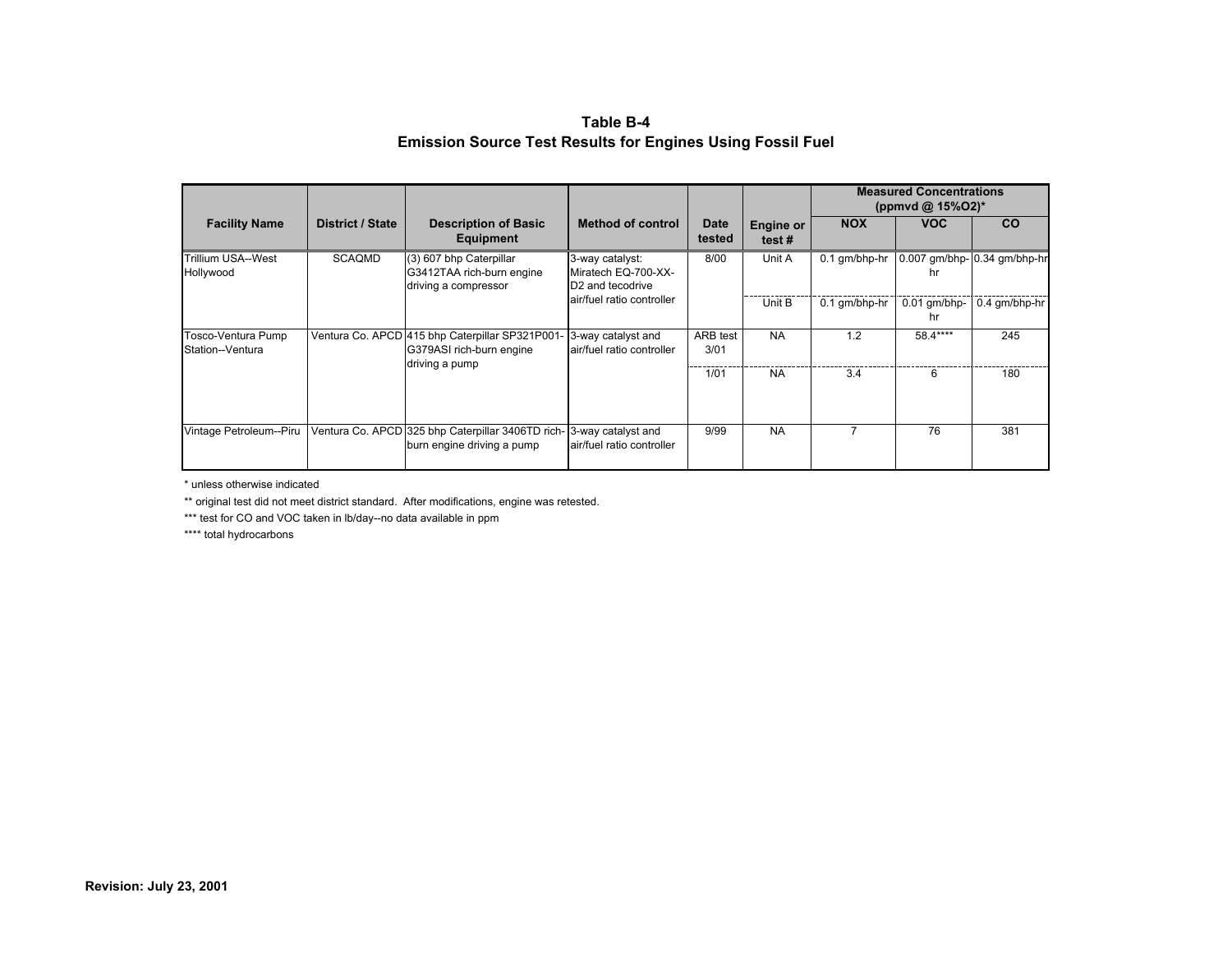Additionally, the NOx concentrations with a new catalyst are typically well below the 9 ppmvd BACT level--in some cases, initial tests have shown results below 2 ppmvd at 15 percent  $O<sub>2</sub>$ . Fourteen of the 21 initial compliance test were below 5 ppmvd at 15 percent  $O<sub>2</sub>$  for NOx and of the 32 total tests shown in Table B-4, 20 of the test results were below 5 ppmvd at 15 percent  $O_2$ .

The experience gained in using a three-way catalyst in thousands of applications has identified the pitfalls to be avoided in order to ensure the optimum effectiveness and life of the control system. For example, initial catalyst masking problems were solved by using an ash-free lube oil. Catalytic converter manufacturers now require limits on certain chemical poisons in both the lube oil and the fuel used in the engine. Temperature of the fuel gas also plays a role in that optimum efficiency occurs within a certain temperature window and that the excessive heat for the catalytic converter can also adversely affect the life and overall emission reduction of the unit. Additionally, certain applications involving significant idle conditions could result in reduced overall efficiency of the catalyst due to not maintaining the proper temperature requirements. Modifying the operation of the engine by reducing the idling time solved this issue.

For lean-burn engines, there is only one emission test result available. The results of the compliance test for the SB Linden, New Jersey engine indicates the measured NOx levels are well below the NOx permit limit of 50 ppmvd at 15 percent  $O<sub>2</sub>$ , averaging about 15 ppmvd at 15 percent  $O<sub>2</sub>$ -about 70 percent lower than the original permit limit. The NEO California Power LLC power plant located in Chowchilla, composed of 16 large lean-burn engines equipped with SCR and oxidation catalyst initiated operation in early June 2001. Similarly, the NEO California Power LLC Red Bluff facility initiated operation in August 2001. Source test results for both facilities should be available later in 2001.

# **E. More Stringent Control Techniques**

# **1. Technologically Feasible Controls**

## **a. NoxTech**

The technology is relatively new and has only been applied commercially to diesel engine generators with great success--achieving over 90 percent reduction in NOx emissions over a two year period. A description of the technology is given in Appendix B of the draft ARB report: Reasonably Available Control Technology and Best Available Retrofit Control Technology for Stationary Spark-Ignited Internal Combustion Engines, April 2000. This report is scheduled to be finalized later this year.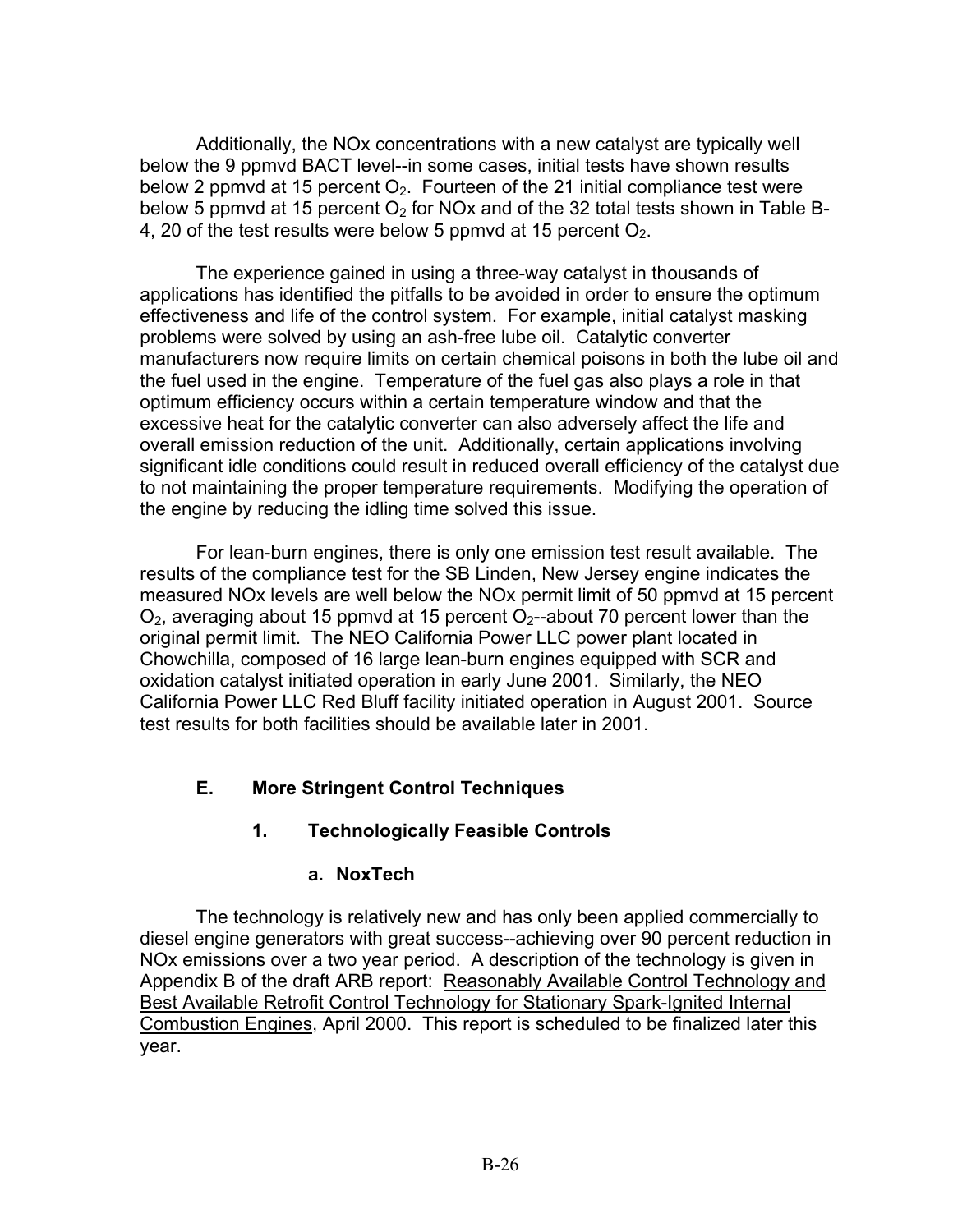This control method should be effective on lean-burn engines, subject to the limits discussed below. The major concern is the cost effectiveness of NOxTech. Because of the high energy needs for the technology (the fuel penalty can be as high as 10 percent), the operating cost associated with using NoxTech is higher than with SCR. Consequently, this technology may not be cost effective for engines that do not operate at a high operating capacity. Additionally, NoxTech may not be suitable for engines that do not operate with a relatively constant load.

## **2. Developing Control Technologies**

## **a. SCONOX**

As discussed above, the focus of the SCONOX technology has only been used for reducing NOx emissions from gas turbines. EmeraChem is now adapting the SCONOX technology to reduce NOx emissions from engines. For example, SCONOX was installed on two large natural gas-fueled engine generators at Texas Instruments. However, the facility subsequently closed prior to the commercial operation of the two engines. In addition, EmeraChem is working with Cummins to adapt the SCONOX technology to diesel engines.

In summary, it appears that SCONOX technology could be applied to leanburn or rich-burn engines. However, the technology has not been used to control the emissions from an engine outside of a laboratory setting. In the application of the technology on gas turbines, there have been technical issues at each of its installations regarding the initial implementation of the technology. Consequently, commercial demonstrations are needed to dispel these concerns. In addition, it is unclear what the overall cost effectiveness of the SCONOX technology is relative to other control techniques used for engines.

## **b. Lean NOx Catalyst**

This technology is being developed to reduce emissions from diesel engines used in on-highway applications. This control method is still in the developmental stage and is not expected to be commercially available until the end of the decade. The efficiency for the technology, based upon laboratory tests, for reducing NOx emissions ranges from 25-50 percent, which is considerably less than the levels achieved by either SCR or SCONOx. The Manufacturers of Emission Controls Association (MECA) report Emission Control Technology for Stationary Internal Combustion Engines, 1997 indicated that in a test on a stationary engine, reductions of 80 percent were achieved.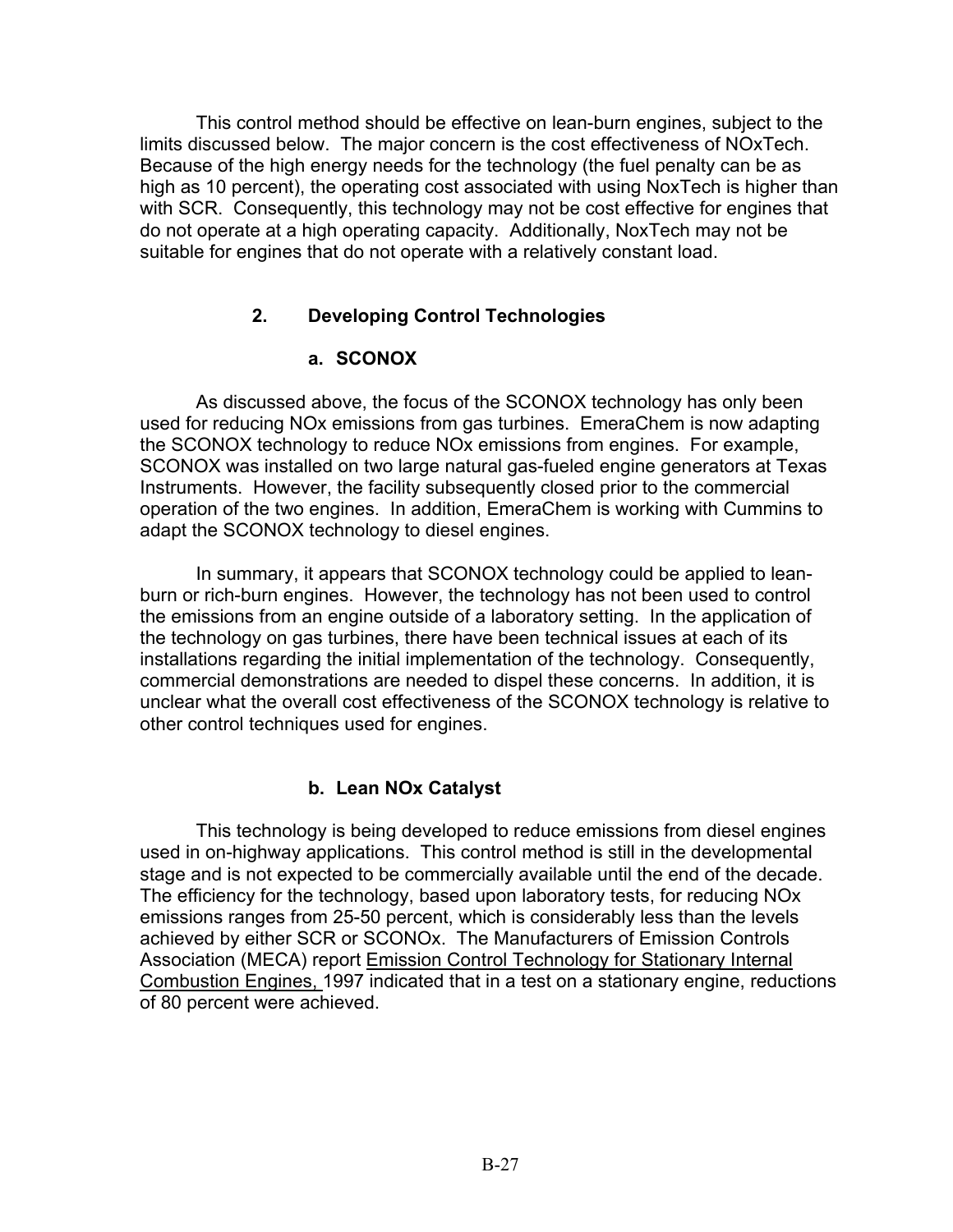#### **F. Discussion and Recommendation**

The most stringent emission limit for a reciprocating engine was required in the preconstruction permits for NEO California Power LLC (for two locations: Chowchilla and Red Bluff), JST Energy LLC located at Red Bluff, and Aera Energy for engines located in the oil fields of San Joaquin Valley. The determination for NEO California Power and JST Energy was made for lean-burn engines (4,157 bhp Deutz model TBG632V16 and 3,928 bhp Wartsila model 18V220SG) equipped with SCR and oxidation catalyst. Emission limits were specified at 0.07 g/bhp-hr for NOx, 0.15 g/bhp-hr for VOC, and 0.6 g/bhp-hr for CO. The other determination for Area Energy was for a rich-burn engine (either an 800 bhp Superior 8G-825 engine or a 1,478 bhp Waukesha 7042 GSI engine) equipped with a three-way catalyst. Emission limits were specified at 0.071 g/bhp-hr for NOx, 0.069 g/bhp-hr for VOC, and 0.6 g/bhp-hr for CO.

The lowest emissions achieved in practice for a lean-burn engine are for the 2,113 bhp Waukesha model 8LAT27GL engine located at the SB Linden facility located in New Jersey. The BACT determination limited emissions of the engine to 50 ppmvd at 15 percent  $O_2$  for NOx, 58 ppmvd at 15 percent  $O_2$  for VOC, and 76 ppmvd at 15 percent  $O_2$  for CO. The engine has been in operation since 1997 and emission tests conducted in 1997 indicated NOx emissions were well below the limit in the preconstruction permit. The measurements were 17 ppmvd at 15 percent  $O<sub>2</sub>$ or less, and CO emissions was also well below the limit in the preconstruction permit, measuring in all cases below 27 ppmvd at 15 percent  $O<sub>2</sub>$ . The equivalent g/bhp-hr is 0.2 for both NOx and CO. VOC emission was measured with a test method not consistent with methods used in California and therefore, is not included in this analysis.

The most stringent BACT levels achieved in practice for a rich-burn engine are the emission levels currently specified as BACT in the SCAQMD--these levels are applicable to all nonemergency reciprocating engines. These emission levels are 0.15 g/bhp-hr (9 ppmvd at 15 percent  $O<sub>2</sub>$ ) for NOx, 0.15 g/bhp-hr (25 ppmvd at 15 percent  $O_2$ ) for VOC, and 0.6 g/bhp-hr (56 ppmvd at 15 percent  $O_2$ ) for CO. These emission standards have represented BACT since 1998. In addition, engines varying in size from 86 bhp to 747 bhp engines have been equipped with three-way catalyst to satisfy these emission standards.

For rich-burn engines, as discussed above, in satisfying a BACT level of 9 ppmvd at 15 percent  $O<sub>2</sub>$  or 0.15 g/bhp-hr, 60 percent of all engines with test data achieved a 5 ppmvd at 15 percent  $O<sub>2</sub>$  or 0.07 g/bhp-hr emission level for NOx or better. Additionally, 65 percent of the engines achieved this level for NOx in the initial compliance test. This level has been achieved for a wide range of engine horsepower sizes: from about 80 hp up to about 750 hp. In addition, one engine at Los Alamos Energy has operated with three-way catalyst since 1997 and over this period, has been below 5 ppmvd at 15 percent  $O<sub>2</sub>$  for three years.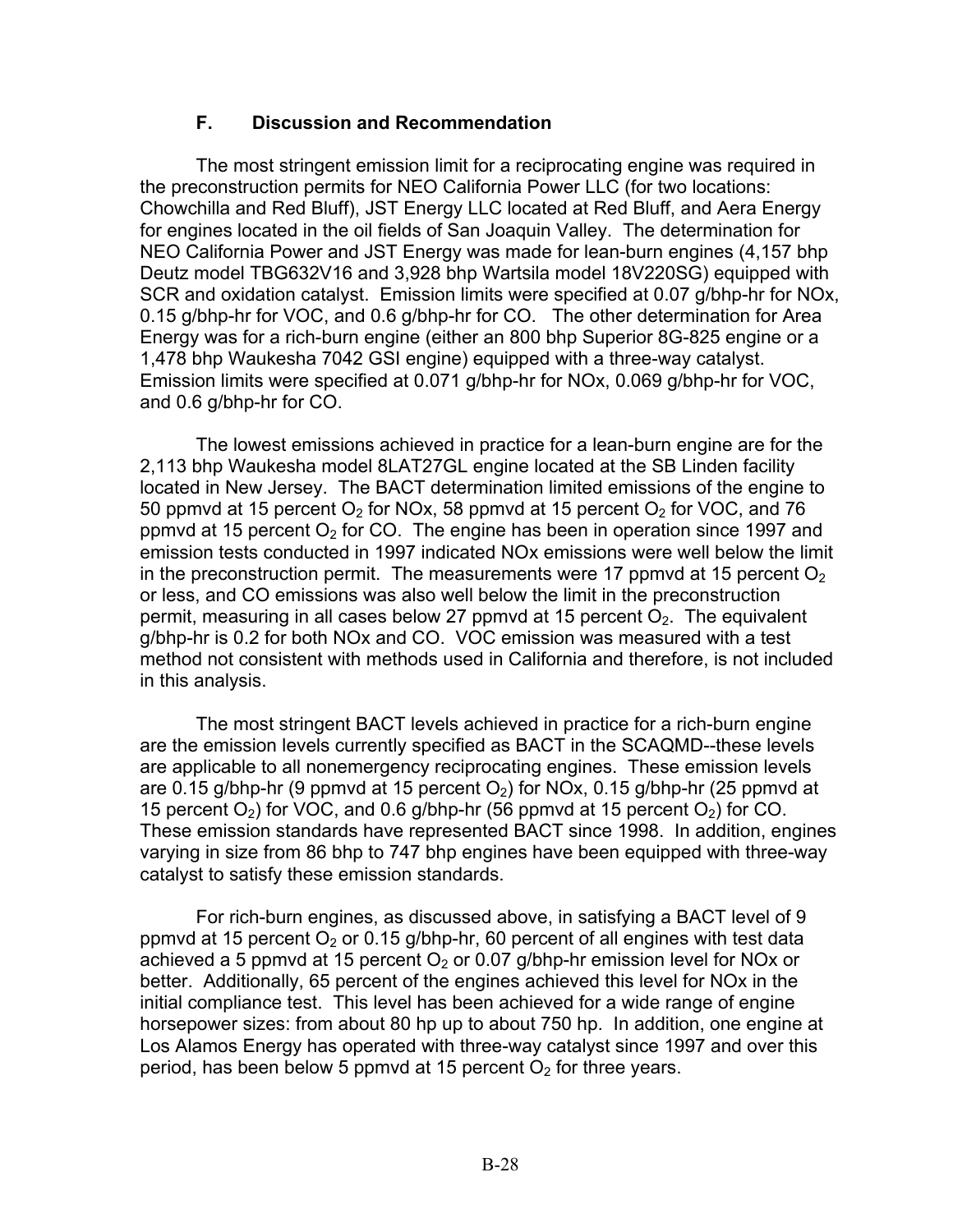The control technologies identified to attain the most stringent level contained in a preconstruction permit are the same control technologies used to reach the lowest level achieved in practice. The ARB staff believes the BACT levels of 0.07 g/bhp-hr for NOx, 0.15 g/bhp-hr for VOC, and 0.6 g/bhp-hr for CO are technically achievable. To attain these levels, additional amounts of catalysts will be required, and in the case of SCR, additional amounts of ammonia/urea may need to be used.

Based upon the above, the ARB staff recommends establishing a BACT level based upon the achieved in practice levels of the SCAQMD requirements for nonemergency engines. As discussed above, the staff believes the 0.07 g/bhp-hr level proposed in the permits for Aera Energy and for NEO California Power is technically achievable. Consequently, district permitting staffs are encouraged to evaluate these BACT levels represented by these projects as part of the technical feasibility portion of the case-by-case BACT determination for power generating projects. In addition, once the NEO California Power has demonstrated achievement of the 0.07 g/bhp-hr NOx level, the ARB staff will consider this level to be achieved in practice for its class and category. Finally, an emission limit for PM was added. This PM level is consistent with the technology requirements of the ARB report entitled Risk Management Guidance for the Permitting of New Stationary Diesel-Fueled Engines, October 2000.

#### **IV. INTERNAL COMBUSTION ENGINES OR GAS TURBINES USING WASTE GASES**

Both reciprocating engines and gas turbines have been used to recover energy at landfills and wastewater treatment facilities. At landfills, to ensure the removal of toxic emissions, landfill gas is usually flared. From an energy perspective, no energy benefit is realized if the gas is flared. Consequently, the combustion of landfill gas in either engines or gas turbines to recovery energy from landfill gas that would otherwise be flared is beneficial from both an energy perspective and in reduction of green house gases. Digesters at wastewater treatment facilities are an ideal combined heat and power application in that the engine can produce both heat and electricity--the heat is needed in the digestion process and the electricity can be used to power equipment at the facility.

# **A. Control Technologies**

Both landfill and digester gas contains impurities that, if combusted will likely poison post-combustion control systems that are based upon catalysts. Consequently, the approach for combusting waste gas in either a reciprocating engine or gas turbine has centered on either combustion processes that result in minimal NOx being produced such as low NOx burners for gas turbines and noncatalytic control systems such as steam/water injection for a gas turbine. For reciprocating engines, lean-burn engines have been the choice because these types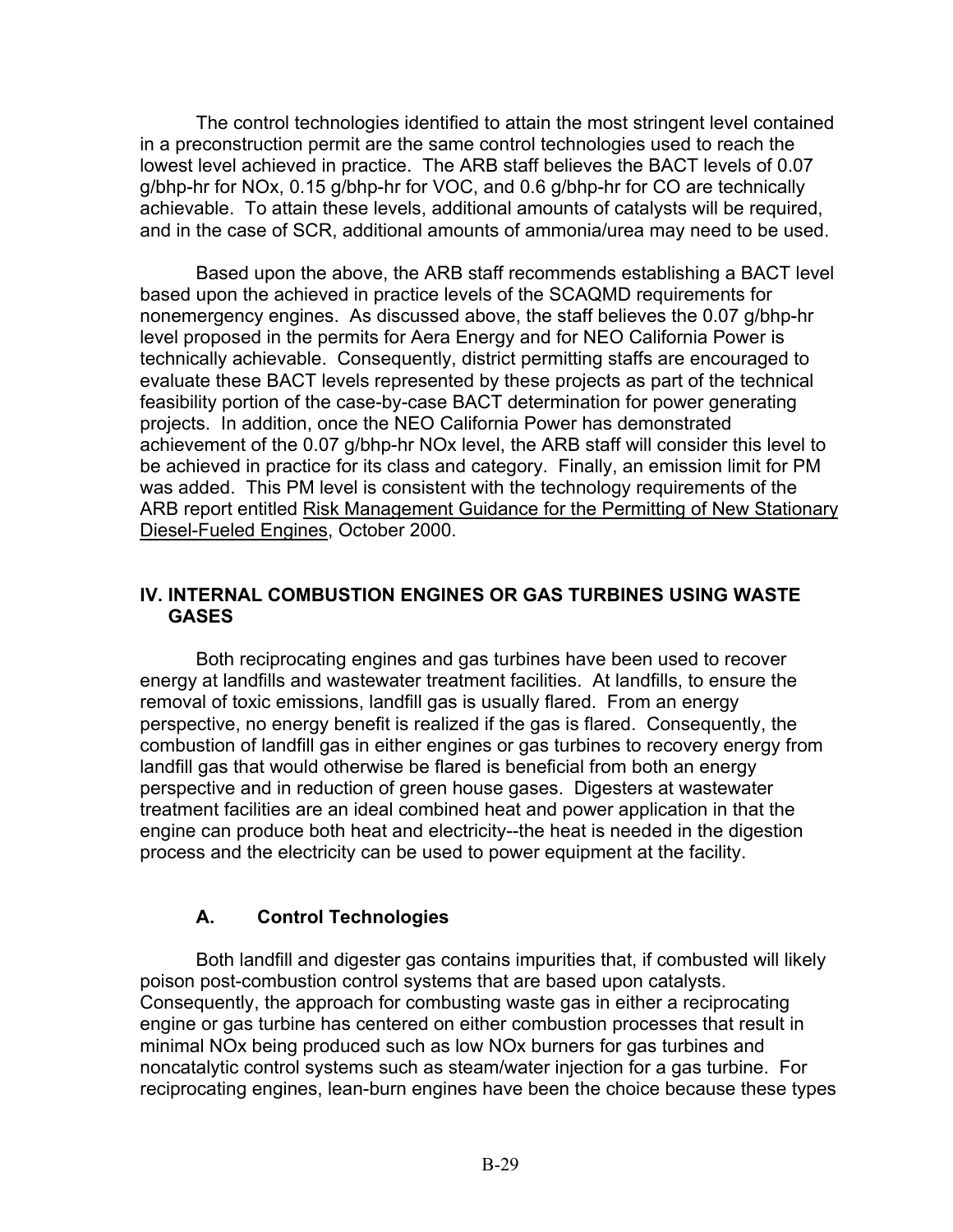of engines produce the lowest emission of NOx without using post combustion treatment technologies. In the case of gas turbines, the control techniques used in these applications include either low NOx combustors or water/steam injection to reduce NOx emissions.

## **B. Current SIP Control Measures**

While there are no specific SIP control measures specifying reductions from waste gas combustion, many SIP measures affecting reciprocating engines have provisions affecting engines used in waste gas applications or have emission limits for lean-burn engines. The most stringent SIP measures have been adopted by SCAQMD, AVAPCD, and SDCAPCD. Both measures set emission standards for NOx, VOC, and CO. The SCAQMD and AVAPCD require reciprocating engines using waste gas to meet the following emission standards: 50-63 ppm at 15 percent  $O<sub>2</sub>$  for NOx, 350-440 ppm at 15 percent  $O<sub>2</sub>$  for VOC, and 2000 ppm at 15 percent  $O<sub>2</sub>$ for CO, with the applicable NOx and VOC standard depending upon the efficiency of the engine. SDCAPCD does not regulate waste gas usage, but requires lean-burn engines to achieve either 65 ppm at 15 percent  $O<sub>2</sub>$  or 90 percent reduction for NOx.

For gas turbines, the most stringent of these measures has been adopted by SCAQMD and AVAPCD. For the turbines typically used in landfill applications, these measures limit the NOx emissions from 9 to 25 ppmvd at 15 percent O2, based upon the size and efficiency of the turbine. In addition, a limit of 25 ppmvd applies to turbines rated between 2.9 and 10 MW which use a fuel with a minimum percentage of 60 percent sewage digester gas.

# **C. Control Techniques Required as BACT**

# **1. BACT Guidelines**

Of the districts with published BACT guidelines, the most stringent requirements for reciprocating engines or gas turbines fueled with either landfill or digester gas have been proposed by SCAQMD. For all stationary reciprocating engines using either landfill gas or digester gas, the levels are set at 0.6 g/bhp-hr for NOx, 0.6 g/bhp-hr for VOC, and 2.5 g/hp-hr for CO. Similarly, for gas turbines using either landfill gas or digester gas, the levels are set at 25 ppmvd at 15 percent  $O<sub>2</sub>$  for NOx and 130 ppmvd at 15 percent  $O<sub>2</sub>$  for CO.

# **2. BACT Determinations**

Tables B-5 and B-6 list the most stringent emission limits required by California districts in preconstruction permits, for emissions of NOx, VOC, CO, for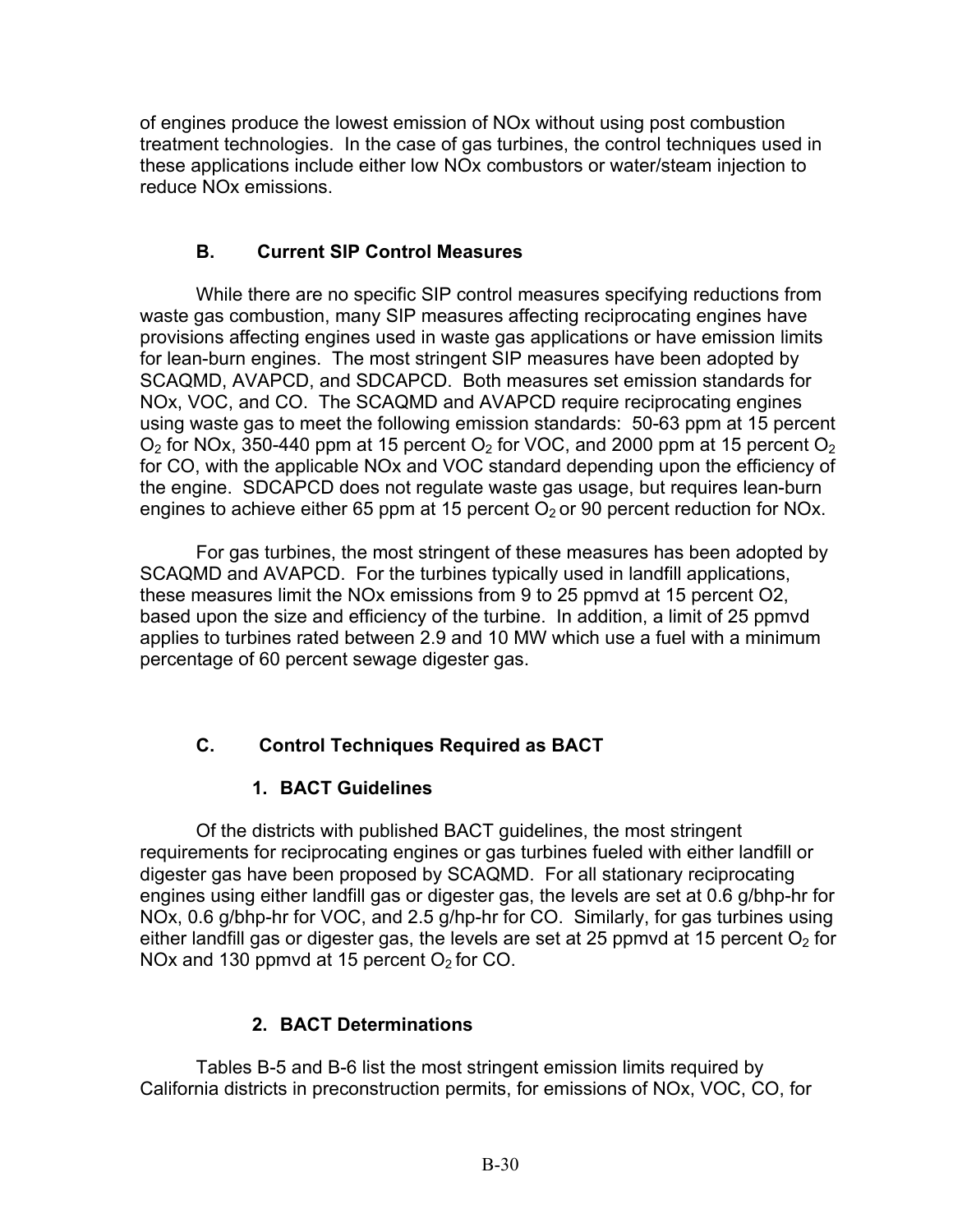#### **Table B-5 Emission Control Requirements for Engines And Gas Turbines Using Landfill Gas**

|                                                               |                                    |                                                                                                                                                |                          | Permit Limit (g/bhp-hr)*       |            |            |          |
|---------------------------------------------------------------|------------------------------------|------------------------------------------------------------------------------------------------------------------------------------------------|--------------------------|--------------------------------|------------|------------|----------|
| <b>Facility Name</b>                                          | <b>District / State</b>            | <b>Description of Basic Equipment</b>                                                                                                          | <b>Method of control</b> | <b>Permit</b><br><b>Status</b> | <b>NOX</b> | <b>VOC</b> | CO       |
| County of Sacramento--Kiefer<br>Landfill                      | Sacramento<br>Metropolitan<br>AQMD | (3) 4,230 bhp Caterpillar G3616 lean-burn Lean-burn technology<br>engine driving a 3 MW electric generator                                     |                          | ATC 8/98                       | 0.55       | <b>NA</b>  | 2.7      |
| Energy Developments Inc--Azusa<br>Landfill                    | SCAQMD                             | (5) 1,850 bhp Deutz TBG620 v16k lean-<br>burn engine driving a generator                                                                       | Lean-burn technology     | <b>PTC 5/00</b>                | 0.6        | 0.17       | 2        |
| Minnesota Methane Tajiguas<br>Corporation-- Tajiguas Landfill | Santa Barbara<br>Co. APCD          | 4,314 bhp Caterpillar 3616 lean-burn<br>engine driving a 3 MW electric generator                                                               | Lean-burn technology     | <b>ATC 1/98</b>                | 0.59       | 0.24       | 2.5      |
| <b>Riverside County Waste</b><br>Management--Badlands         | SCAQMD                             | 1,777 bhp Deutz TBG620 v16k lean-burn Lean-burn technology<br>engine driving a generator                                                       |                          | <b>PTC 11/98</b>               | 0.31       | 0.02       | 1.49     |
| University of California at Los<br>Angeles--Los Angeles       | <b>SCAQMD</b>                      | (2) General Electric LM1600 generating<br>14.4 MW (140 MMBtu/hr) with heat<br>recovery steam generator and steam<br>turbine for total of 48 MW | Water injection and SCR  | <b>PTO 1995</b>                | 6 ppmvd    | <b>NA</b>  | 10 ppmvd |

\* unless otherwise indicated; ppmvd expressed at 15% O2.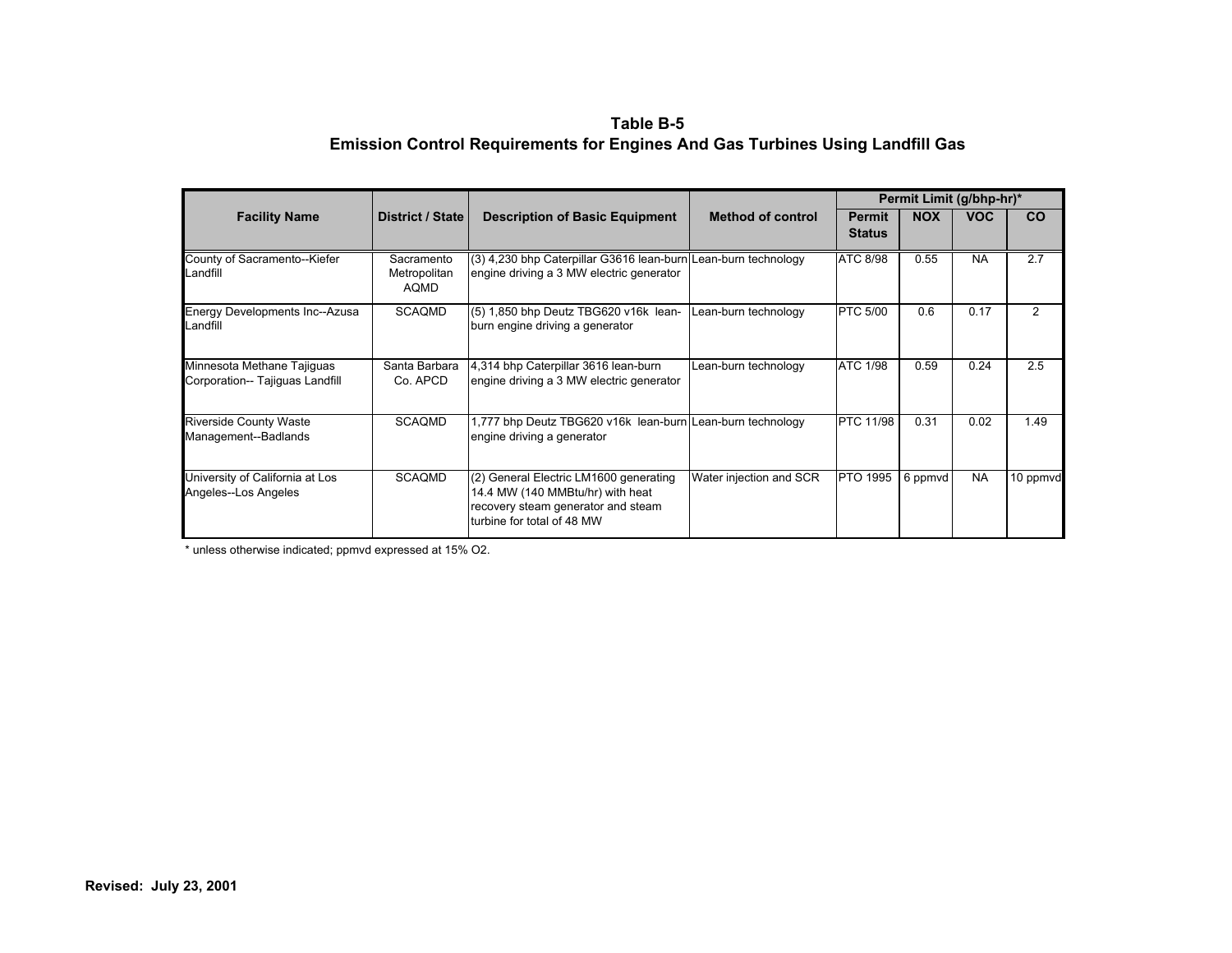**Table B-6 Emission Control Requirements for Engines or Turbines Using Digester Gas** 

|                                                                                  |                 |                                                                                                                                                                                                                 |                          |                                | Permit Limit (g/bhp-hr)* |            |           |  |
|----------------------------------------------------------------------------------|-----------------|-----------------------------------------------------------------------------------------------------------------------------------------------------------------------------------------------------------------|--------------------------|--------------------------------|--------------------------|------------|-----------|--|
| <b>Facility Name</b>                                                             |                 | District / State   Description of Basic Equipment                                                                                                                                                               | <b>Method of control</b> | <b>Permit</b><br><b>Status</b> | <b>NOX</b>               | <b>VOC</b> | <b>CO</b> |  |
| City of Stockton                                                                 | <b>SJVUAPCD</b> | (3) 1,408 bhp Waukesha L7042GLD<br>digester/natural gas lean-burn engine<br>generating 1.05 MW each for a total of<br>3.15 MW; cogeneration: electricity used<br>onsite and hot water generated for<br>digester | Lean-burn technology     | ATC 10/99                      | 1.25                     | 0.75       | 2.65      |  |
| Hemet/San Jacinto Regional<br><b>Water Reclamation Facility--</b><br>San Jacinto | SCAQMD          | 260 bhp Caterpillar G379 SI-TA-HCR<br>spark ignition digester gas-fired, with pre-system<br>stratified charge system driving a<br>aeration blower                                                               | Pre-stratified charge    | ATC 2/99                       | 0.6                      | 0.8        | 2.5       |  |
| Joint Water Pollution Control<br>Plant--Carson                                   | <b>SCAQMD</b>   | (3) Solar Mars 90 generating 9.9 MW<br>(113 MMBtu/hr) with heat recovery<br>steam generator and one 5.1 MW steam<br>turbine for total of 34.8 MW                                                                | Water injection          | ATC 7/00                       | 25 ppmvd                 | <b>NA</b>  | <b>NA</b> |  |

\* unless otherwise indicated; ppmvd expressed at 15% O2.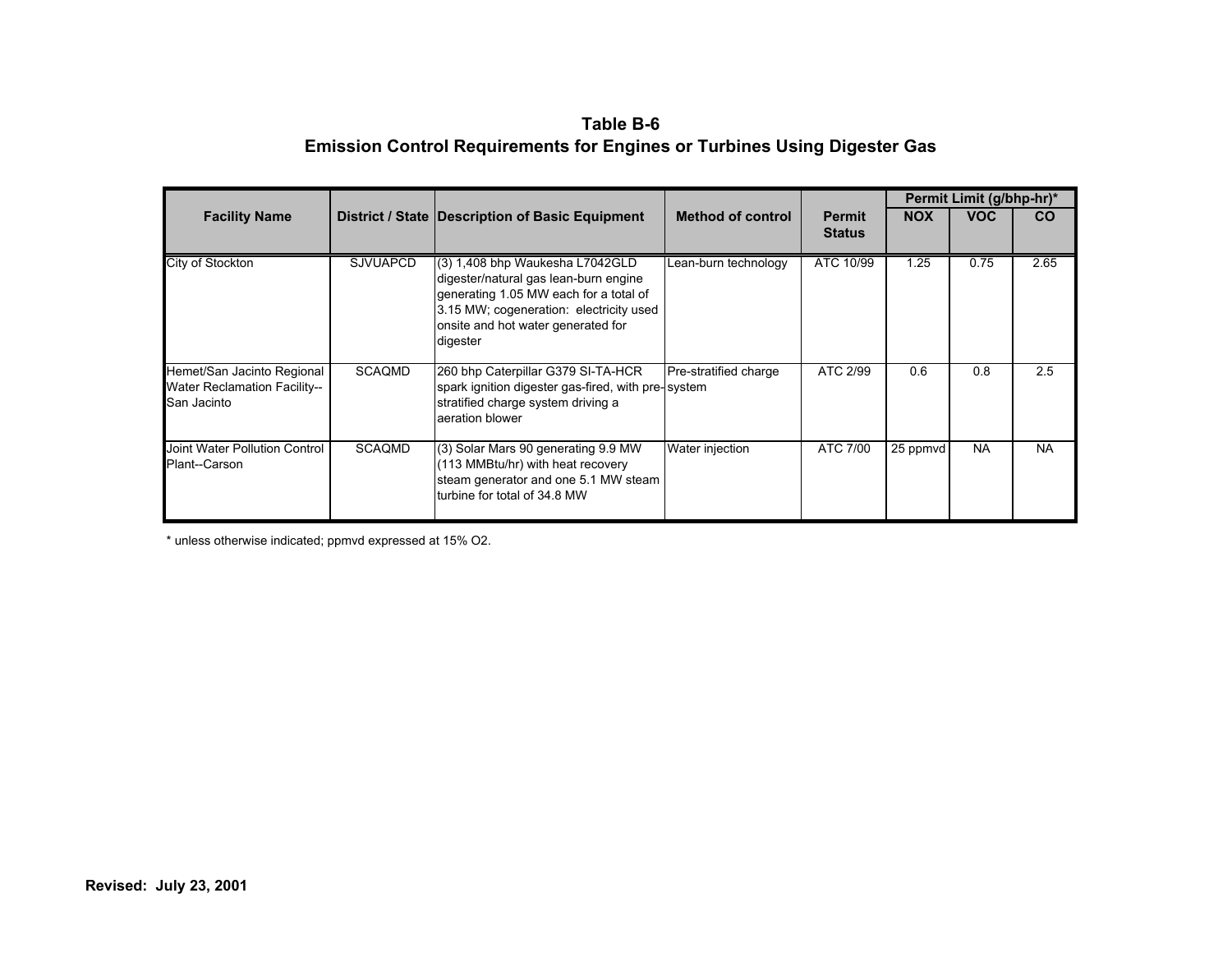engines used in landfill gas applications and engines or turbines used in digester gas applications respectively. For engines used in landfill applications, examples of district BACT determinations are for engines ranging from about 850 hp up to over 4,000 hp. Similarly, examples of BACT determinations for digester gas fired engines include two reciprocating engines (260 hp and 1,400 hp) and a gas turbine.

For engines combusting either landfill or digester gas, the recent permit limits have required lean-burn engines to achieve NOx levels of 0.55-0.6 g/bhp-hr (40-45 ppmvd at 15 percent  $O_2$ ). There was one district determination specifying a NOx emission limit as 0.31 g/bhp-hr (See Riverside County Waste Management-- Badlands), based upon an applicant's proposal, which is considerably lower than the other emission limits listed in Table B-5. This level is based upon a vendor guarantee.

There has been a wider range of emission levels established for the other pollutants. VOC BACT emission levels have been specified at 0.75 -0.8 (160-170 ppmvd at 15 percent  $O<sub>2</sub>$ ) when using digester gas and 0.25 g/bhp-hr or less (50 ppmvd at 15 percent  $O_2$ ) when using landfill gas. For CO emission levels, the standard is not fuel specific and varies between 2 and 2.7 g/bhp-hr (250-330 ppmvd at 15 percent  $O_2$ ).

For gas turbines, the most stringent emission level that has appeared in a preconstruction permit for use of either landfill or digester gas is for Joint Water Pollution Control Plant in Carson. The permit established limit of 25 ppmvd at 15 percent O2 for NOx emissions. The determination is for three Solar Mars 90 (10 MW) combined cycle plant generating a total of 34.8 MW. The level is achieved with water injection. In addition, the BACT determination for the gas turbine at UCLA is not applicable because the turbines at UCLA burn a mixture of landfill gas and natural gas with the majority of the fuel being natural gas.

## **D. Emission Levels Achieved in Practice**

Tables B-7 and B-8 list the most stringent emission levels achieved, based upon emission testing, for NOx, VOC, and CO, for engines used in landfill gas applications and engines or turbines used in digester gas applications respectively. For the engines used in landfill applications, the engines tested range from 850 hp to 4,300 hp. Similarly, for digester gas fueled engines, the tested engines range from 260 hp to 1,400 hp. Some of these engines were listed in the previous section.

In general, the examples listed demonstrate compliance with the district BACT determination for NOx of 0.6 g/bhp-hr. For landfill gas fueled engines, the results of the testing varied from 0.31 to 0.48 g/bhp-hr of NOx, which demonstrates the variability of the landfill gas composition on the engine's NOx emissions. Similar results were seen for engines using digester gas in that results of the testing varied from 0.36 to 0.52 g/bhp-hr of NOx. Note that the tests for the engines at the City of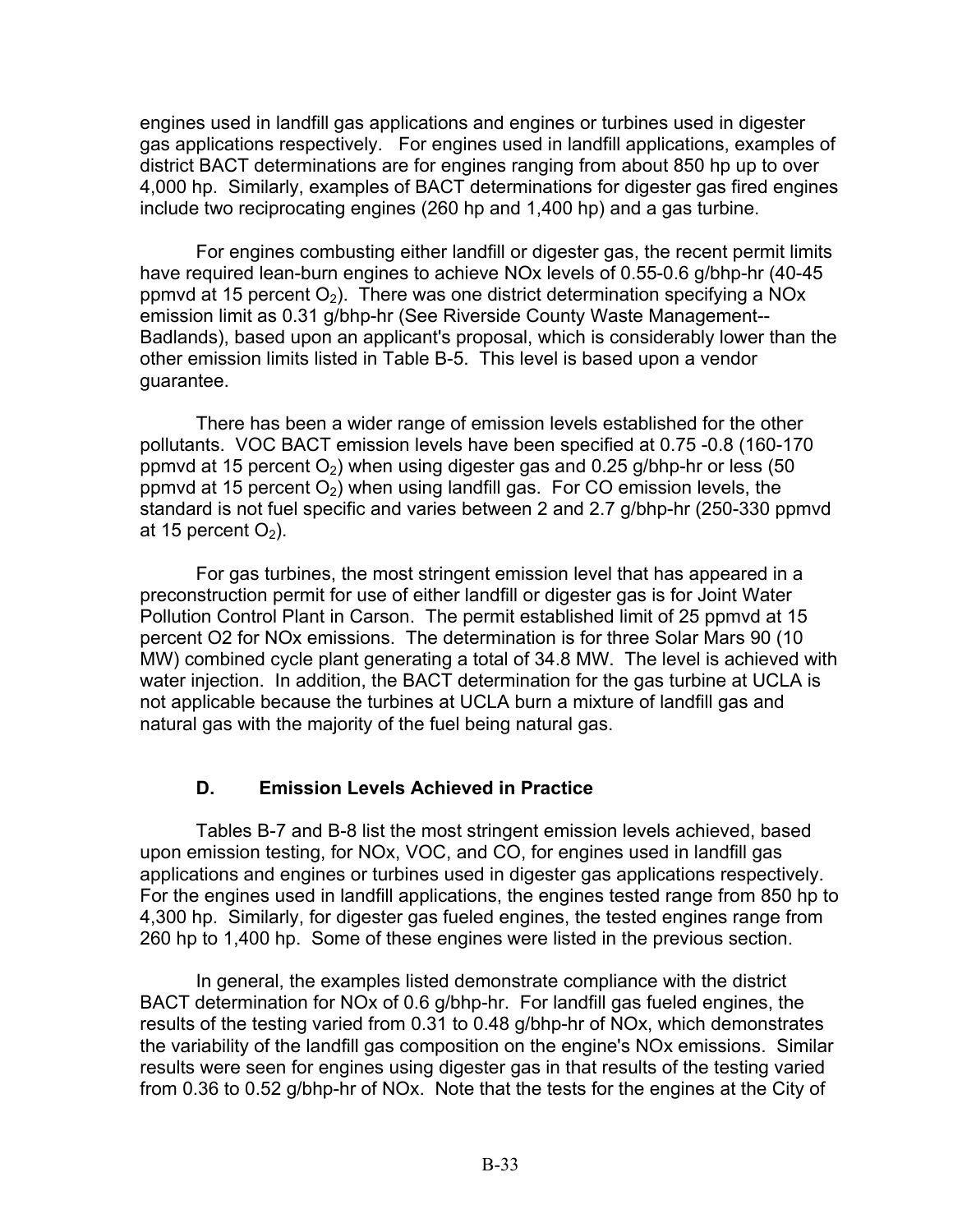| Table B-7                                                          |  |
|--------------------------------------------------------------------|--|
| <b>Emission Source Test Results for Engines Using Landfill Gas</b> |  |

|                                              |                                           |                                                                                                           |                          |                    |                         | Measured (g/bhp-hr)* |                          |                      |  |
|----------------------------------------------|-------------------------------------------|-----------------------------------------------------------------------------------------------------------|--------------------------|--------------------|-------------------------|----------------------|--------------------------|----------------------|--|
| <b>Facility Name</b>                         | <b>District / State</b>                   | <b>Description of Basic</b><br><b>Equipment</b>                                                           | <b>Method of control</b> | <b>Date Tested</b> | <b>Engine</b><br>tested | <b>NOX</b>           | <b>VOC</b>               | CO                   |  |
| County of<br>Sacramento--<br>Kiefer Landfill | Sacramento<br>Metropolitan<br><b>AQMD</b> | (3) 4,230 bhp Caterpillar G3616<br>lean-burn engine driving a 3 MW<br>electric generator for a total of 9 | Lean-burn technology     | 1/00               | #1                      | 0.39 or 28<br>ppmvd  | $< 0.15$ or<br><50 ppmvd | 1.73 or 209<br>ppmvd |  |
|                                              |                                           | <b>MW</b>                                                                                                 |                          |                    | #2                      | 0.41 or 31<br>ppmyd  | $< 0.13$ or<br><50 ppmvd | 1.7 or 214<br>ppmyd  |  |
|                                              |                                           |                                                                                                           |                          |                    | #3                      | 0.48 or 33<br>ppmvd  | $< 0.15$ or<br><50 ppmvd | 1.9 or 213<br>ppmvd  |  |
| Minnesota<br>Methane --Lopez                 | <b>SCAQMD</b>                             | (2) 4,235 bhp Caterpillar G3616<br>lean-burn engine driving a 3.05                                        | Lean-burn technology     | 3/99               | #1                      | 0.41 or 27<br>ppmvd  | $0.05$ or $9$<br>ppmvd   | 1.73 or 189<br>ppmvd |  |
| Landfill                                     |                                           | MW electric generator                                                                                     |                          |                    | #2                      | 0.56 or 35<br>ppmvd  | 0.09 or 16<br>ppmvd      | 1.92 or 200<br>ppmyd |  |
| Minnesota<br>Methane Tajiguas                | <b>APCD</b>                               | Santa Barbara Co. 4,314 bhp Caterpillar 3616 lean-<br>burn engine driving a 3 MW                          | Lean-burn technology     | 1/01               | 85-100 load             | 0.31 or 24<br>ppmvd  | $0.1$ or $6$<br>ppmvd    | 1.59 or 211<br>ppmvd |  |
| Corporation--<br>Tajiguas Landfill           |                                           | electric generator                                                                                        |                          |                    | 75% load                | 0.27 or 20<br>ppmyd  | 0.22 or 14<br>ppmyd      | 1.8 or 213<br>ppmyd  |  |
|                                              |                                           |                                                                                                           |                          |                    | 62% load                | 0.2 or 15<br>ppmyd   | 0.27 or 17<br>ppmyd      | 1.8 or 212<br>ppmvd  |  |
| Minnesota<br>Methane--Corona                 | <b>SCAQMD</b>                             | 850 bhp Caterpillar G399TA lean-Lean-burn technology<br>burn engine driving a generator                   |                          | 1997               | <b>NA</b>               | 0.6                  | 0.2                      | 1.5                  |  |
| Ogden Power<br>Pacific--Stockton             | <b>SJVUAPCD</b>                           | 1,100 bhp Cooper 8GTLA lean-<br>burn engine driving a generator                                           | Lean-burn technology     | 12/00              | <b>NA</b>               | 0.45 or 28<br>ppmvd  | 0.32 or 58<br>ppmvd      | 3.9 or 399<br>ppmvd  |  |

\* unless otherwise indicated; ppmvd expressed at 15% O2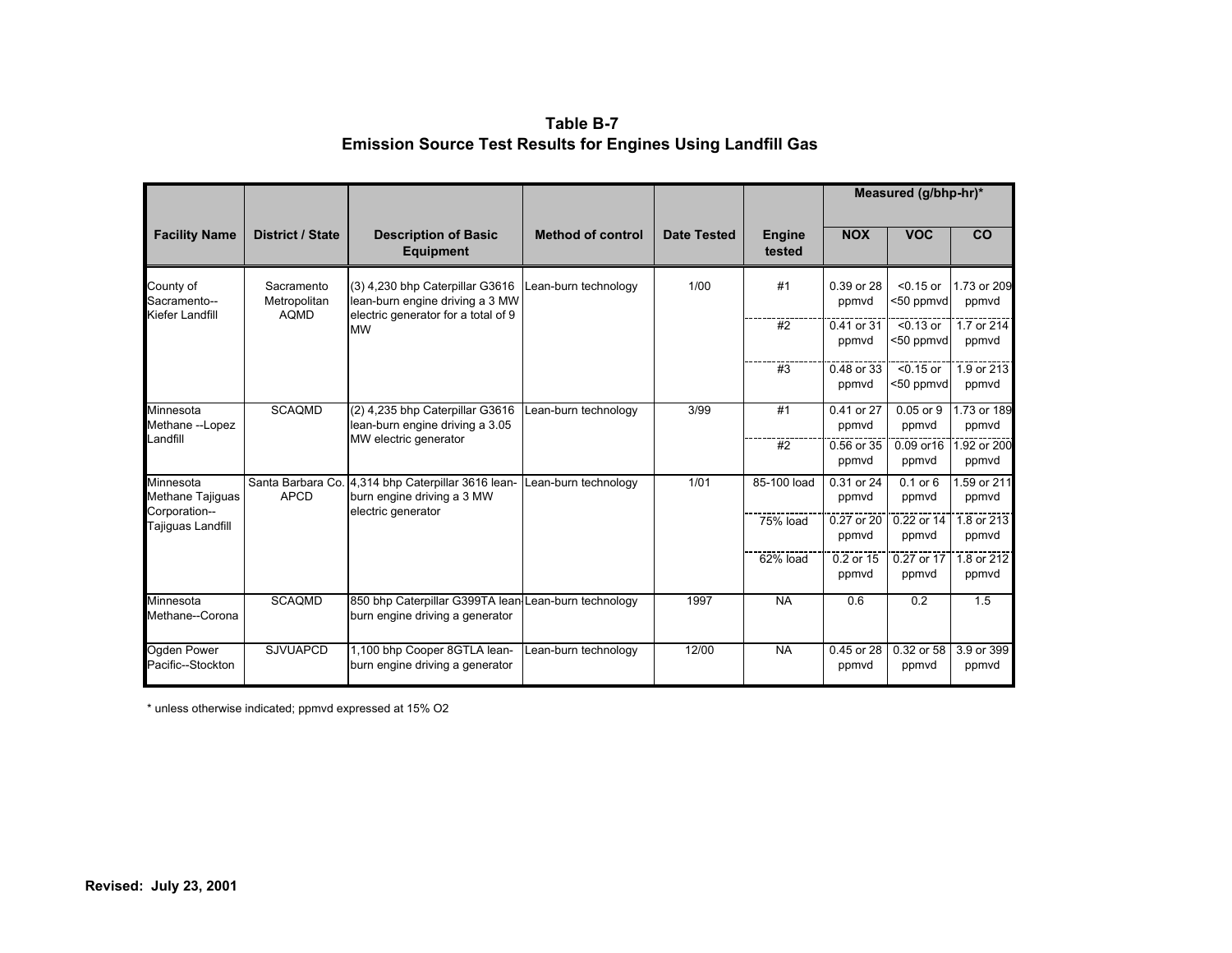| Table B-8                                                                      |
|--------------------------------------------------------------------------------|
| <b>Emission Source Test Results for Engines or Turbines Using Digester Gas</b> |

|                                                                                            |                         |                                                                                                                                                                                                                 |                                 |                       |                         |                         | <b>Measured</b><br>$(g/bhp-hr)^*$ |                          |  |
|--------------------------------------------------------------------------------------------|-------------------------|-----------------------------------------------------------------------------------------------------------------------------------------------------------------------------------------------------------------|---------------------------------|-----------------------|-------------------------|-------------------------|-----------------------------------|--------------------------|--|
| <b>Facility Name</b>                                                                       | <b>District / State</b> | <b>Description of Basic Equipment</b>                                                                                                                                                                           | <b>Method of control</b>        | Date tested           | <b>Engine</b><br>tested | <b>NOX</b>              | <b>VOC</b>                        | <b>CO</b>                |  |
| City of Stockton                                                                           | <b>SJVUAPCD</b>         | (3) 1,408 bhp Waukesha L7042GLD<br>digester/natural gas lean-burn engine<br>generating 1.05 MW each for a total of<br>3.15 MW; cogeneration: electricity used<br>onsite and hot water generated for<br>digester | Lean-burn technology            | 10/00 digester<br>gas | #3<br>#4                | 0.52 or 30<br>ppmyd     | $< 0.16$ or<br><26 ppmvd          | 2.6 or 243<br>ppmvd      |  |
|                                                                                            |                         |                                                                                                                                                                                                                 |                                 | 10/00 digester<br>gas |                         | 0.45 or 26<br>ppmvd     | $<$ 0.16 or<br><25 ppmvd          | 2.5 or 233<br>ppmvd      |  |
|                                                                                            |                         |                                                                                                                                                                                                                 | gas                             | 10/00 digester        | #1                      | 0.49 or 31<br>ppmvd     | $0.14$ or<br><25 ppmvd            | 2.4 or 245<br>ppmvd      |  |
|                                                                                            |                         |                                                                                                                                                                                                                 |                                 | 10/00 NG              | #3                      | 0.58 or 36<br>ppmvd     | $<$ 0.16 or<br><27 ppmvd          | 2.5 or 255<br>ppmvd      |  |
|                                                                                            |                         |                                                                                                                                                                                                                 |                                 | 10/00 NG              | #4                      | 0.47 or 29<br>ppmvd     | $<$ 0.155 or<br><27 ppmvd         | 2.5 or 250<br>ppmvd      |  |
|                                                                                            |                         |                                                                                                                                                                                                                 |                                 | 10/00 NG              | #1                      | $0.54$ or $35$<br>ppmvd | $<$ 0.14 or<br><27 ppmvd          | 2.5 or 266<br>ppmvd      |  |
| Hemet/San Jacinto<br><b>Regional Water</b><br><b>Reclamation Facility--</b><br>San Jacinto | <b>SCAQMD</b>           | 260 bhp Caterpillar G379 SI-TA-HCR<br>spark ignition digester gas-fired engine,<br>with pre-stratified charge system driving a<br>aeration blower                                                               | Pre-stratified charge<br>system | 5/00                  | <b>NA</b>               | 0.487 or                | 0.539 or<br>32 ppmvd 101 ppmvd    | 1.524 or<br>163<br>ppmvd |  |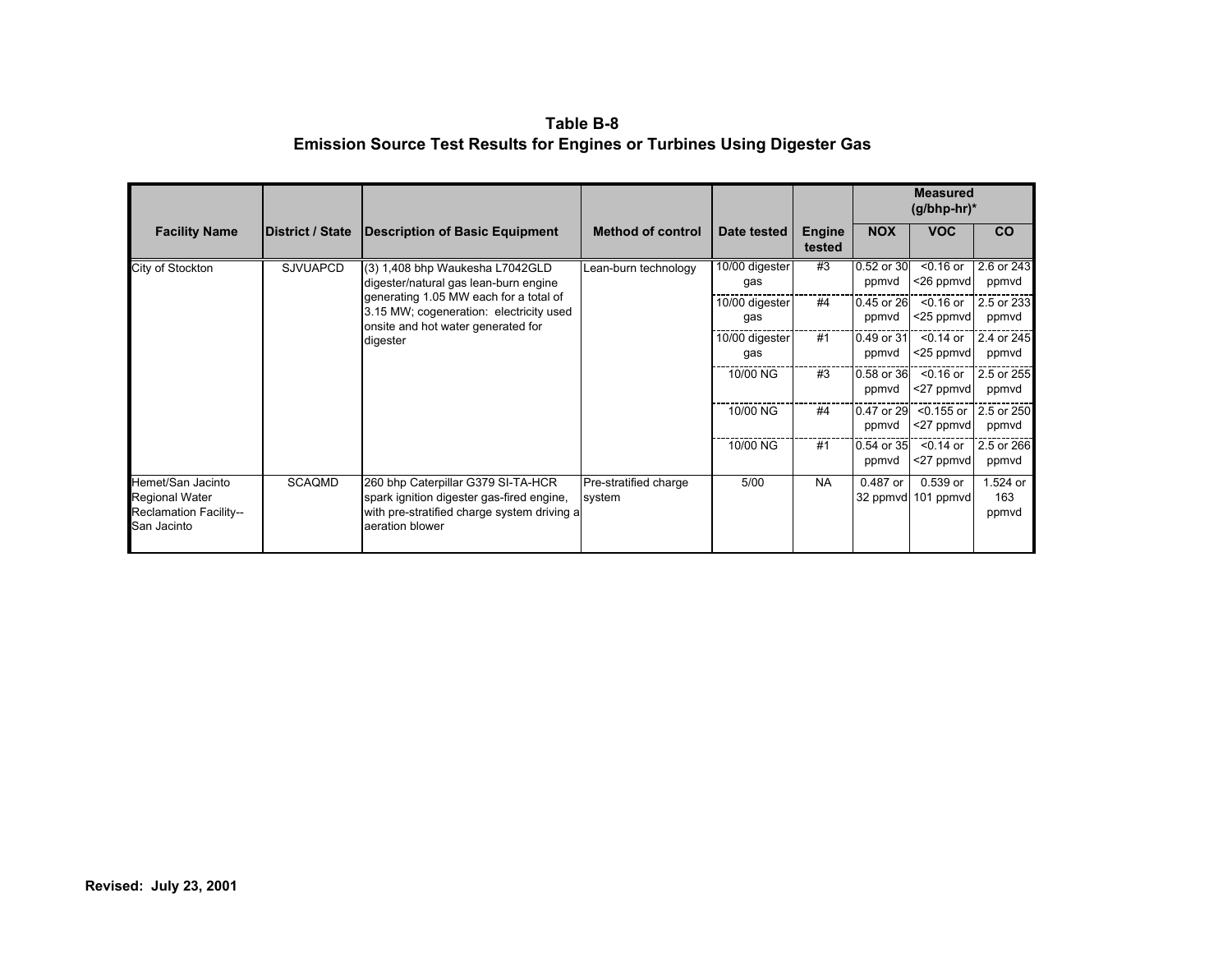| Table B-8                                                                      |
|--------------------------------------------------------------------------------|
| <b>Emission Source Test Results for Engines or Turbines Using Digester Gas</b> |

|                                                                   |                          |                                                                                                                                       |                      |             |                         | <b>Measured</b><br>$(g/bhp-hr)^*$ |            |           |
|-------------------------------------------------------------------|--------------------------|---------------------------------------------------------------------------------------------------------------------------------------|----------------------|-------------|-------------------------|-----------------------------------|------------|-----------|
| <b>Facility Name</b>                                              | <b>IDistrict / State</b> | Description of Basic Equipment                                                                                                        | Method of control    | Date tested | <b>Engine</b><br>tested | <b>NOX</b>                        | <b>VOC</b> | <b>CO</b> |
| Joint Water Pollution<br>Control Plant--Carson                    | <b>SCAQMD</b>            | (3) Solar Mars 90 turbines generating 9.9 Water injection / SCR<br>MW (113 MMBtu/hr) with heat recovery                               |                      | 12/99       | Turbine #1              | 19.3<br>ppmvd                     | <b>NA</b>  | 12 ppmvd  |
|                                                                   |                          | steam generator and one 5.1 MW steam<br>Iturbine for total of 34.8 MW                                                                 |                      |             | Turbine #2              | 21.5<br>ppmvd                     | <b>NA</b>  | 8 ppmvd   |
|                                                                   |                          |                                                                                                                                       |                      |             | Turbine #3              | 21.2<br>ppmvd                     | <b>NA</b>  | 19 ppmvd  |
| Orange County<br><b>Sanitation District--</b><br>Huntington Beach | <b>SCAQMD</b>            | 4,166 bhp Cooper LSVB-16-SGC lean<br>burn engine driving a 3 MW generator<br>with heat recovery steam generator                       | Lean burn technology | 6/96        | <b>NA</b>               | 0.36                              | 0.2        | 2         |
| South East Regional<br>Reclamation Authority--<br>Dana Point      | <b>SCAQMD</b>            | 636 bhp Waukesha 2895GL, lean burn<br>digester gas/natural gas-fired engine<br>driving blower with heat recovery to<br>digester tanks | Lean burn technology | 6/96        | <b>NA</b>               | 0.36                              | 0.2        | 2         |

\* unless otherwise indicated; ppmvd expressed at 15% O2.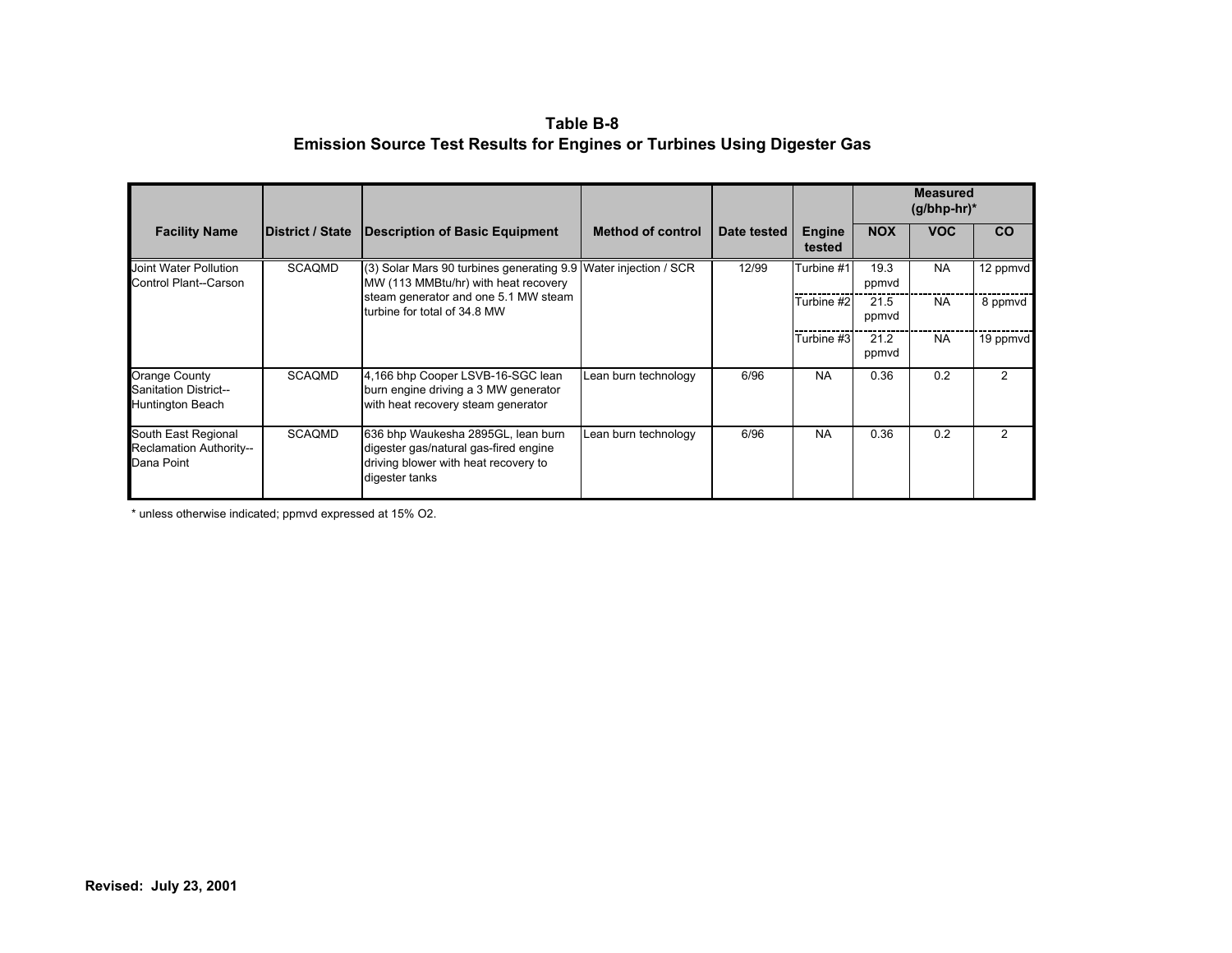Stockton indicates that emissions of NOx are higher with natural gas than with digester gas--probably resulting from the lower Btu content of the digester gas. In addition, the engines at the City of Stockton were well under the BACT determination of 1.25 g/bhp-hr.

For the other pollutants, there has been similar variation in emission levels. Some of this variation can be explained by operators striving to meet stringent NOx levels which can adversely affect CO or VOC emissions. For landfill gas fueled engines, VOC emission levels have varied from 0.05 to 0.32 g/bhp-hr, and for digester gas, VOC emission levels have varied from 0.2 to 0.5 g/bhp-hr. Similarly, for CO emission levels, the emission levels have varied from 1.6 to 3.9 g/bhp-hr for landfill gas and, the emission levels have varied from 1.5 to 2 g/bhp-hr for digester gas.

For gas turbines using a waste gas, Joint Water Pollution Control Plant, mentioned above, achieved between 19 and 22 ppmvd at 15 percent  $O<sub>2</sub>$  for NOx levels and 8 to 19 ppmvd at 15 percent  $O<sub>2</sub>$  for CO levels.

## **E. Discussion and Recommendation**

A review of the BACT levels contained in district preconstruction permits and the emissions achieved in practice support a BACT level of 0.6 g/bhp-hr for NOx emissions from reciprocating engines combusting landfill or digester gas.

The most stringent level specified in a preconstruction permit for NOx is 0.31 g/bhp-hr. This determination is for a Deutz TBG620 lean burn engine at the Badlands Landfill in Riverside. The determination is based upon a vendor guarantee. However, as discussed above, this determination is much lower than other determinations for the same type of source. All the other recent determinations contained in the preconstruction permits range from 0.55 to 0.6 g/bhp-hr, except for a determination for Waukesha engines in Stockton. These engines were permitted at 1.25 g/bhp-hr--the previous BACT level, but as discussed below, the emissions achieved in practice were much lower.

As discussed above, the NOx emissions achieved in practice ranged from 0.31 to 0.52 g/bhp-hr for either landfill or digester gas. The most stringent BACT level achieved in practice for a reciprocating engines using waste gas is 0.31 g/bhphr for NOx, 0.1 g/bhp-hr for VOC, and 1.59 g/bhp-hr for CO. This determination is for a Caterpillar G3616 lean-burn engine at the Tajiguas Landfill in Santa Barbara. NOx emissions for the same engine at other landfills varied from 0.39 to 0.56 g/bhphr, indicating the influence of the quality of the landfill gas on NOx emissions. For the Waukesha engines in Stockton, the engines were tested at [0.45-0.52](https://0.45-0.52) g/bhp-hr for digester gas only--some 60 percent lower than the limit contained in the permit.